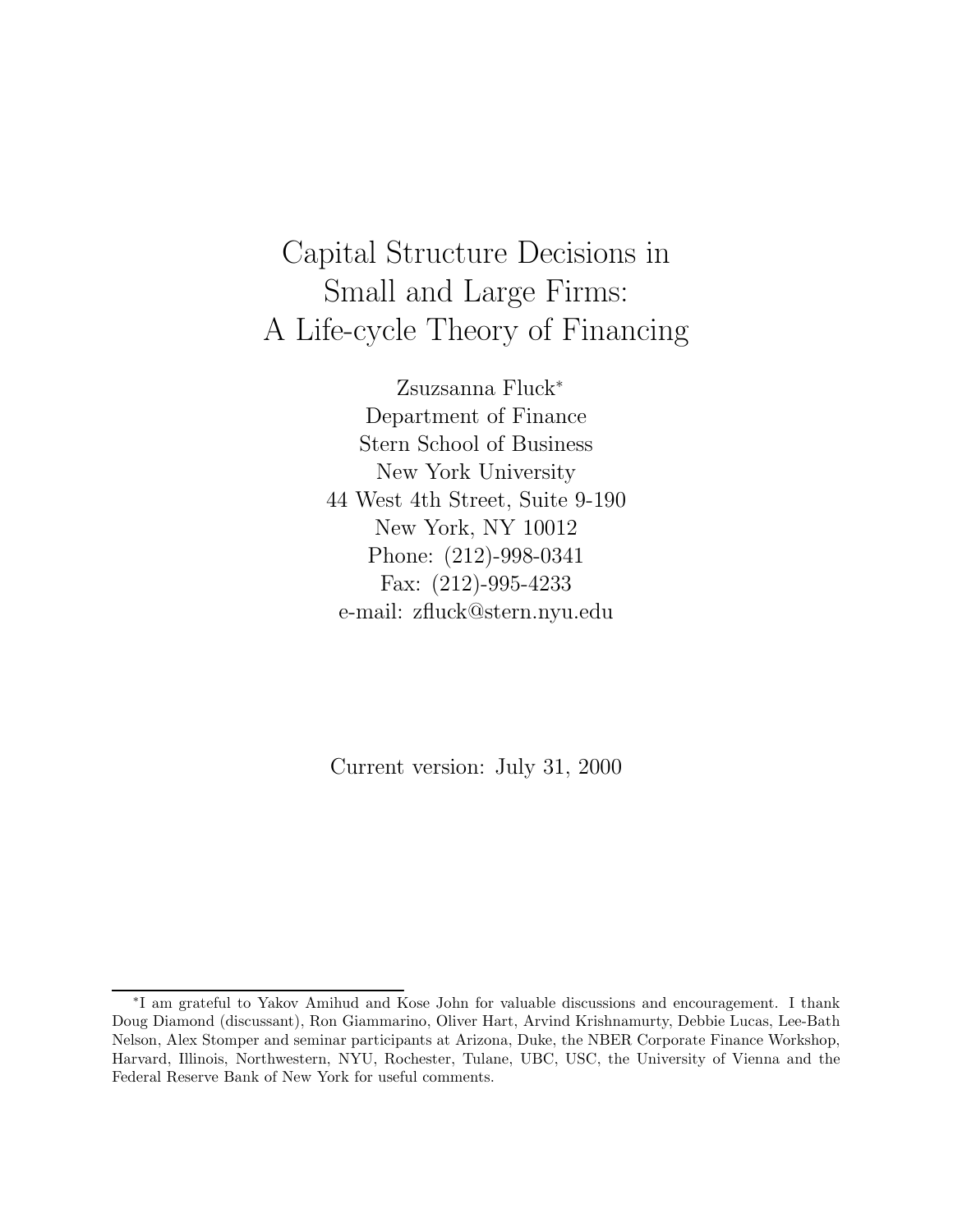### **Abstract**

This paper focuses on the dynamic capital structure of firms: Why do firms use very different financial contracts in different stages of their life-cycles? In a model of optimal financial contracting, we investigate whether firms' subsequent financing decisions are affected by the outcome of their previous financing decisions. We find that the initial and subsequent financing decisions of the same firm may lead to different security choices. The firms' financing decisions will differ in two respect. First, there will be equilibrium contracts that investors would reject for some startup firm, but would accept for an otherwise identical ongoing firm (i.e. even when the two firms have identical projects). Secondly, even the set of the equilibrium financial contracts differs in different stages of the firm's lifecycle: some contracts which are never sustainable as an initial contract but become sustainable as a subsequent contract. The reason is the stage-dependency of the control rights of subsequent claimholders: in addition to their own rights, holders of subsequent security issues may also rely on the firm's existing investors to enforce their claims. Whether or not they can do so, depends on the priority structure of the claims.

Consistent with empirical evidence, our theory implies a life-cycle pattern of financing: firms will issue outside equity, short-term debt or convertible debt first, then use their retained earnings, issue longer-term debt, or outside equity to satisfy subsequent financing needs. Despite the presence of severe market imperfections, the Modigliani-Miller indifference result between debt and equity does hold for ongoing firms in our model, but at the same time, it fails to hold for entrepreneurial startups. Since the control rights of previous securityholders represent an externality for subsequent claimholders, the marginal decision of which security to issue next becomes irrelevant once a firm has sufficient contractual complexity in place.

**Keywords:** security design, nonverifiability of cash flows, managerial moral hazard, control rights, maturity, managerial dismissal, asset liquidation, capital structure.

**JEL Classification:** G34, L14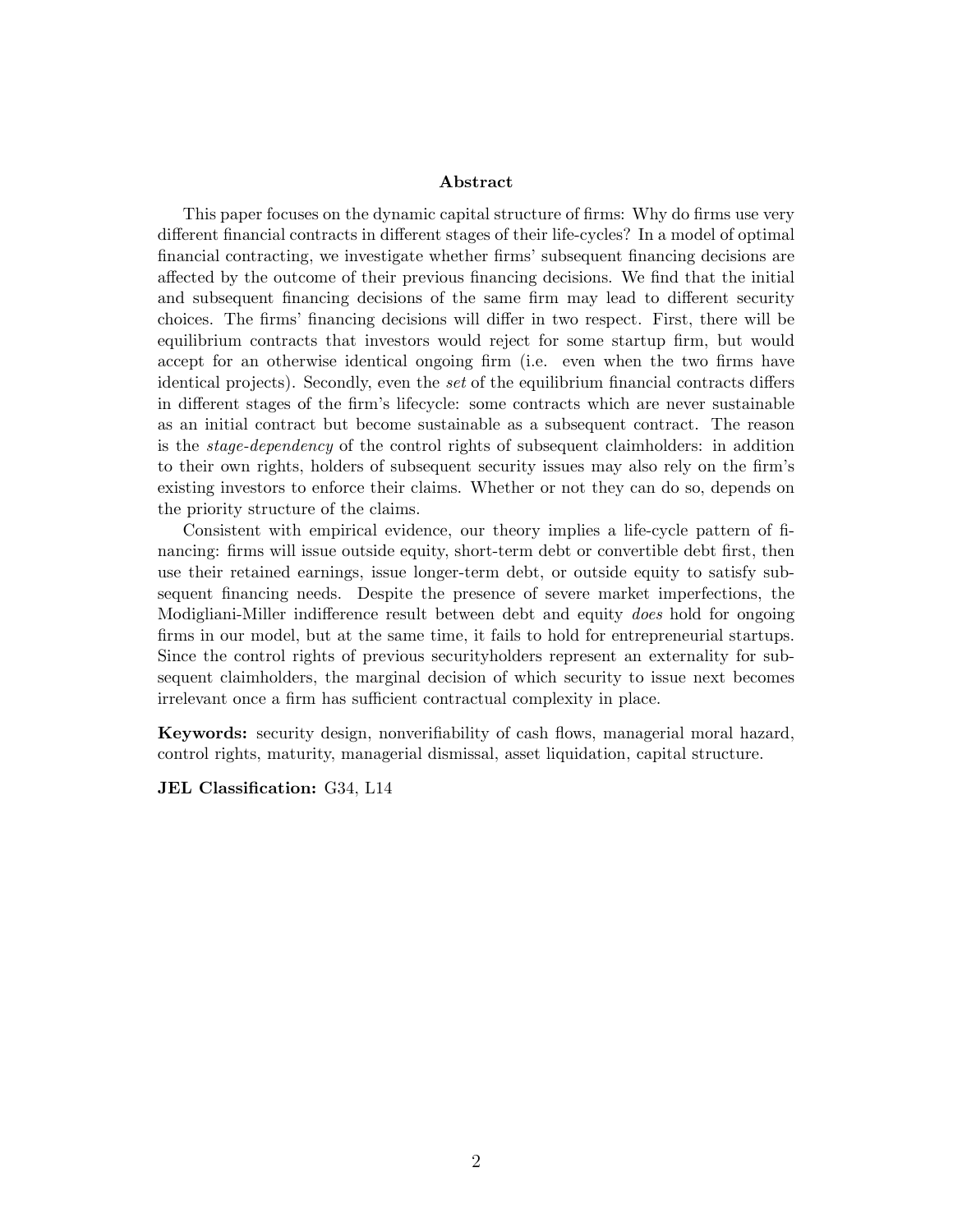# 1 Introduction

In practice the financial structures of small entrepreneurial firms are typically very different from those of large, ongoing firms. Small entrepreneurial firms use convertible debt, private equity and short-term bank loans, whereas larger, ongoing companies typically issue outside equity and public debt. Interestingly, not only the types of the contracts differ for companies in different stages of their life-cycles but there are also significant differences in the terms (control rights and maturities) of the contracts even within the same class (debt or equity) (See for example Kaplan and Strömberg  $(1999)$ ).

While the practice is well-documented, there is very little theory to explain the differences in the financing choices of firms and in the design of financial contracts in different stages of the firms' life cycles. Why are small entrepreneurial firms, startups so different from more established, ongoing firms? Why do firms have very different financial structures in different stages of their life-cycles?

The reason why no such investigation has been carried out earlier is that until recently most of the financial contracting literature focused almost exclusively on small entrepreneurial firms and ignored the financing decisions of more established, ongoing firms. Models that were developed for investigating the financing choices of entrepreneurs were then used to make predictions about the capital structure decisions of larger, established companies.<sup>1</sup> With this perspective corporate finance theory was unable to shed light on how

 $12$ wiebel (1996), Bolton and von Thadden (1998) and Fluck (1999a) are exceptions. In Zwiebel's model when the manager chooses the firm's capital structure he takes into account the impact the firm's capital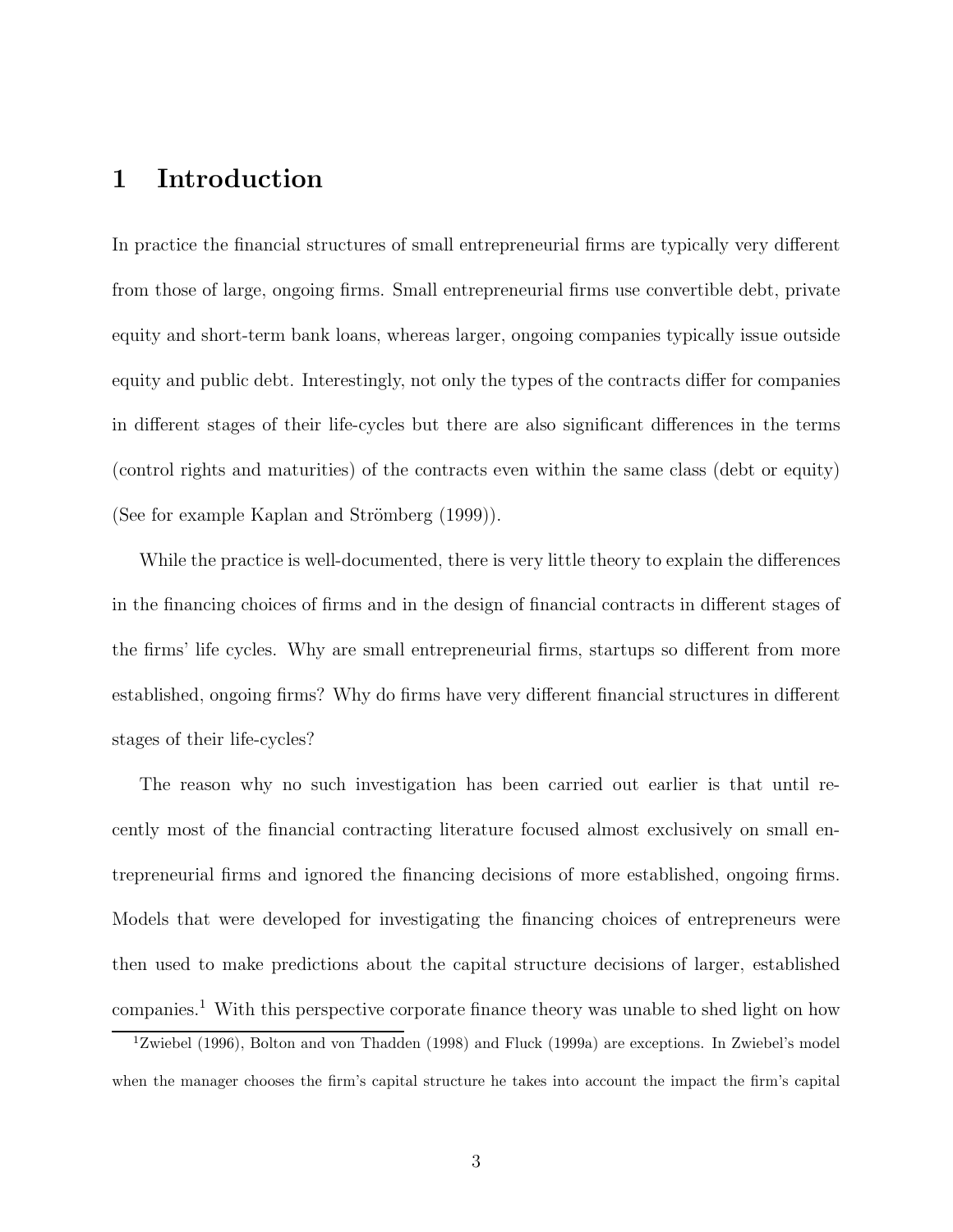firms in various stages of their life-cycle differ in the financing choices they make.<sup>2</sup>

We model the capital structure decisions of the startup and the ongoing firm as different stages of the sequential decision-making process. The first stage is the financing of the firm's initial project (we call it "startup"), the second stage is the financing of the firm's expansion project (we call it "ongoing firm"). We model the startup as an entrepreneur structure will have on his incentives and on his ability to stay with the firm in the future. Zwiebel shows that issuing debt commits the manager to make the right investment in the future and thereby enables him to avoid the threat of takeover. Bolton and von Thadden develop a model of a large firm to compare the liquidity benefits obtained through dispersed corporate ownership with the benefits of efficient management control achieved by some degree of ownership concentration. In Fluck's model of entrenched management and dispersed outside equity management chooses the distribution of equity ownership so as to maximize private benefits against the risk of potential control challenges. Our paper is related to Zwiebel (1996), Bolton and von Thadden (1998) and Fluck (1999a), since these papers also develop models of a large firm that are distinct from the traditional founder-entrepreneur model of a small firm. However, neither of these articles studies the financing decisions of firms in different stages of their life-cycles, that is the focus of our model.

 $2$ Diamond (1991) presents a model in which firms access different sources of financing as they develop reputation. Banks provide screening and monitoring of companies. Firms use bank financing in the early stages of their life-cycle or after a period of distress. As they develop a good reputation, companies can access cheaper form of financing such as public debt. Our paper is closest in spirit to Diamond (1991). Unlike in Diamond's model, the friction between the firm and financier in our model is not asymmetric information but the incompleteness of financial contracts. A further difference between the two papers is their focus: Whereas Diamond's concentrates on the choice of between two alternatives, bank debt and public debt, our focus is on the sequential financing decisions between various classes of debt and outside equity and on the interaction between equity and debt holders.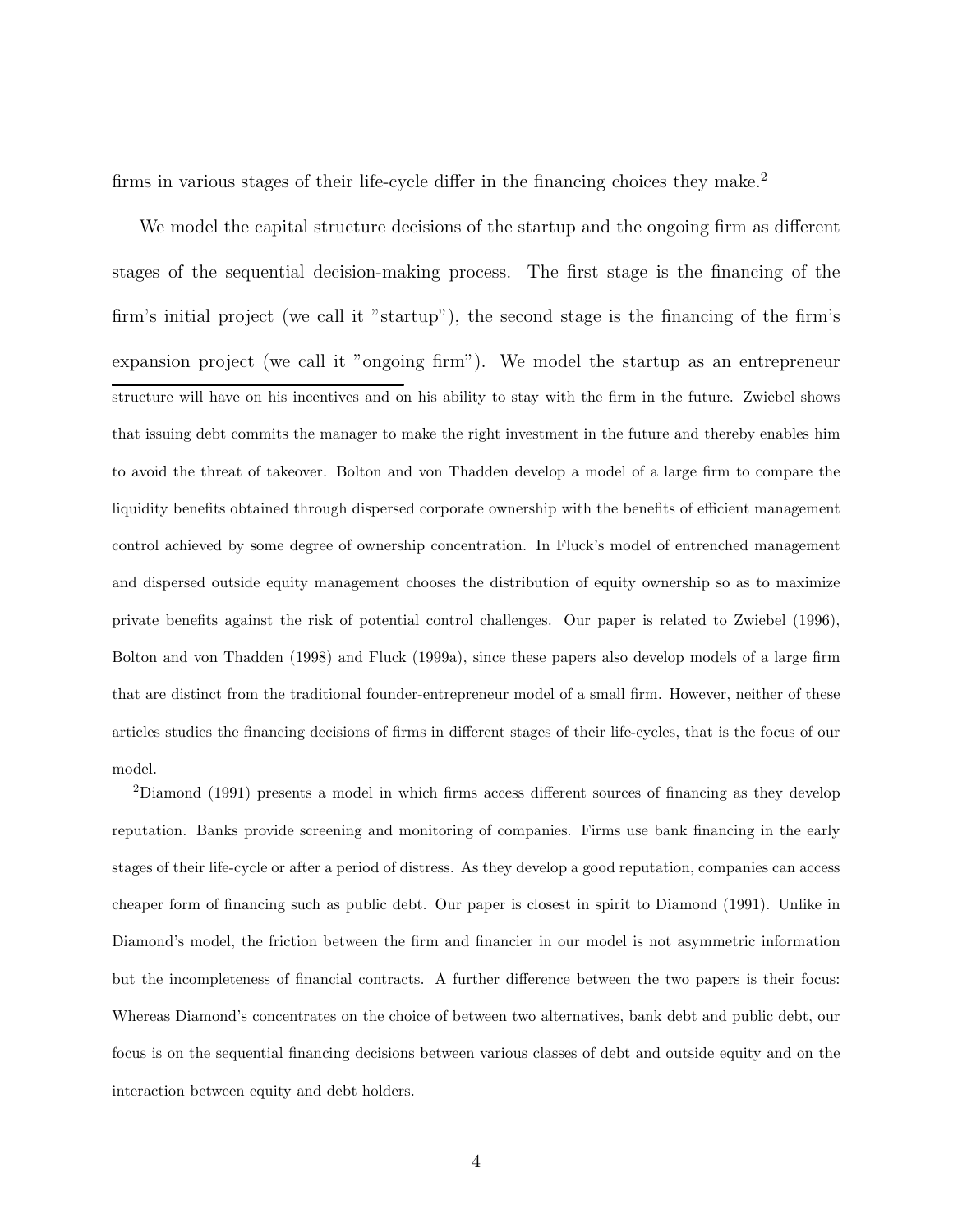seeking financing for his initial project. Following Grossman and Hart (1986) and Hart and Moore (1989), we assume that the entrepreneur can divert or manipulate the firm's cash flows and it is prohibitively costly to prove any managerial wrongdoing for a third party such as a court. Hence contracts can not be written on cash flows because courts cannot verify their realizations. Our model of the ongoing firm is an enterprise which successfully operates and finances its initial project and seeks financing for an expansion project.

In this setting, we find that the initial and the subsequent financing decisions of the same firm may lead to different security choices. The firms' financing decisions will differ in two respect. First, there will be equilibrium contracts that investors would reject for some startup firm, but would accept them for an otherwise identical large firm (i.e. when the two firms have identical projects). The reason is the *stage-dependency* of the control rights of subsequent claim holders: in addition to their own rights, holders of subsequent security issues may also rely on the firm's existing investors to enforce their claims. As a consequence, investors require lower profitability threshold for financing a project in an ongoing firm than in an entrepreneurial startup. This enables the ongoing firm to issue securities that a startup firm with an identical project cannot. Whether or not holders of subsequent security issues can rely on the firm's existing investors to enforce their claims depends on the priority structure of the claims.<sup>3</sup>

Secondly, even the *set* of equilibrium financial contracts differs in different stages of  $3$ The importance of a well-defined priority structure is also emphasized in Park(1999) in the context of monitoring incentives. In Park's model the optimal debt contract delegates monitoring to a single lender and seniority allows this lender to appropriate the full return from his monitoring activities.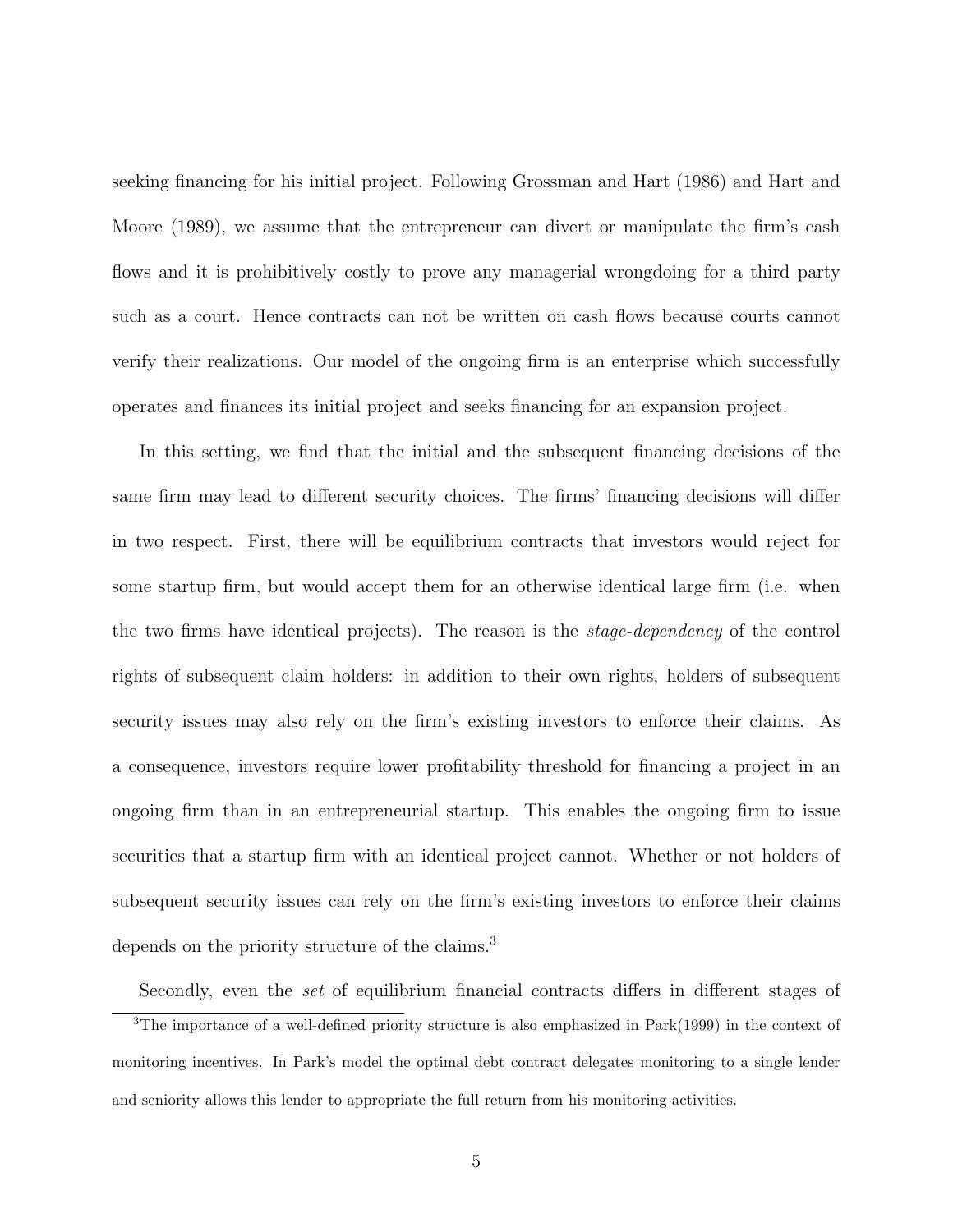the firm's life cycle. In particular, some contracts that are *never* sustainable at the initial ¯nancing stage may become sustainable at a subsequent ¯nancing stage. If investors are willing to write a financial contract for a startup, they are always willing to write the same contract for an otherwise identical ongoing firm but not vice versa: there are contracts that are only available for ongoing firms. Again, the intuition lies in the interaction between the control rights of existing and subsequent claim holders. Since holders of subsequent security issues may also rely on the firm's existing investors to enforce their claims, they are willing to enter into contracts that they would have otherwise rejected as an initial contract.

Since the seminal paper of Modigliani and Miller [M&M] (1958), a vast literature<sup>4</sup> has developed to investigate the robustness of their result about investors' indifference between debt and equity. These articles introduced taxes, asymmetric information, agency problems and incomplete contracting into the M&M framework. With the exception of Dybvig and Zender (1986),<sup>5</sup> the literature concluded that the Modigliani-Miller proposition fails to hold in the presence of market imperfections. A novel result of our analysis is that for a wide range of firms the M&M proposition is fairly robust to a particular class of market imperfections, contractual incompleteness. In our model, despite their inability to write complete financial contracts, investors are indifferent between debt and equity in ongoing firms, but they strongly prefer one over the other in entrepreneurial startups. The intuition is again

<sup>&</sup>lt;sup>4</sup>See Harris and Raviv (1991, 1992), Hart (1995) and Allen and Winton (1997) for comprehensive surveys of this literature.

 $5Dy$ bvig and Zender shows that the M&M proposition is valid in a large class of models with asymmetric information. The authors' proof relies on the assumption that managerial compensation is chosen optimally.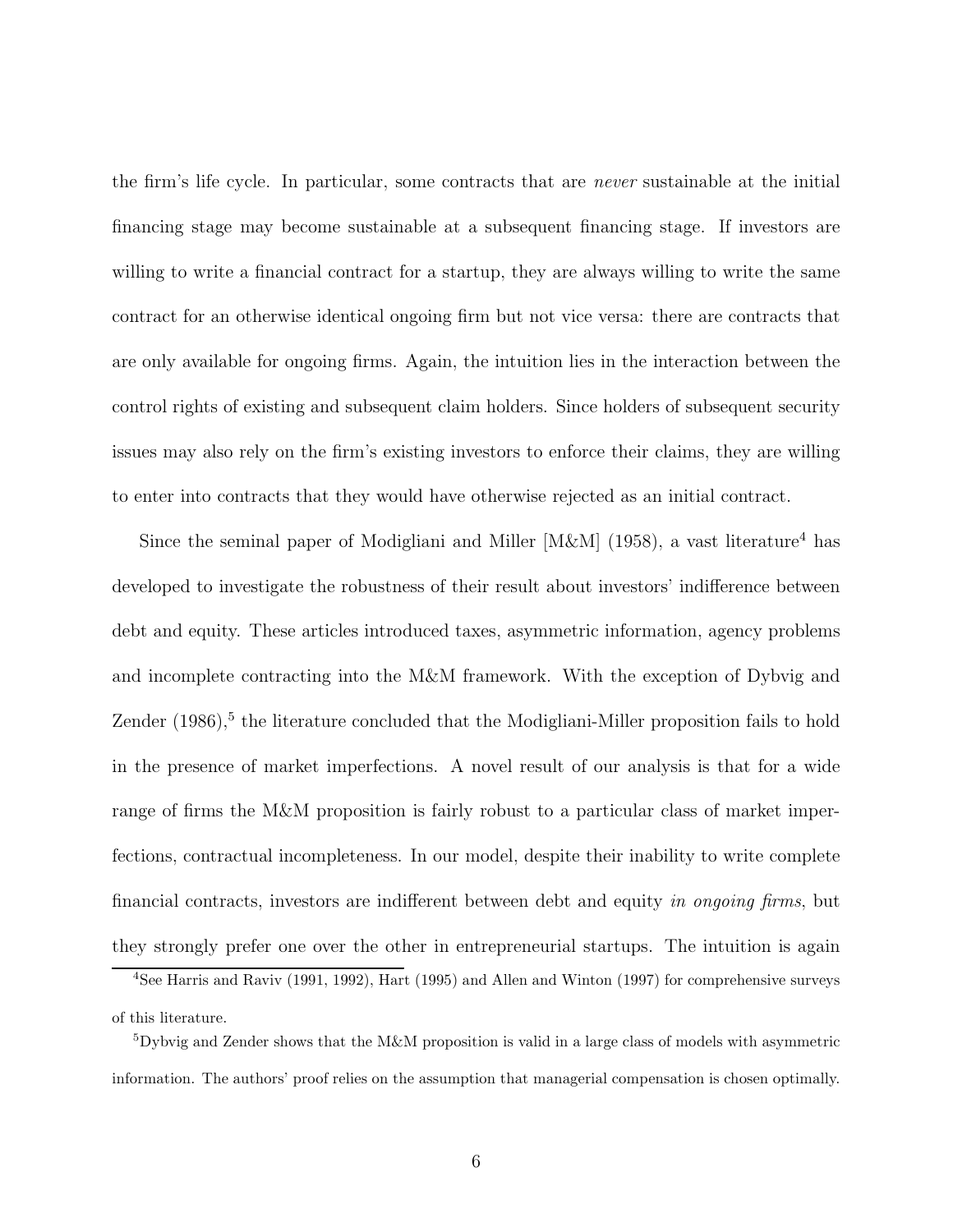the interaction between the control rights of subsequent claimholders: Since the control rights of previous security holders represent an externality for subsequent claim holders, the marginal decision of which security to issue next becomes irrelevant once a firm has sufficient contractual complexity in place.

Since the different contracts require different profitability thresholds for the financing of an *initial* project, our theory also implies a life-cycle pattern of firm financing: firms will issue outside equity, or convertible debt first, then use their retained earnings, and finally issue long-term debt or outside equity to satisfy their subsequent financing needs. Interestingly, this pattern differs from the one implied by Myers's (1984) pecking order theory of finance in one important aspect: the initial financing choice of the firm. Myers predicts that firms will issue debt first and outside equity only later, whereas our theory suggests that the firm's first outside equity issue will precede its first public debt issue.<sup>6</sup> Carey et al. (1993) and Helwege and Liang (1996) presents evidence that small etrepreneurial firms frequently issue outside equity before they issue debt.

Our theory offers interesting implications about how financial contracts can limit man- $6$ This implication of our theory on the timing of debt and equity issues in small firms is related to Garmaise (1998) and Habib and Johnsen (1998). Garmaise develops a theory of small firms in which investors are better informed about the prospects of the entrepreneur's project than the entrepreneur. Given this informational asymmetry, small firms prefer to issue equity over debt. Habib and Johnsen shows that if investors are more informed about the primary use of the firm's assets than the entrepreneur, then the firm will sell them equity and alternatively, if investors are more informed about the secondary use of the firm's assets, then the firm will issue debt. Unlike our paper, neither of these articles develop a theory on the sequencing of firm financing.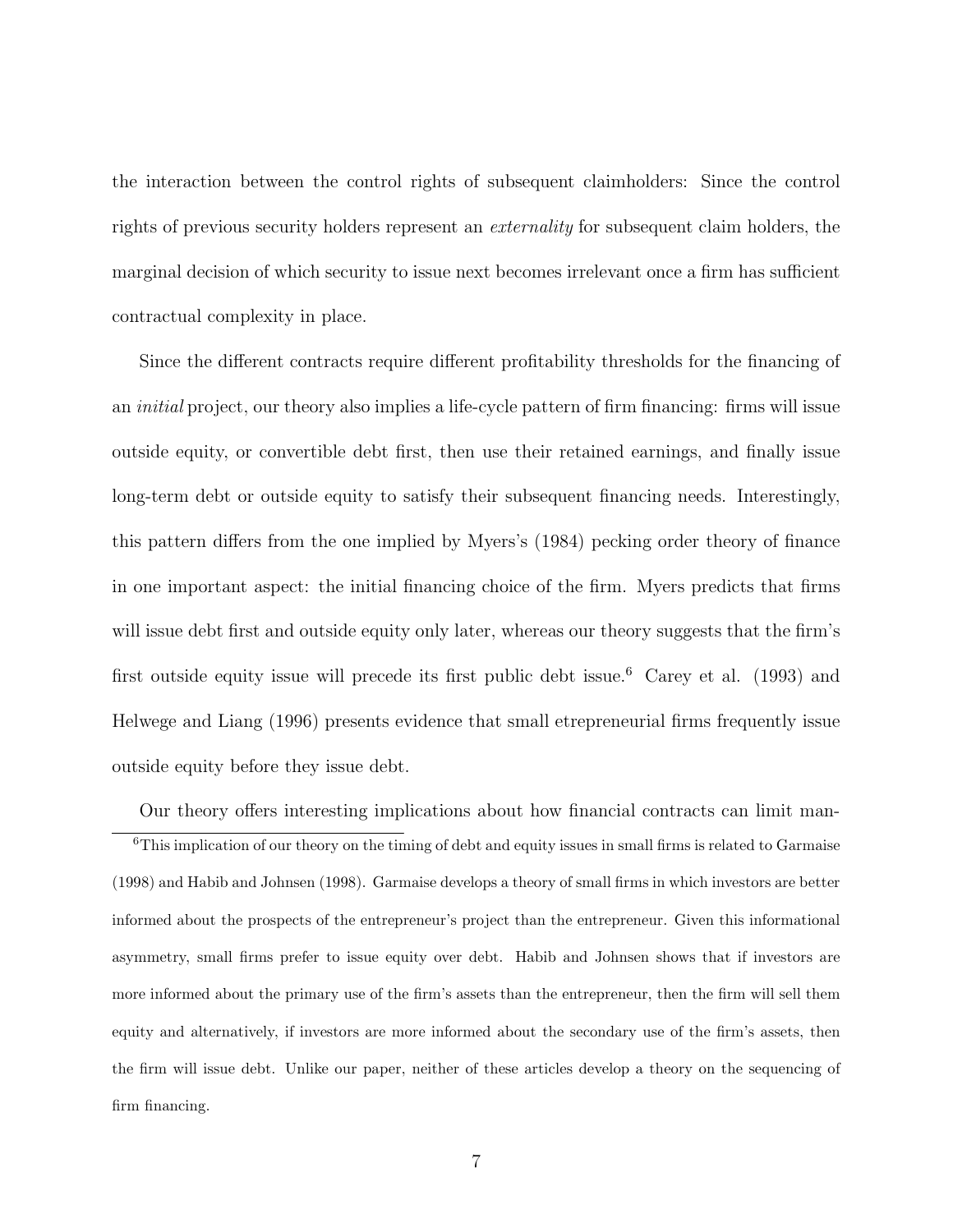agerial consumption of perks. Although in our model the manager has the ability to divert or manipulate the firm's cash flows and it is prohibitively costly to prove any managerial wrongdoing for a third party such as a court, a variety of financial contracts can effectively control the manager's appropriation of private benefits in equilibrium except for firms in economic distress. <sup>7</sup> And even though the manager will consume more perks in equilibrium as the firm grows, the managerial appropriation of private benefits is less of a concern for potential investors in ongoing firms than it is in entrepreneurial startups.

Our theory advances the Jensen and Meckling and the Fama and Jensen view of the firm as a nexus of contracts. We show that as the firm adds more layers of contracts, subsequent claim holders benefit from the control rights of the firm's existing security holders. Since the control rights of existing security holders represent a positive externality for subsequent claim holders, firms in later stages of their life-cycle can issue contracts that investors would reject at their initial financing stage.

The paper is organized as follows. Section 2 describes the model. Section 3 studies the initial financing of firms. Section 4 investigates the subsequent financing decisions of firms. Section 5 discusses the implications of the model for a life-cycle theory of  $\lim$   $\lim$   $\lim$ Section 6 extends the model to incorporate covenant debt and dispersed outside equity. Section 7 presents a theory of control changes over the firm's life-cycle. Section 8 discusses the implications of the model for asset substitution. Section 9 concludes.

 $7$ This result is consistent with Leland (1999) and Fluck (1999) who find that managerial asset substitution only becomes a serious problem when firms are in distress.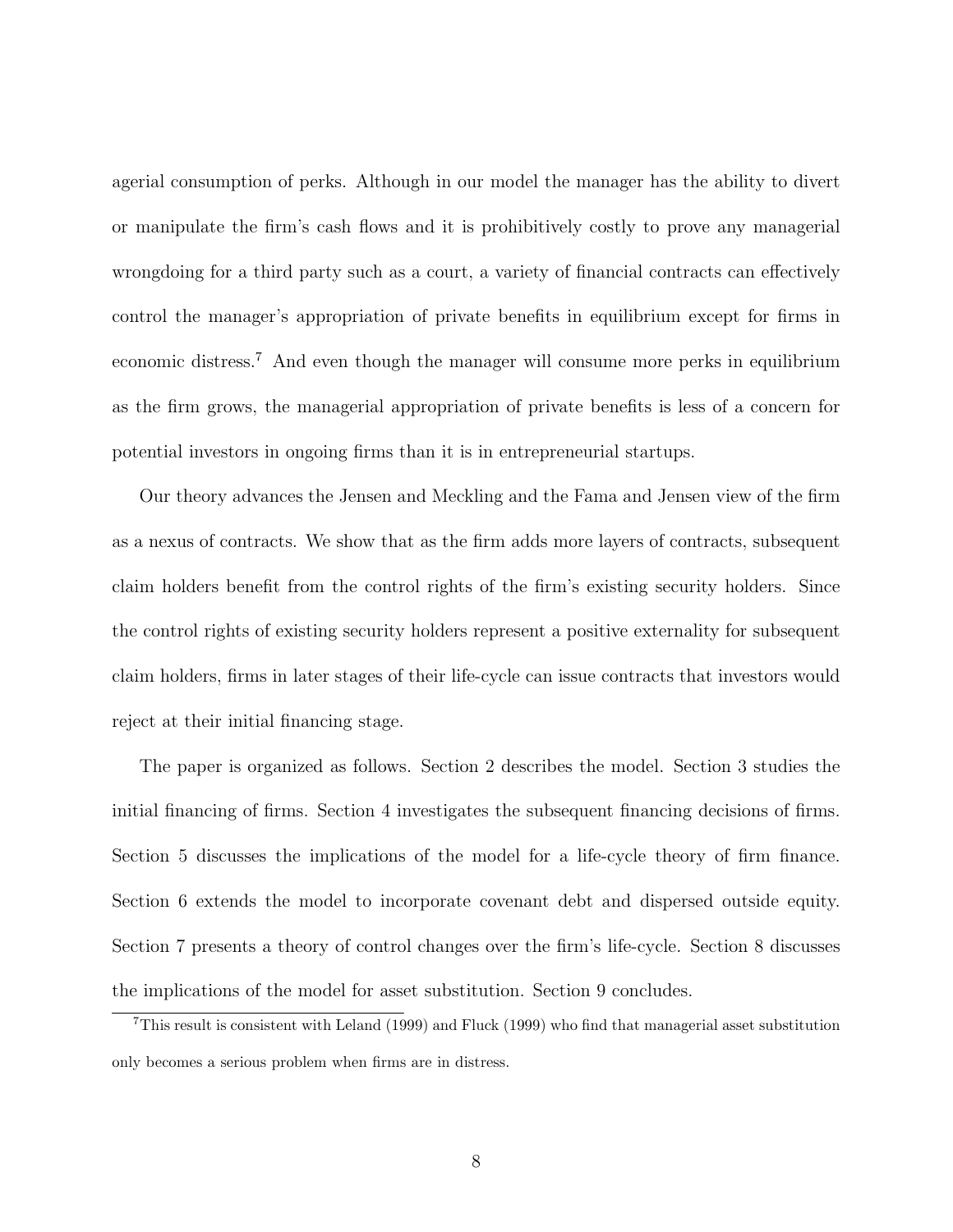# 2 The Model

We consider two firms: a startup and an established, ongoing firm. We model the former as a risk-neutral entrepreneur who has no wealth and who seeks financing for a project from risk-neutral investors. We model the latter as an enterprise that successfully operates and finances its first project and seeks financing for an expansion project.

We assume that the firm's initial project and the expansion project are otherwise identical. Hence at the second stage the firm doubles its operation. We do so to make our point more transparent, i.e. even in the case of identical, perfectly positively correlated projects subsequent financing decisions may lead to different security choices.

#### 2.1 The cash flows

The projects yield periodic operating cash flows,  $\tilde{v}$ . The cash flow,  $\tilde{v}$ , is an i.i.d. random variable that takes on the values  $v + x > 0$  and  $v - x > 0$  with equal probabilities. Each project requires an investment outlay,  $I$ , and involves the operation of an equipment with economic life of two periods. Both the investors and the entrepreneur use the same positive discount factor,  $\delta$ , to value future payoffs.

Each period the manager can divert the cash flows. Each period, investors and management both learn the true realization of the cash flows. However, the true realization of the cash flows is assumed to be nonverifiable by a third party such as a court. Hence contracts written on cash flows are prohibitively costly to verify in court (Grossman and Hart  $(1986)$ ).

### 2.2 The investment decision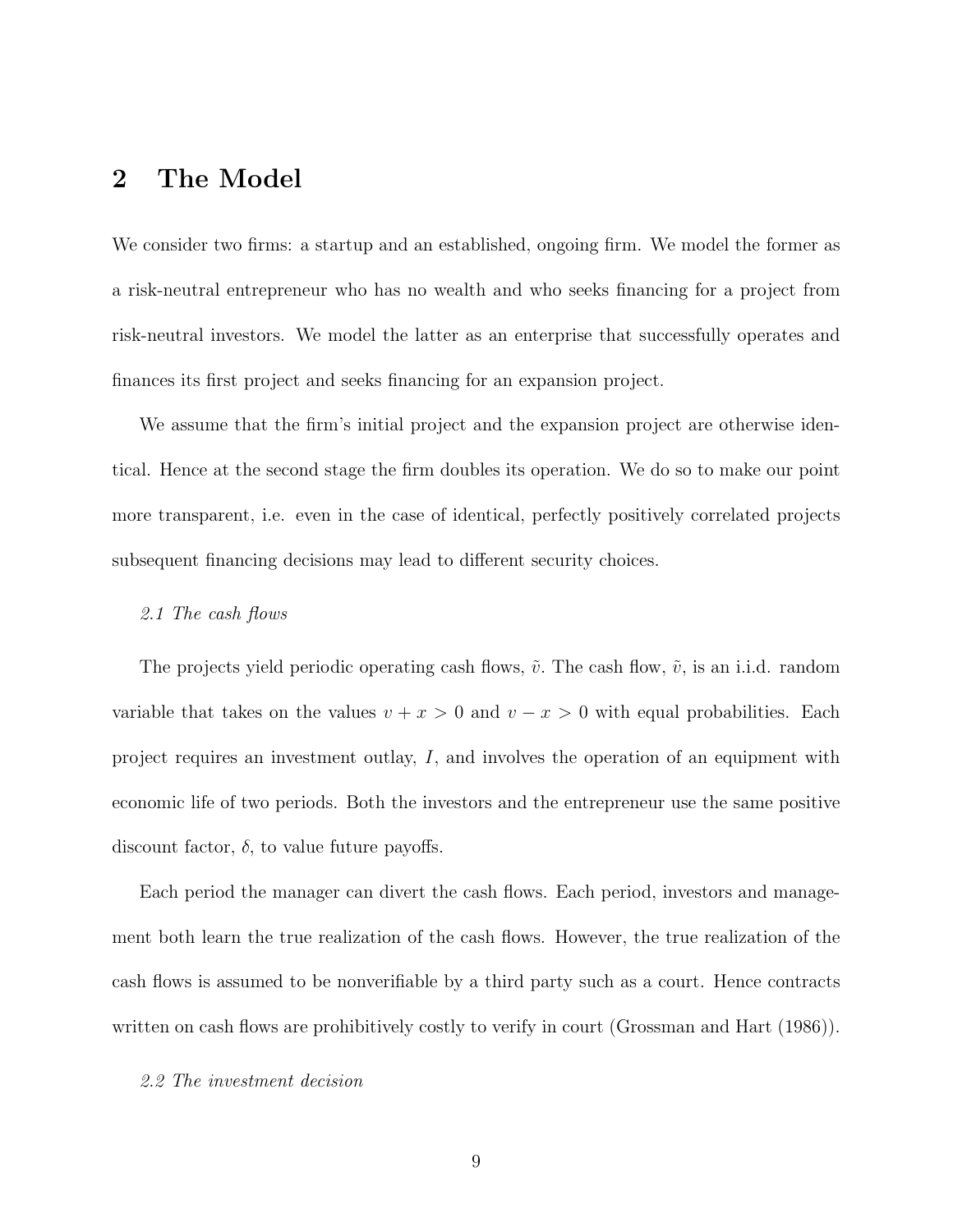The manager can repeat the projects over and over again. As long as a project continues, the manager can seek external financing for the replacement of the physical assets at the beginning of each cycle, or he can renew the equipment each period by retaining some of the earnings,  $a$ . If  $a$  is spent at time 1 and time 2, then further investment of  $I$  in period 2 can be avoided. We assume that each investment policy is feasible, that is,  $v-x \ge a$ . We also assume that these investment policies are equally costly to implement, that is,  $I = \frac{a}{\delta} + a$ . Notice that the liquidation values of the assets depend on which investment policy the manager adopts.

If the equipment is replaced every other period, then it depreciates over time and its liquidation value varies from period to period. The equipment has a positive liquidation value,  $L_1 < \delta I$ , if investors choose to liquidate the firm's assets immediately after the investment is sunk. Alternatively, if investors choose to liquidate the assets immediately following the realization of period 1 cash flows, then the equipment has a liquidation value,  $L_2 < L_1$ . These liquidation values are distributed at time 1 and time 2, respectively. The salvage value of the equipment at the end of its operation is zero.

Alternatively, if the equipment is renewed period after period, its liquidation value is equal to  $L_1$  across periods. The equipment can be periodically renewed if all cash flow realizations of the project exceed the cost of the renewal, that is, if  $v - x \ge a$ .

Investors know whether or not the equipment has been renewed. This managerial investment policy is also nonverifiable for a third party, such as a court, unless the company is liquidated and the physical assets are foreclosed. As a general principle, in this model only receipts of payments are verifiable. We assume that the true realization of all other financial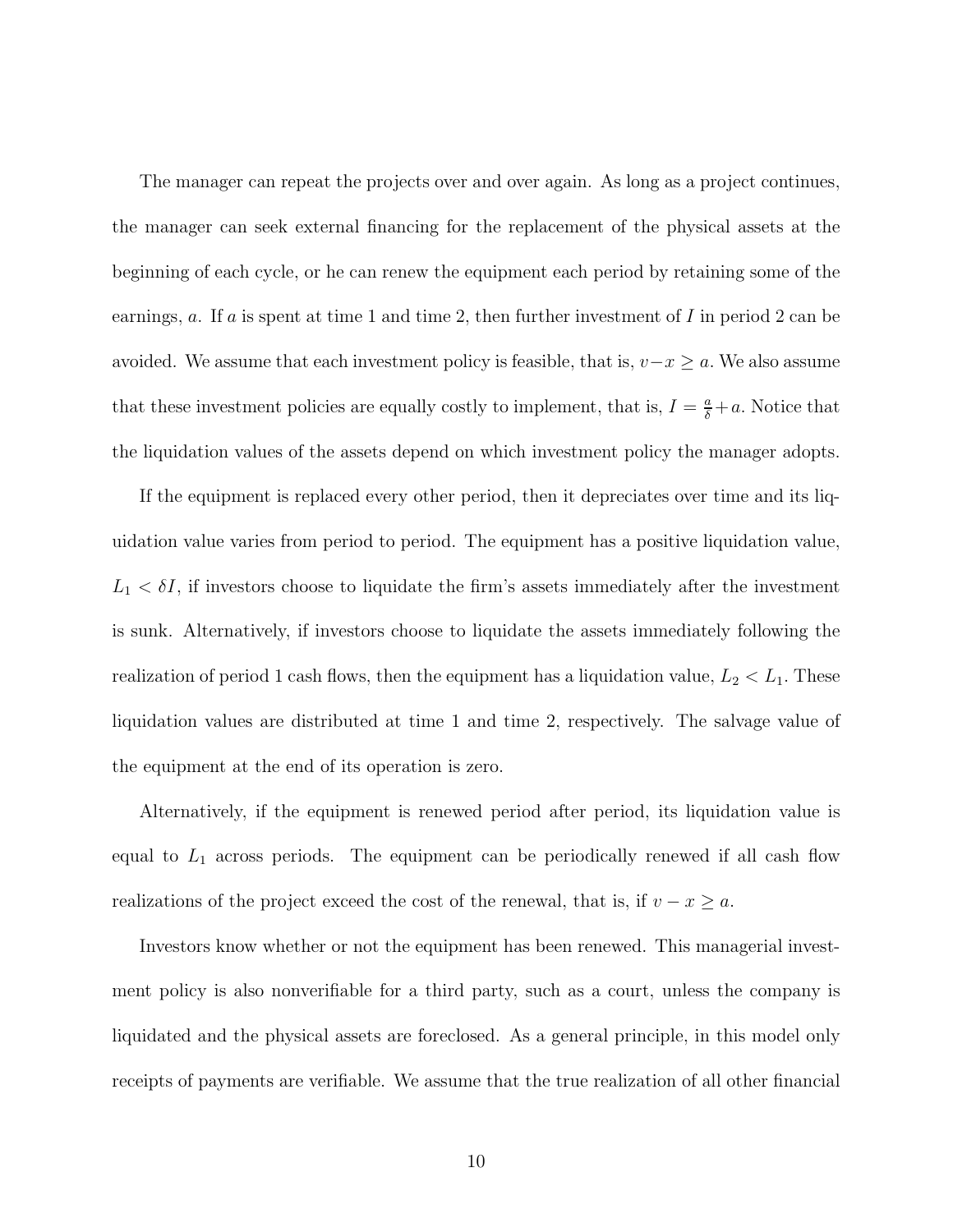and accounting variables are prohibitively costly to verify.

### 2.3 The financing decision

The entrepreneur can seek debt or equity financing from investors. In these financing arrangements investors offer  $I$ , the investment outlay to the manager in exchange of future payments and contingent or unconditional control rights. Investors may be granted the right to liquidate the assets, or the right to dismiss the manager. The firm must bear a fixed cost  $\theta$  every time it issues a security. This cost is the same for each security the firm issues.

### 2.3.1 The model of outside equity

We define outside equity by its claim structure, control rights and maturity. In exchange of I the manager promises equityholders the project's cash flows (net of the manager's private benefits of control). Holders of outside equity are granted the unconditional right to dismiss the manager (i.e. the right to dismiss the manager regardless of the firm's cash flows or managerial performance) or to liquidate the firm's assets-in-place. Equity is issued with indefinite life.<sup>8</sup> The timing of the actions and the associated payoffs for outside equity are

 ${}^8$ Fluck (1998) established that when cash flows are nonverifiable and the manager has the ability to divert or manipulate the cash flows, then the only outside equity that is sustainable is of unlimited life. This is because the threat of the manager's dismissal is not a credible threat when there is a prespecified expiration date on equity but becomes a credible threat when the equity has indefinite life. Her result follows from the inability of finitely-lived investment opportunities to provide the manager with an incentive not to consume  $v_t$  every period. Put simply, in the last period of the equity's life, the manager consumes  $v_t$ . Firing is not a credible threat since firing is costly to the equity and the new manager has the same incentives as the old manager. Since the manager knows she consumes  $v_t$  in the last period in the next to last period the manager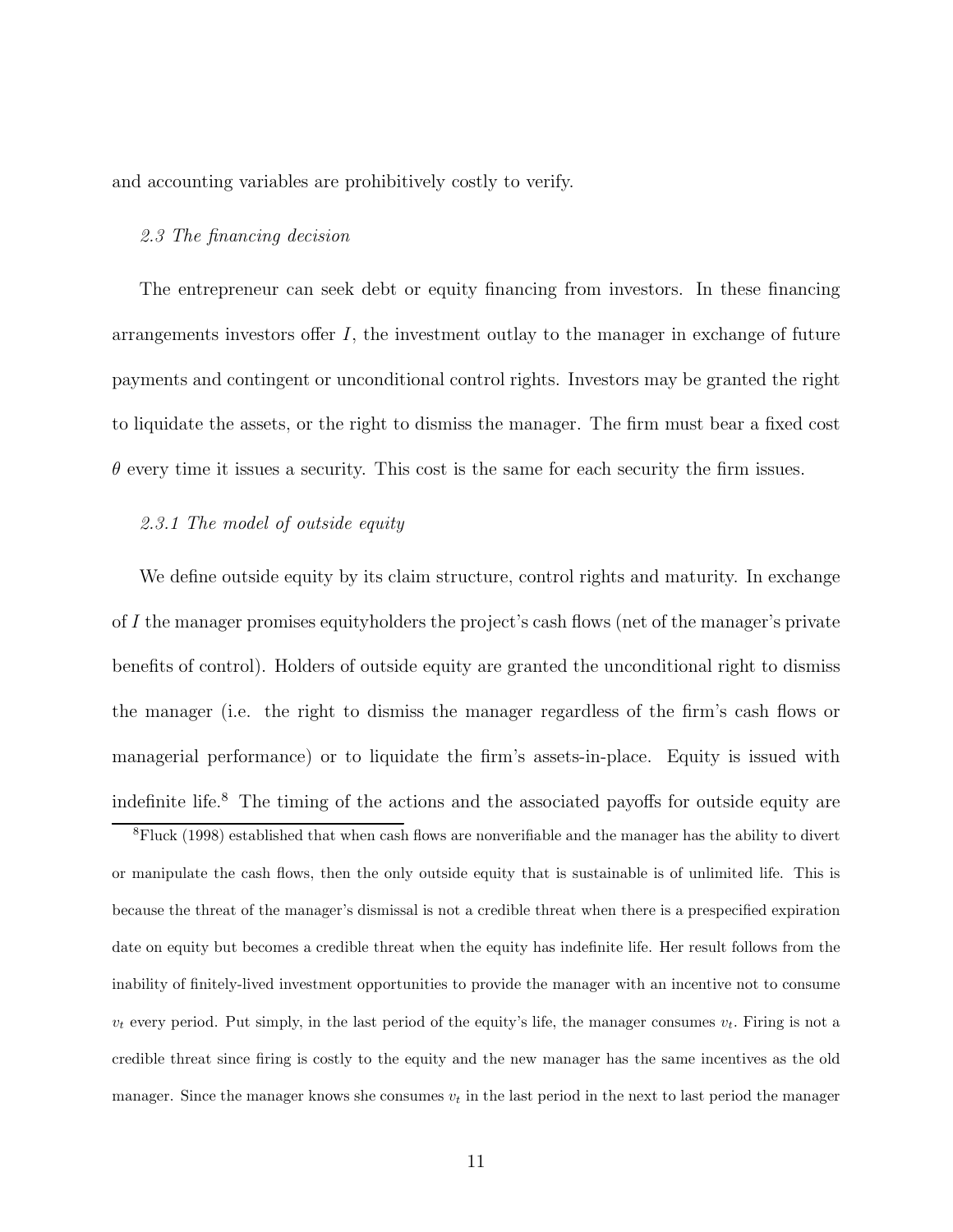described in the next subsection.

#### 2.3.2 The model of debt

We define debt as a contract that grants investors a fixed periodic payment and contingent control rights. The debtholders can exercise their control rights when the firm is in default, i.e. if the manager has failed to make the agreed-upon payment. <sup>9</sup> Upon default, the debtholders can either forgive the manager or dismiss the manager. The debtholders can also take over the firm as a going concern (take equity), or extend the maturity of the debt or they can liquidate the firm's existing physical assets. We distinguish between liquidity default (when the manager does not have the funds to make the payment) and strategic default (when the manager decides to divert the funds rather than make the payment).

A debt contract may be written with a prespecified maturity,  $T$ , or with indefinite maturity. If T exceeds the life of the firm's existing physical assets (in our model it is two periods) then we call the contract long-term debt. The debtholders' actions and their payoffimplications are described in details in the next subsection.

# 2.4 The set of actions and payoffs

When no control challenge is initiated, the manager decides on the investment policy and

can consume all of  $v_t$  since firing again is not a credible threat.

 $9$ Alternatively, if some accounting variables were verifiable in our model, then we could define default as either failure to make payment or violation of a bond covenant. Our results are easily applicable to covenant debt, since investors are frequently granted specific control rights when a covenant is violated (Smith and Warner (1979) and Kahan and Tuckman (1996)).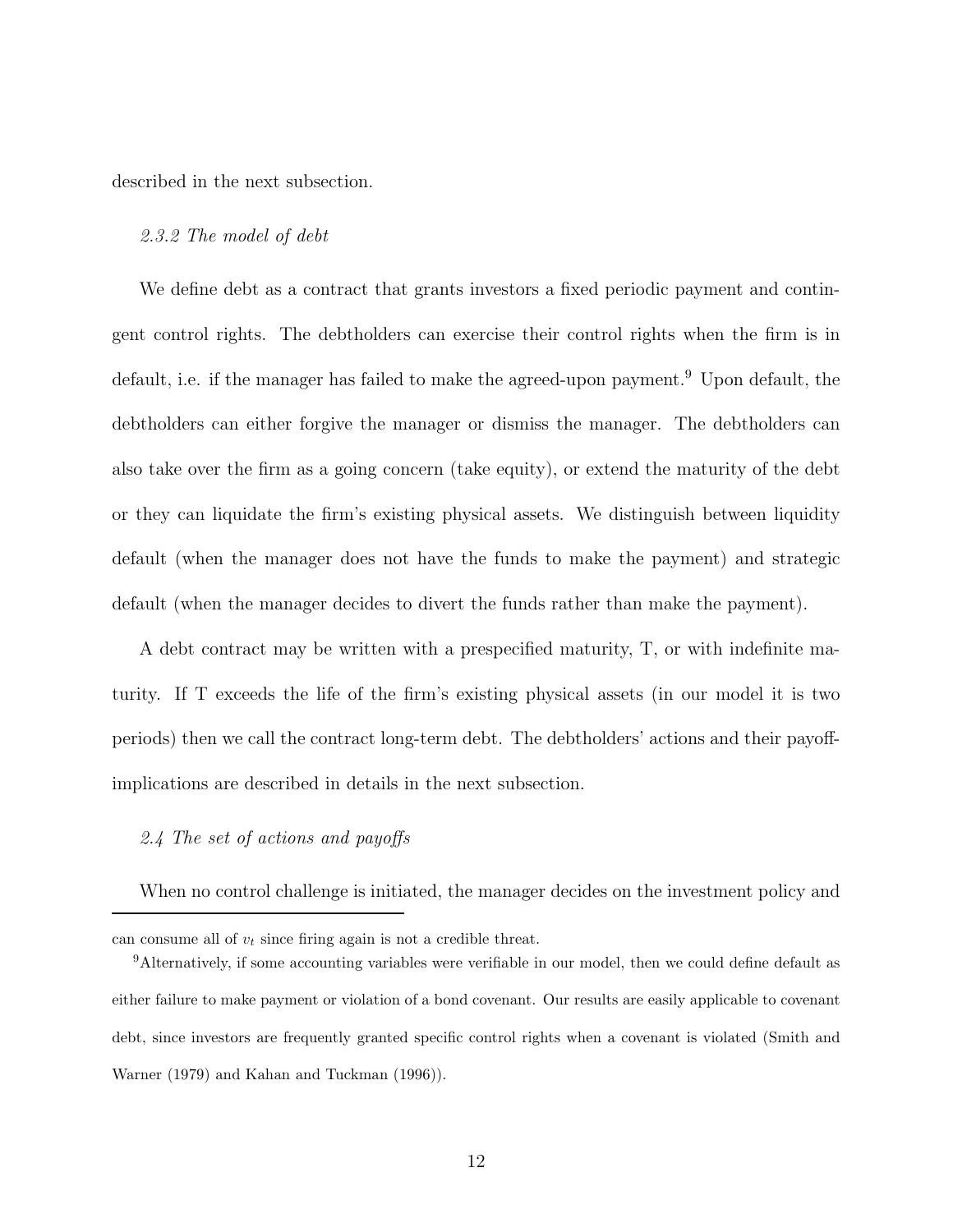then makes payments to investors. Investors receive dividends  $d_t$  or debt payments  $p_t$ , on which the manager has decided, and the manager receives  $v_t - a_t - p_t$  (or  $v_t - a_t - d_t$ ) or  $v_t - p_t$ , (or  $v_t - d_t$ ) depending on his investment policy. We denote the expected payment debtholders (shareholders) receive by  $p(d_t)$ , the promised payment on debt (the equilibrium dividends in the high state) by  $p_{v+x}$   $(d_{v+x})$  and the equilibrium debt payment the manager pays in liquidity default (the equilibrium dividends in the low state) by  $p_{v-x}$   $(d_{v-x})$ . We denote the managerial equilibrium payoff by  $M_{v+x}$  and  $M_{v-x}$ , respectively.

In the event of a dismissal, a new manager takes charge and decides on the payments,  $\hat{p}_t$  and the investment,  $\hat{a}_t$ . The departing manager receives no payoff, and the equityholders bear c; the cost associated with replacing the manager.

If the debtholders take over the firm as a going concern (take equity) upon default, then from this date onward they will be holding unconditional control rights for the indefinite future and they will have a claim to a fraction of the firm's cash flows. We denote the discounted present value of the debtholders' future payoff from the time they have taken over the company as a going concern by  $\frac{E \hat{p}^+}{1-\delta}$  $\frac{Ep^+}{1-\delta}$ , which is equal to the value of the debtholders' remaining claim (or the value of the firm whichever is lower).

If the debtholders forgive the current payment and extend the maturity of the debt by one period, then the remaining  $(T+1-t)$  payments are rescheduled to times  $t+1, ..., T+1$ .<sup>10</sup>

In the event of liquidation, the manager receives no payoff and investors receive the liquidation value of the physical assets.

<sup>&</sup>lt;sup>10</sup>Alternatively, if the debtholders forgive but do not extend the maturity of the debt, then they simply agree to accept one less payment.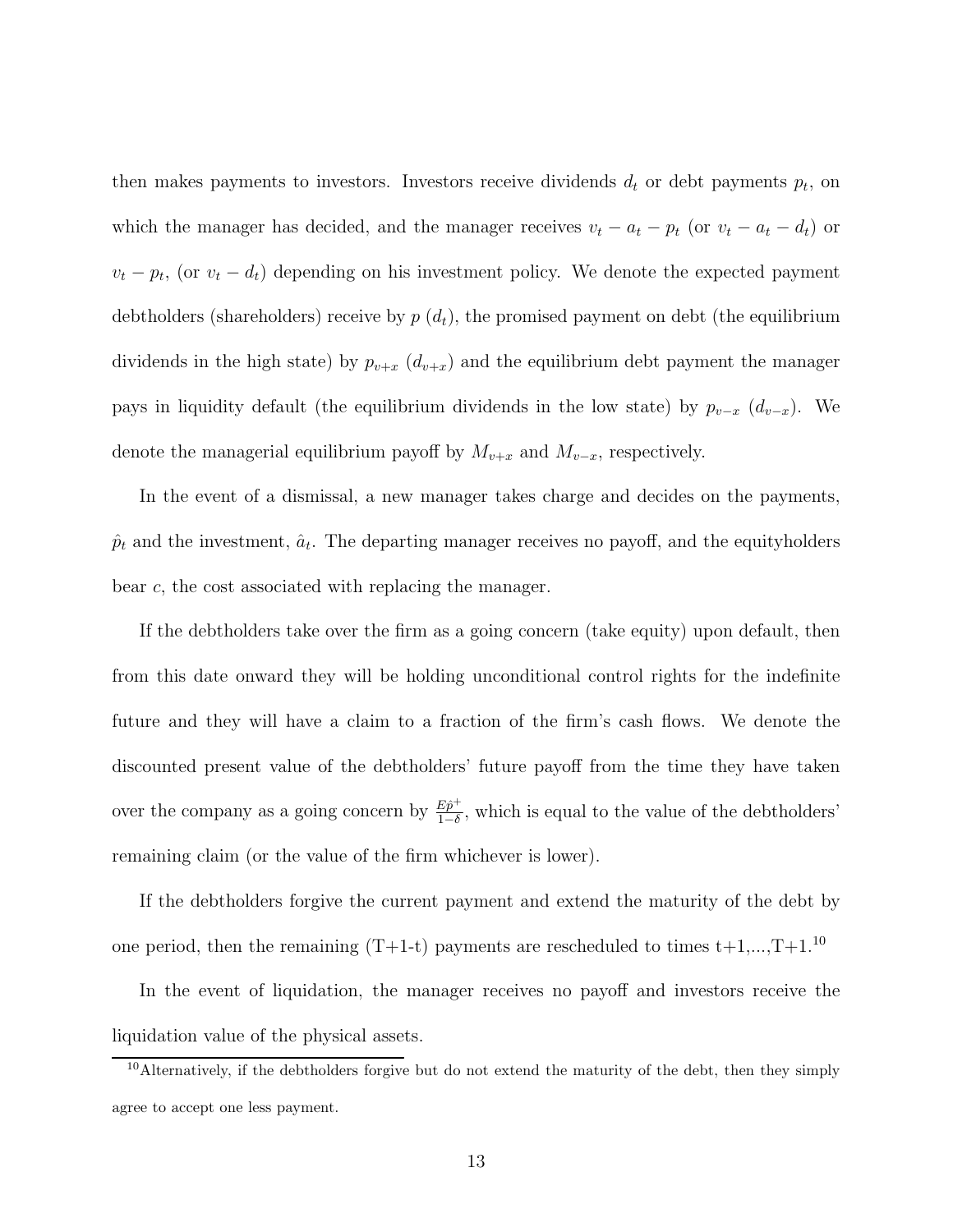# 3 The entrepreneurial startup

There are several equilibrium financial contracts that can be issued for the financing of entrepreneurial startups. Those that do not involve inefficient liquidation (dismissal) in equilibrium are Pareto-optimal. These contracts impose zero verification cost on the parties, they involve no deadweight loss in equilibrium and the payoff of one party (investors or management) can be improved only at the expense of the other party.

In this section, we introduce three contracts for the financing of small entrepreneurial  $r_{\rm rms}$ . These contracts are sufficient to establish that (i) investors set lower profitability thresholds for the financing of ongoing firms; and that  $(ii)$  the set of equilibrium financial contracts for ongoing firms is a superset of the set of equilibrium financial contracts for entrepreneurial startups. One of these contracts is outside equity and the other two are debt contracts. The two debt contracts differ in the control rights they assign to the holders. In Section 3 we will derive conditions under which these contracts are sustainable for small firms. Then in Section 4 we will revisit these contracts and show that  $(1)$  investors are indifferent between these contracts at a subsequent financing stage even though they are not indifferent at the firm's initial financing stage; and  $(2)$  ongoing firms can issue securities which are never equilibrium contracts for entrepreneurial startups.

### 3.1 Outside equity

The first security we introduce is outside equity. Recall from Section 2.3.1 that outside equity is a contract that promises investors a claim to the firm's cash flows, the uncondi-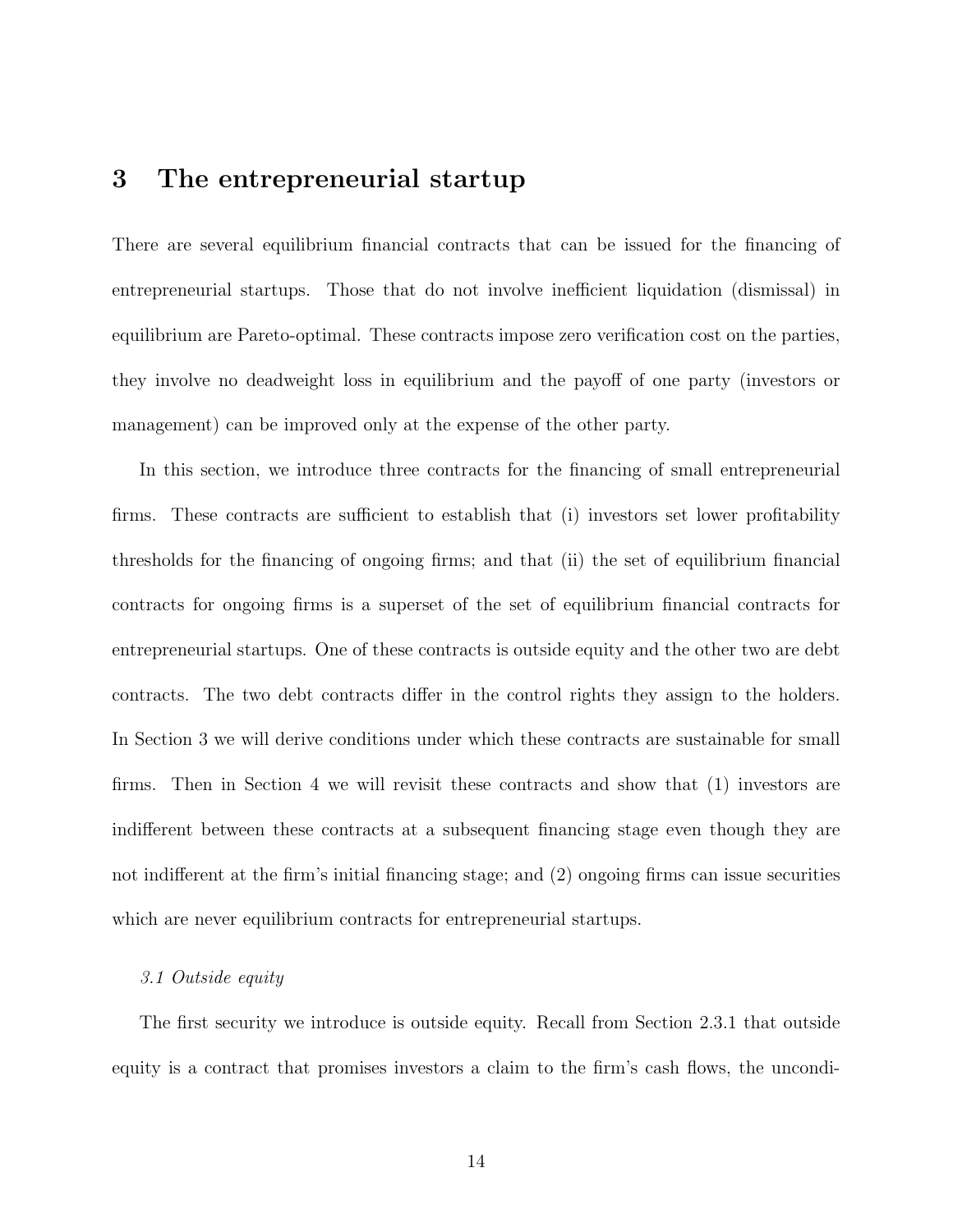tional right to dismiss management<sup>11</sup> or to liquidate the firm's physical assets and indefinite maturity. Then the following strategy-pair for the equity holders and the manager  $I<sup>E</sup>$ ,  $M<sup>E</sup>$ constitutes a subgame perfect equilibrium.

For the equity holders: Equity holders do not replace the manager at first and until the manager paid equilibrium dividends and properly maintained the firm's assets<sup>12</sup> each period. If there is any deviation from the equilibrium, then they replace the manager next period.

For the (new) manager: The manager pays equilibrium dividends and maintains the firm's assets each period. If there is any deviation from the equilibrium, then he will divert the cash flows for ever.  $\Box$ 

Investors are willing to hold outside equity if and only if (i) they can recover the outlay; and (ii) the present value of the stream of the managerial incentive payments exceeds any possible cash flow realizations (if it were not the case then the manager would prefer to take the cash flows and face dismissal). Formally,

$$
\frac{\delta d}{1-\delta} \ge I. \tag{1}
$$

$$
M_{v+x} + \delta \frac{v-d-a}{1-\delta} \ge v+x; \tag{2}
$$

<sup>11</sup>Hellmann and Puri (2000) document that venture capitalists (private equity) frequently replace entrepreneurs with a professional CEO if they are not satisfied with the firm's performance.

<sup>&</sup>lt;sup>12</sup>In the context of venture-backed startups we can reinterpret the manager not paying equilibrium dividends or not properly maintaining the firm's assets as the equivalent of the firm not reaching key milestones in its development.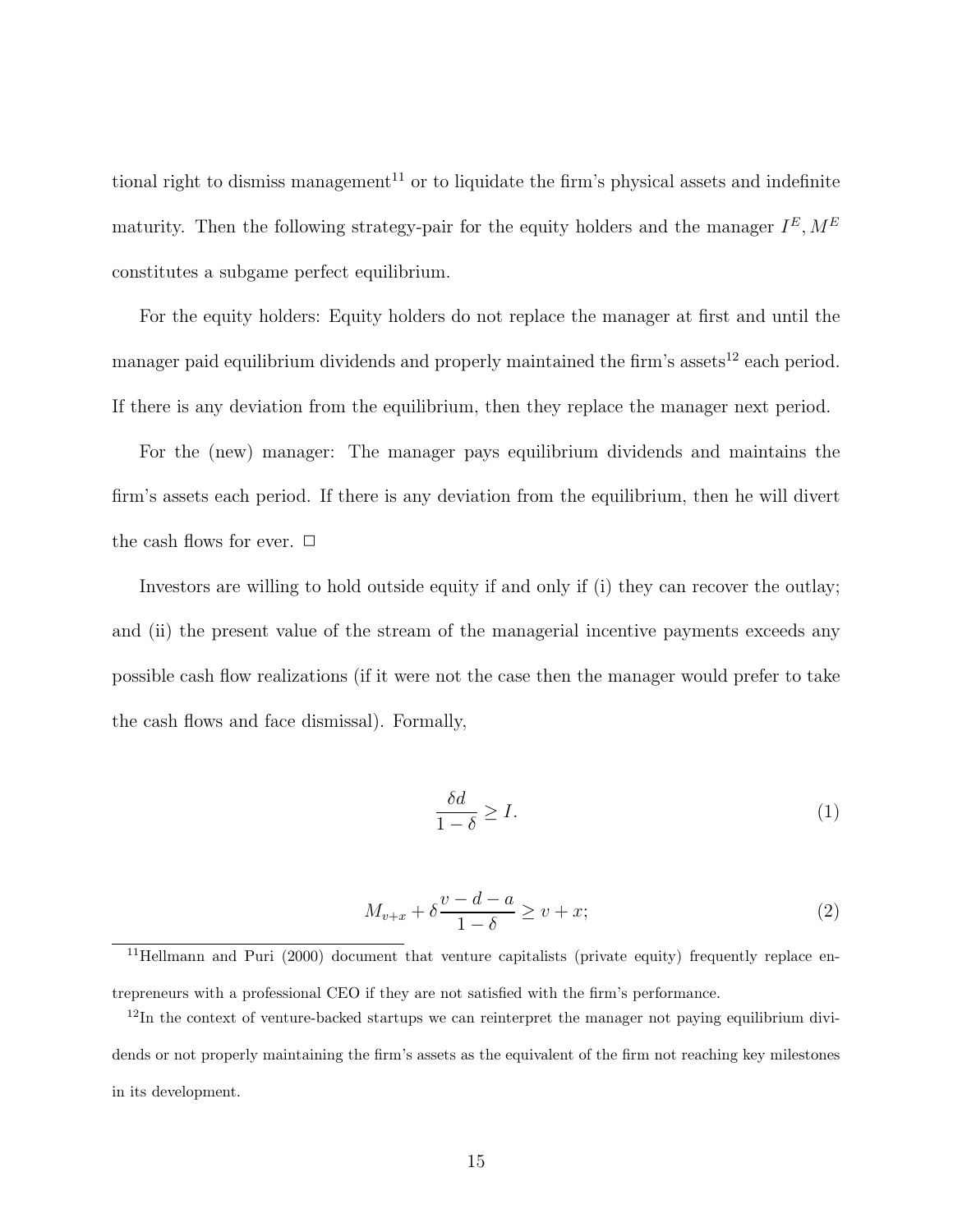$$
M_{v-x} + \delta \frac{v-d-a}{1-\delta} \ge v-x.
$$
 (3)

The rest of the incentive compatibility conditions are shown in Appendix A1. For  $c < a$ ,  $(1), (2)$  and  $(3)$  are necessary and sufficient conditions.

### 3.2 Debt contract with the right to dismiss management

In this section we introduce our first debt contract. This contract promises investors a fixed payment and grants them the right to dismiss the manager. Debt holders are also granted the right to take over the firm as a going concern or to extend the maturity of the debt in the event of a default. As shown in Fluck  $(1999b)$ , such a contract provides the firm's manager can be written with maturity shorter or longer than the life of the firm's physical assets.

When investors have the contingent right to dismiss management and take over the firm as a going concern, then the following strategy-pair  $I^{LT}$ ,  $M^{LT}$  constitutes a subgame perfect equilibrium.

For the debt holders: (i) The debt holders replace the manager and take over the firm in a strategic default (when the manager could make the payment but would rather default) in period t and forgive him and extend the maturity of the debt in a liquidity default (when the manager cannot make the payment) in period t; (ii) If the manager has strategically defaulted in period t but he has not been dismissed in this period and/or the firm has not been taken over, then the debt holders will dismiss him and will take over the firm next period regardless of the payment made; (iii) If the manager was dismissed in a liquidity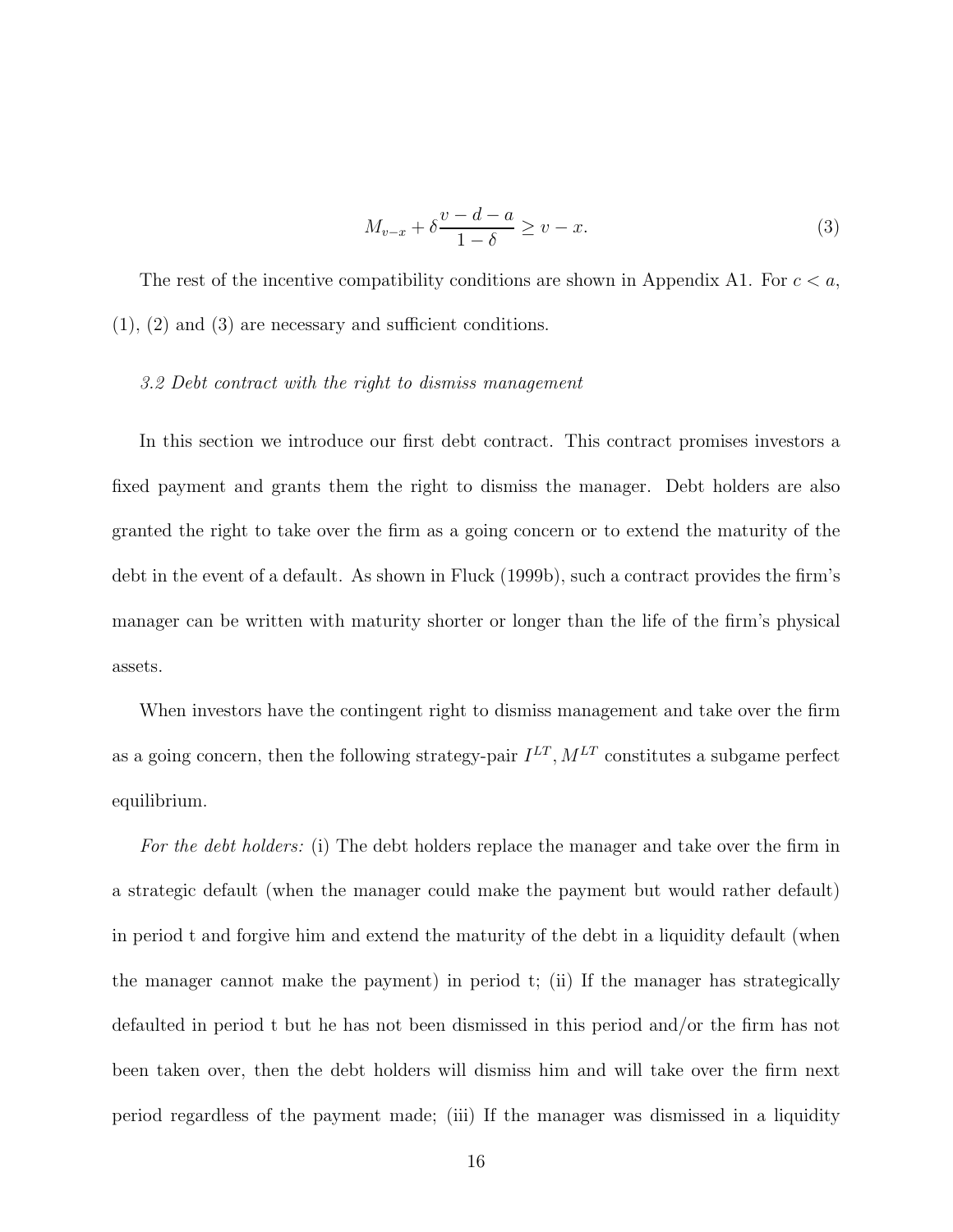default in period t or the firm has been taken over, then the debt holders will dismiss the new manager and will take over the firm next period; (iv) If the debt holders have dismissed the manager and have taken over the firm in a liquidity default in period  $t$ , then from then onward (i) takes effect; (v) If there is a liquidity default in period t and investors forgive but do not extend the maturity of the debt, then from then onward (i) takes effect.

For the manager and the new manager: (a) If a (new) manager has not strategically defaulted until period t, then he will not default in period t; (b) if the manager finds himself on the job immediately following a strategic default in period t, then he will continue to divert the cash flows thereafter; (c) If the manager has been replaced following a default in period t but the company has not been taken over by the debt holders, then the new manager will divert the cash flows each period thereafter; (d) If the manager has been replaced immediately following a default in period t and the company has been taken over by the debt holders, then the new manager will not strategically default in the following period.  $\square$ 

The potential debt holders are willing to provide financing if  $(I)$  they can recover the outlay; and (II) the present value of all future managerial incentive payments exceed any possible cash flow realizations (otherwise the manager would prefer to take the cash flows and face dismissal). Formally,  $\forall$   $0 \leq \tau < T$ 

$$
p \sum_{t=\tau+1}^{T} \delta^{t-\tau} \ge I; \tag{4}
$$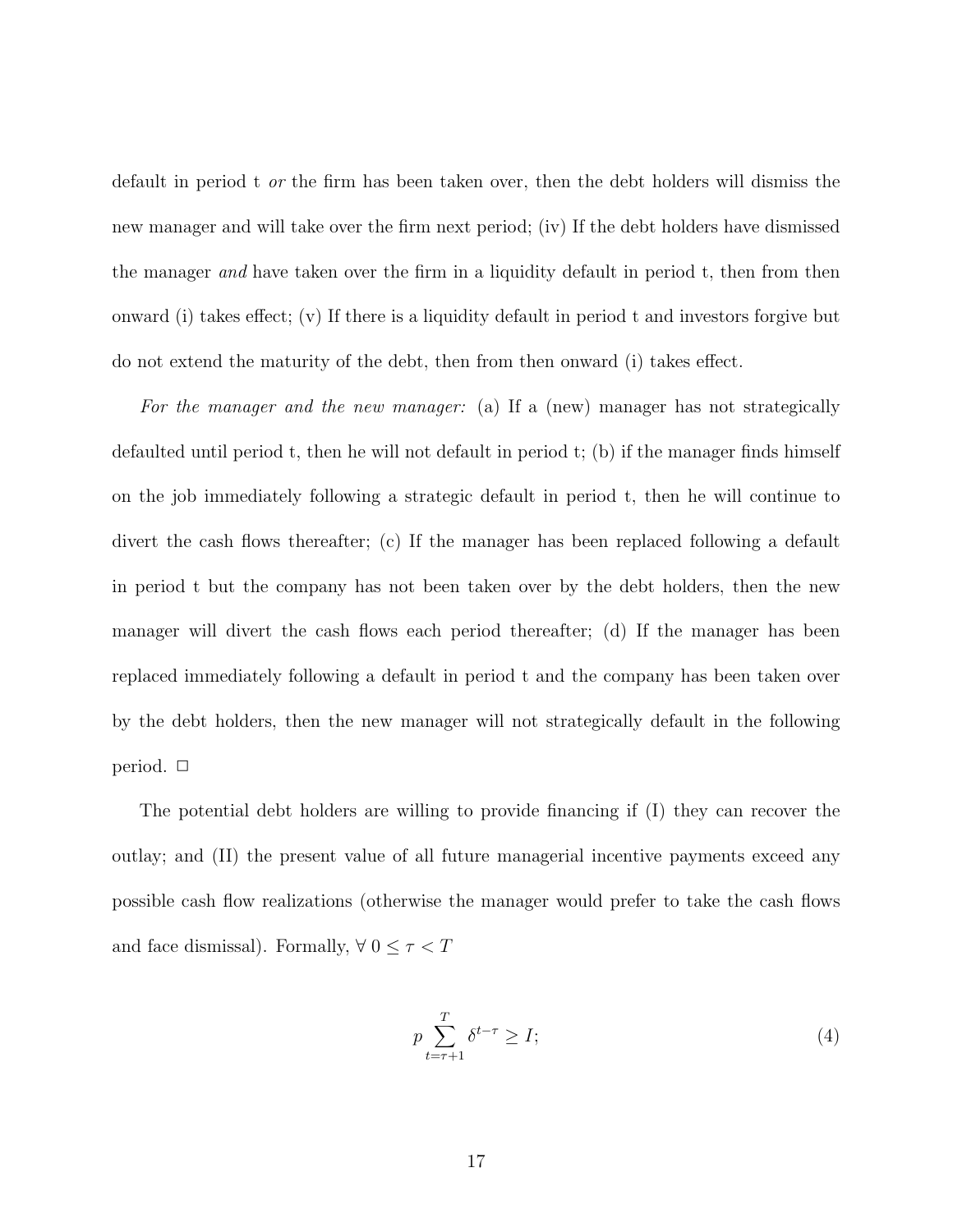$$
M_{v+x} + M \sum_{t=\tau+1}^{T} \delta^{t-\tau+1} + \delta^{T+1-\tau} M^{\infty} \ge v+x; \tag{5}
$$

and

$$
M_{v-x} + M \sum_{t=\tau+1}^{T} \delta^{t-\tau+1} + \delta^{T+1-\tau} M^{\infty} \ge v - x.
$$
 (6)

where  $M^{\infty}$  is the period-(T+1) expected value of the manager's future payoffs once the contract has expired.

There are two additional incentive compatibility conditions required here. Since the debt holders can only act if the manager has failed to make the payment, a manager planning a strategic default can also devise a two-step default strategy: In the first period he would make the contractual payment but would milk the assets (i.e. divert  $a$ ). Debt holders cannot intervene because their right is contingent on default. Then, in the second period he would divert all the cash flows and default on the contractual payment.

Thus, for the manager to comply with the contract it must be the case that the present value of all future managerial incentive payments also exceed  $M_{v+x}+a+\delta v$  and  $M_{v-x}+a+\delta v$ ; the payoffs the manager can guarantee himself from the two-step default strategy. Formally,

$$
M_{v+x} + M \sum_{t=\tau+1}^{T} \delta^{t-\tau+1} + \delta^{T+1-\tau} M^{\infty} \ge M_{v+x} + a + \delta v; \tag{7}
$$

$$
M_{v-x} + M \sum_{t=\tau+1}^{T} \delta^{t-\tau+1} + \delta^{T+1-\tau} M^{\infty} \ge M_{v-x} + a + \delta v.
$$
 (8)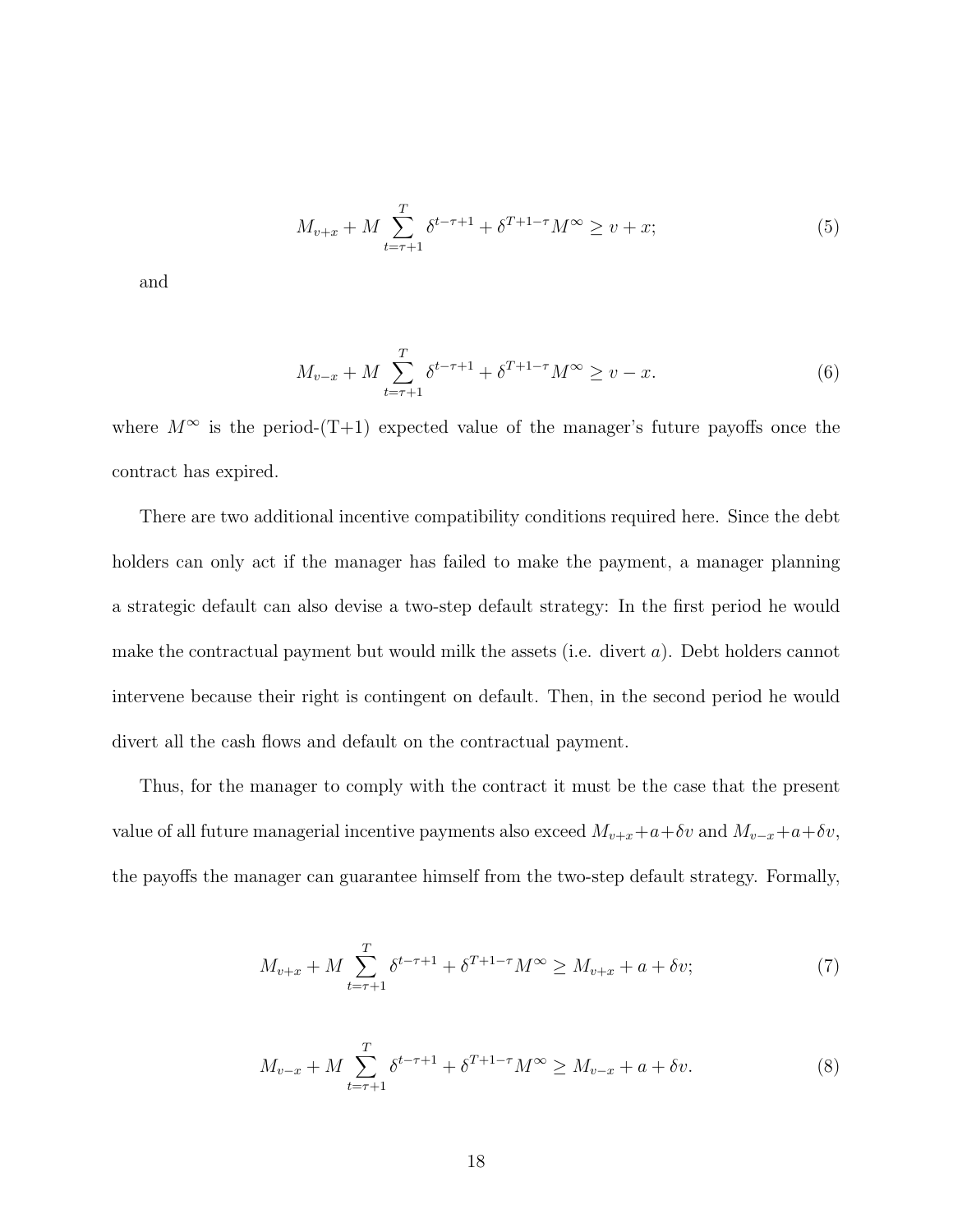The remaining incentive compatibility conditions associated with the equilibrium strategies are presented in Appendix A2.

### 3.3 Short-term debt with liquidation rights

Alternatively, the manager can also promise investors a fixed payment and grant them the right to liquidate the firm's physical assets in default. This debt contract was introduced in Hart and Moore (1989).

The authors demonstrated that the maximum the manager can be induced to pay in this contract is the smaller of the period 1 and the period 2 cash flows in present value terms. In period 1 the entrepreneur cannot pay more than the current cash flows (liquidity default) and will not pay more than his valuation of the cash flows in period 2 (strategic default). Thus, the entrepreneur may default when realized cash flows are low and he is unable to make the payment. He may also default when current cash flows are high and future cash flows are low. In this case he could pay but he would rather default.

Since the debt holders can only assure a payment that is the smaller of (i) the present value of the future cash flows for the entrepreneur and (ii) the current cash flows plus the maximal amount that can be raised by liquidating the firm's physical assets so that the cash flows from the remaining assets make the entrepreneur-manager just indifferent to transfer the current cash flows as payment, the debt-financing condition will take the following form:

$$
\delta E(min\left\{\delta \tilde{v}_2, max\left\{\tilde{v}_1, \tilde{v}_1 + \left(1 - \frac{\tilde{v}_1}{\delta \tilde{v}_2} \delta L_2\right)\right\}\right\}) \ge I.
$$
\n(9)

This inequality places an upper bound on the variability of the project's cash flows.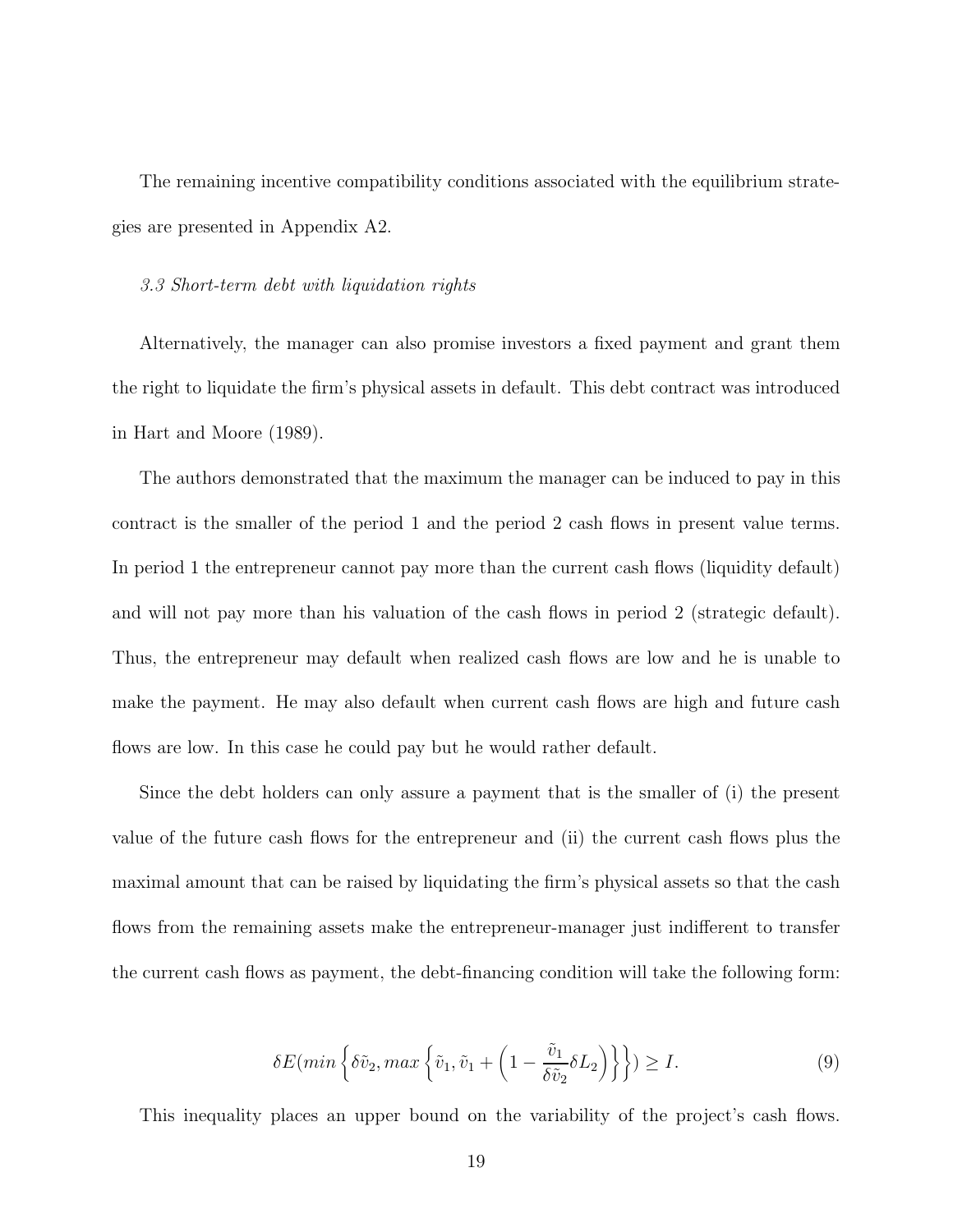Investors are willing to write such a contract only if  $x$ , the variability of the project's cash flows does not exceed  $x_d(v, I, L_2, \delta)$ , the value of x that solves (9) for equality.

In a two-period model, Hart and Moore (1989) showed that this contract can only be written for one period and that two-period debt contracts are not sustainable. This is because by the end of period 2 the firm's assets become worthless for both the entrepreneur and the investors. Since the investors cannot stop the entrepreneur to start a new  $\lim_{n \to \infty}$  and/or cannot seize the entrepreneur's future investment opportunities (because of the entrepreneur's limited liability), liquidation is no longer a threat when the assets are fully depreciated and the entrepreneur will not make any payment to the investors in period 2.<sup>13</sup>

Fluck (1998) generalized the above discussed result for the case when the firm's growth opportunities have indefinite life. She shows that when investors are promised a fixed payment and the right to liquidate the firm's physical assets in default, then in longer term debt contracts the entrepreneur can always benefit from skipping the investment and defaulting when the firm's assets are fully depreciated and the liquidation rights are worthless.

<sup>13</sup>Similar conclusion was reached in Bolton and Scharfstein (1990). In their model of two period projects, the projects require new outlay each period. The only right the investors have is to deny funding for the entrepreneur's next project. Since in the second period the projects will be over and the investors cannot enforce any payment from the managers, at the end of period 1 no investor would provide new funding for any period-2 project. In equilibrium the investors and the entrepreneur agree to a two-period contract in which the investors automatically provide the entrepreneur with new funds in the second period (even though it is not subgame perfect for them to do so) unless default occurs in the first period. This contract will induce the entrepreneur to make payment at the end of the first period but he will always default in the second period.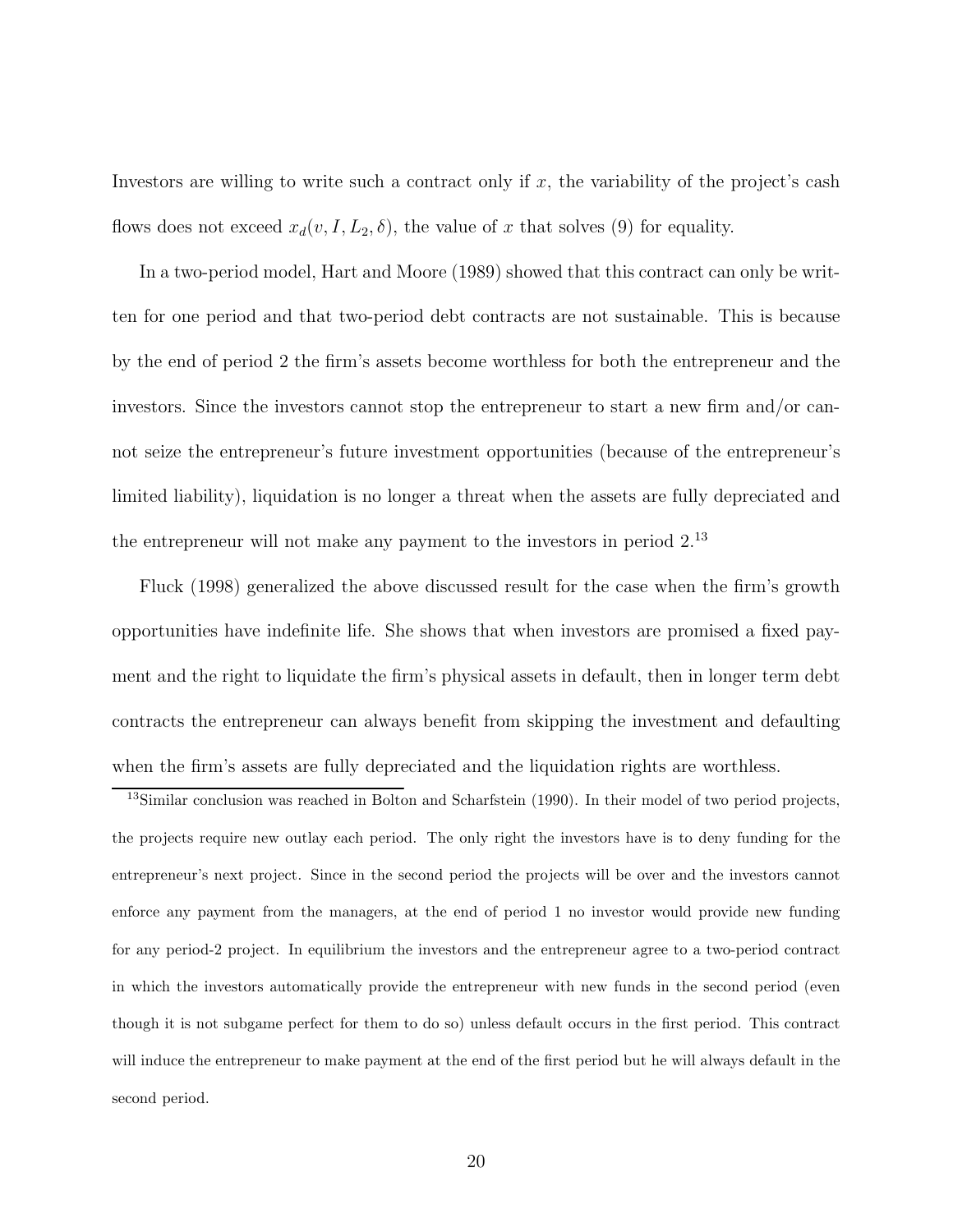To illustrate that the manager can indeed benefit from breaching any contract with maturity  $T \geq 2$  and can raise financing for a new firm following the liquidation of the assets of his old enterprise, consider a debt contract with maturity  $T > 2$ . Such a contract requires the periodic renewal of the firm's assets. First consider the marginal project with respect to this contract, one that is just able to provide the managerial incentive payments in addition to returning the outlay and providing for the renewal of the assets.

A necessary condition for the manager to comply with the contract is that there exist  $(M_{v-x}, M_{v+x})$  such that

$$
M_{v-x} + \delta \frac{M}{(1-\delta)} \ge v - x;\tag{10}
$$

$$
M_{v+x} + \delta \frac{M}{(1-\delta)} \ge v + x. \tag{11}
$$

A necessary condition for this marginal project to meet debt payments is

$$
I \le \sum_{t=1}^{T} \delta^t p + \delta^T I. \tag{12}
$$

The first term on the right side is the sum of the payments to investors that can be met in any period. The second term is the extra payment (the equivalent of the depreciation account) that can be made during the last cycle when the need for internal financing is over. Reorganizing this condition, we get

$$
I \le \frac{\delta p}{1 - \delta} \tag{13}
$$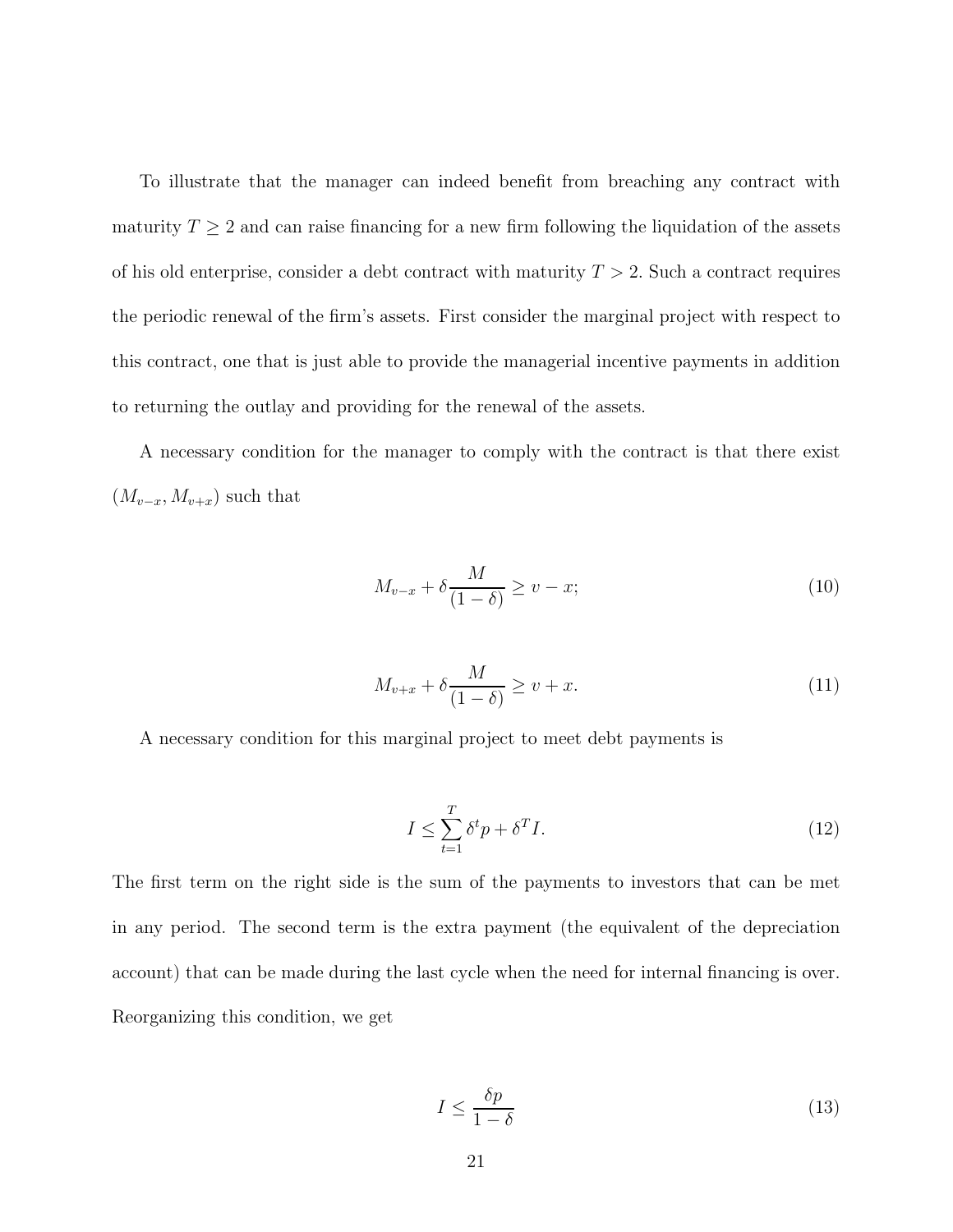that will hold as equality for our marginal project. Notice that (13) is the equivalent of (1).

Consequently,  $(1)$ ,  $(10)$  and  $(11)$  are necessary conditions to raise any (off-equilibrium) debt with maturity  $T > 2$  for our marginal project. They are also sufficient conditions to raise outside equity for the marginal project. Thus, the entrepreneur can always guarantee outside equity financing for his marginal project following a default on a debt contract with maturity  $T > 2$ . Obviously, any project that is more profitable than the marginal project is also able to raise outside equity. Consequently, the entrepreneur can always benefit from defaulting on a debt contract with maturity  $T > 2$  in period 2, starting a new firm and financing it with outside equity. As a result, such a debt contract is *never* an equilibrium contract for startups.

### 3.4 Profitability constraints:

Whenever  $L_2 < v - x$ , then (9) implies (1), (2) and (3). In other words, if a project can raise short-term debt by offering investors the right to liquidate the firm's physical assets then it can also raise outside equity but not vice versa. It follows from Section 3.3 that if either (7) or (8) fails to hold then the entrepreneur cannot raise debt by granting investors the right to dismiss management and to take over the firm as a going concern or to extend the maturity of the debt but it may still be able to raise outside equity. Moreover, a debt contract which grants the holders the right to liquidate the firm's physical assets and matures in  $T \geq 2$  periods is never an equilibrium contract for startups.

From now on we will assume that the project's cash flows satisfy  $(1)$ ,  $(2)$  and  $(3)$  but fail  $(9)$  and either  $(7)$  or  $(8)$ . Under these conditions a startup firm cannot raise debt but it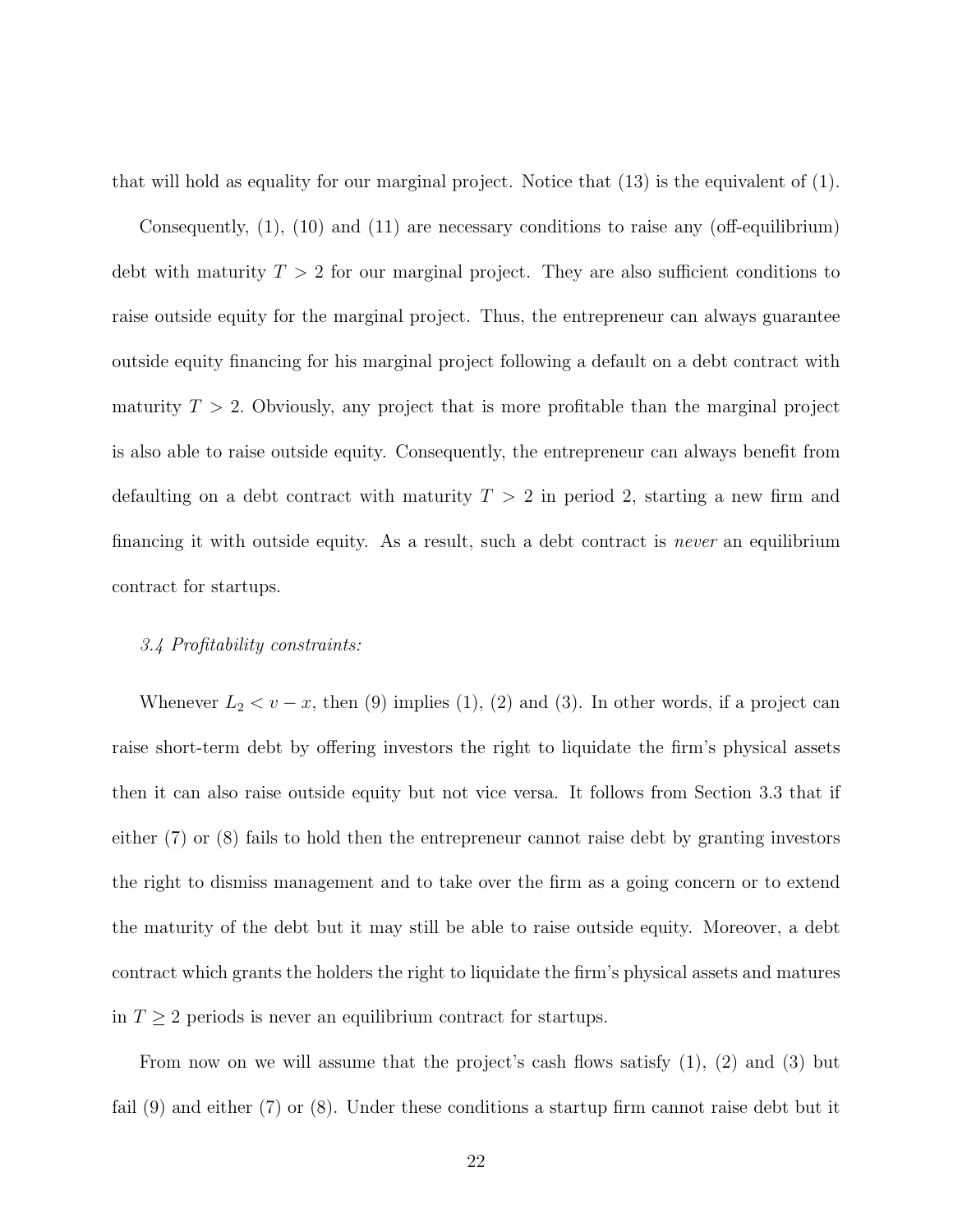can issue outside equity to finance its project. This happens if a firm has significant growth opportunities but little assets-in-place. The rest of the paper will focus on the financing choice of firms whose initial project is financed by outside equity.

# 4 The ongoing firm

Recall that in our model the firm's expansion project is identical to and is perfectly positively correlated with its initial project. Thus, when starting the new project, the firm doubles its existing operation. We will show that this second project can be financed by debt even if the firm could not raise debt financing for its initial project.

## $4.1$  The profitability threshold for financing the expansion project

Recall from our earlier discussion on startups in Section 3.2 that when the firm is financed by long-term debt, the manager has access to more profitable default strategies than when the firm is financed by equity. In order to prevent strategic default, long-term debt contracts must offer the manager higher incentive payments. As a consequence, creditors will only finance the project if  $(7)$  and  $(8)$  also holds in addition to  $(1), (2)$  and  $(3)$ .

Interestingly, however, this conclusion does not necessarily carry over to larger ongoing  $r_{\rm rms}$ . The reasoning is as follows. In case of a large firm the firm already successfully operates and finances one project. Outside equity holders are willing to supply the initial financing for the firm's original project, since their threat of dismissal provides the manager with sufficient incentives to comply with the contract and to properly maintain *project*  $T$ 's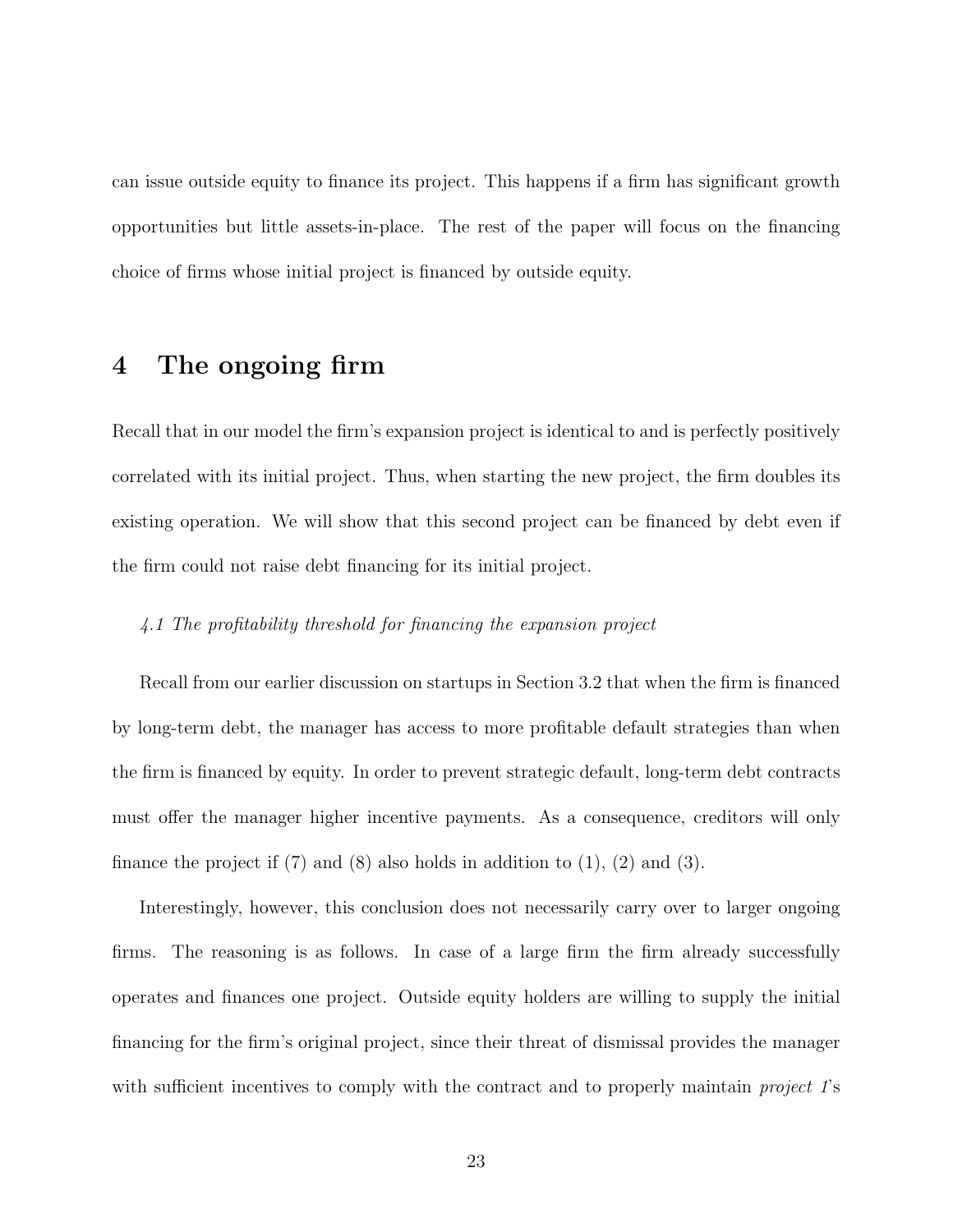assets. When the firm expands and debt is issued to finance the new project, then the potential debt holders will take into consideration the managerial incentives provided by outside equity. In particular, if holders of a subsequent debt issue can count on existing equity holders to dismiss the manager whenever he fails to renew project 2's assets, then a strategic default in the large company will not yield the manager more than the current cash flows of the firm and hence the debt holders would be willing to finance the firm's expansion project even if (7) and (8) fail to hold.

Whether or not debt holders can rely on equity holders to enforce their claim depends on the priority of their claims. If debt holders can take over the operation of both projects (up to the value of their claim), then the equity holders will guard the debt holders' investment, because their interests will coincide in equilibrium. Equity holders would do so even if they do not expect any cash flows from the second project (i.e. even if all cash flows above the debt payments and depreciation accrue to the manager as private benefits) because otherwise they will lose their dividends from project 1.

Alternatively, if the debt holders can take over the second project only (project finance)<sup>14</sup> and the equity holders do not expect any dividends from the second project (since all cash flows above the debt payments and depreciation accrue to the manager as private benefits),

 $14$ In a model of complete financial contracts Berkovitch and Kim (1990) shows that project finance is optimal in reducing managerial incentives for under- and overinvestment. In our model of incomplete financial contracting incentives for managerial overinvestments are not present. Here granting debt seniority can achieve more than project finance can: issuing senior debt enables large firms to raise debt financing for projects that small firms cannot.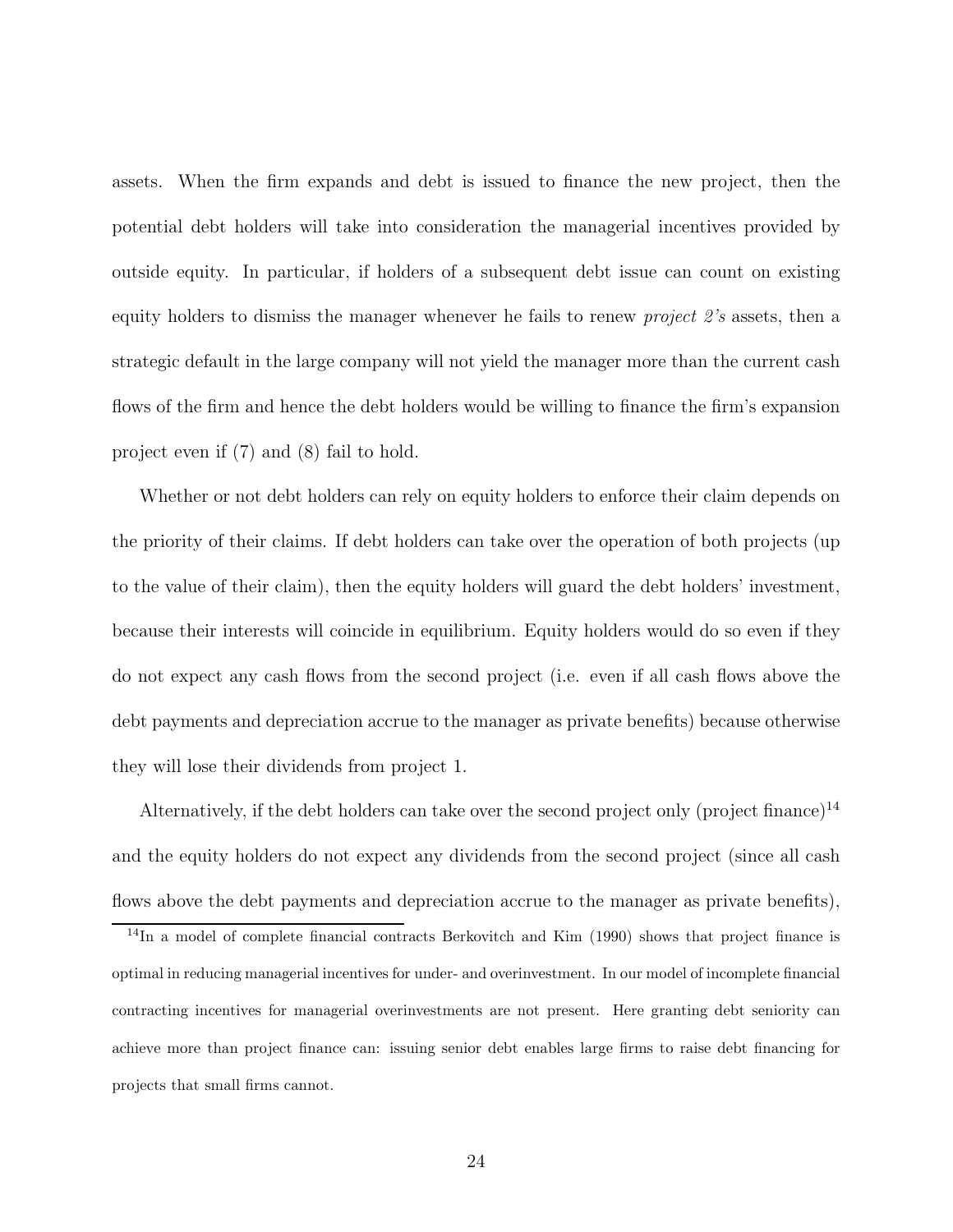then the debt holders cannot rely on the equity holders to protect their interest. In the latter case the manager must be given higher incentive payments to comply with the contract and to properly maintain the firm's assets. Hence potential debt holders will make the same financing decision for ongoing firms and startups. Proposition 1 summarizes the result.

**Proposition 1** Suppose that a firm successfully operates one project and finances it by outside equity. Suppose furthermore that the firm seeks to finance its second project by issuing debt. Then, if the debt holders are granted the right to dismiss the manager and take over the firm (the operation of both project 1 and project 2 up to the value of their claim) as a going concern in default, then they would be willing to hold debt whenever  $c < a$  and p satisfies (1), (2) and (3). Alternatively, if the debt holders are granted only the right to take over project 2 as a going concern in default and if equity holders do not expect any cash flows from project 2 in equilibrium (i.e. all cash flows above the debt payments and depreciation accrue to the manager), then the manager can not raise debt unless conditions  $(7)$  and  $(8)$  hold.

The corresponding equilibrium strategies can be obtained by combining  $I<sup>E</sup>, I<sup>LT</sup>, M<sup>E</sup>$  and  $M<sup>LT</sup>$ . In this equilibrium the equity holders will dismiss the manager if the manager has failed to maintain project 2's assets. The debtholders's action will depend on whether or not the equityholders have dismissed the manager for failing to maintain the firm's assets prior to default. In particular, the debt holders' equilibrium strategy will specify to forgive and extend the maturity of the debt in a default that resulted from the manager's failure to maintain the firm's assets if the manager has been dismissed by the equity holders by the time default has taken place. In contrast the debt holders' equilibrium strategy will specify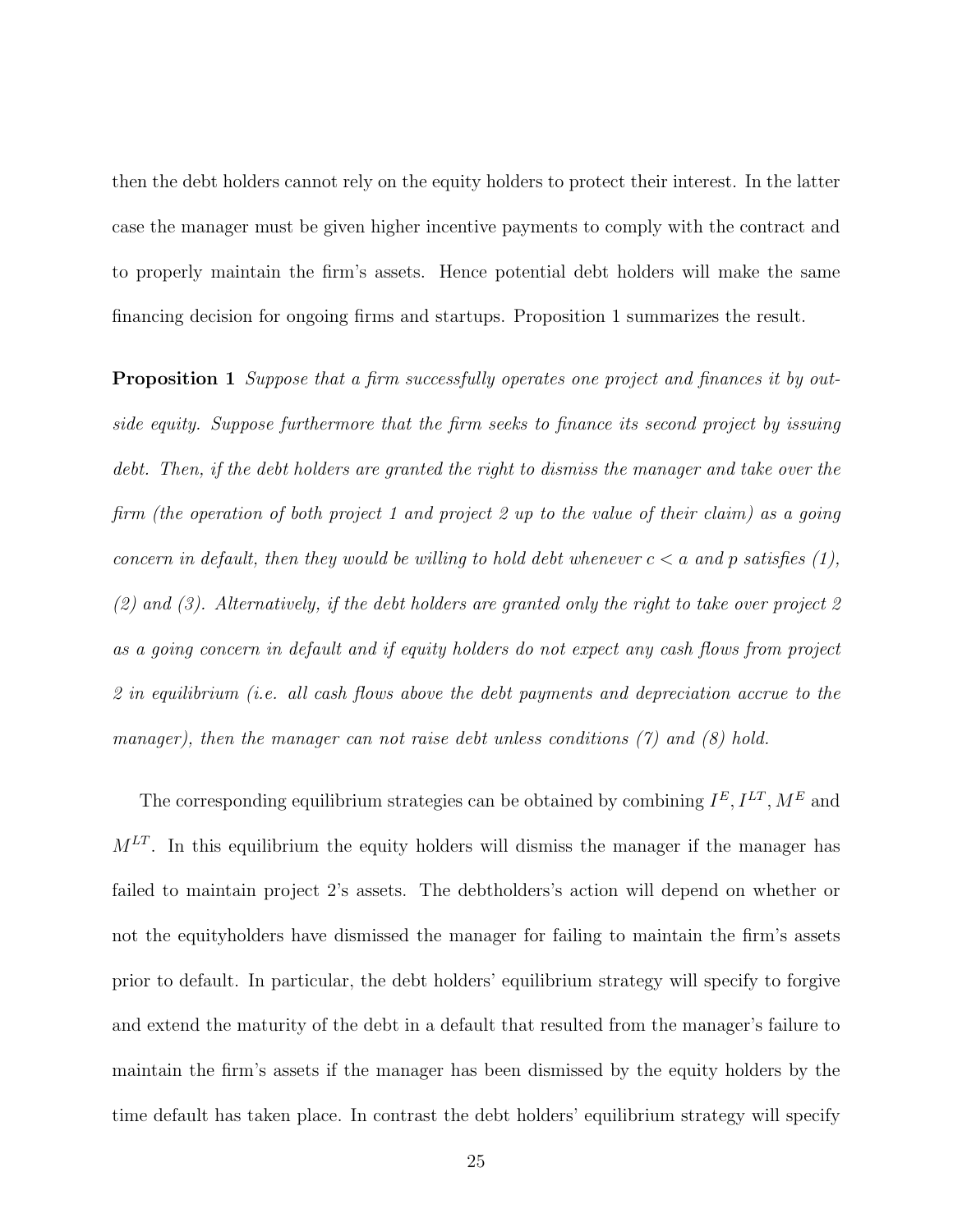to dismiss the manager and to take over the firm as a going concern had the manager stayed on. Formally,

For the equity holders: Equity holders do not replace the manager at first and until the manager paid equilibrium dividends and properly maintained the firm's assets each period. If there is any deviation from the equilibrium, then they replace the manager next period.

For the debt holders: (i) The debt holders replace the manager and take over the firm in a strategic default and in any default that resulted from or is accompanied by the current manager's failure to maintain the firm's assets. The debt holders will forgive the manager and extend the maturity of the debt in a liquidity default and in any default that resulted from the previous manager's failure to maintain the firms' assets; (ii) If the manager has strategically defaulted in period t or if the manager has defaulted in period t but has failed to maintain the firms' assets and he has not been dismissed and/or the firm has not been taken over, then the debtholders will dismiss the manager and will take over the firm next period regardless of the payment made; (iii) If the manager was dismissed or if the firm has been taken over in a liquidity default in period t or in any default that resulted from the previous manager's failure to maintain the firms' assets, then the debt holders will dismiss the new manager and will take over the firm next period; (iv) If the debt holders have dismissed the manager and have taken over the firm in a liquidity default in period t or in any default that resulted from the previous manager's failure to maintain the firms' assets, then from then onward (i) takes effect; (v) If there is a liquidity default in period t or a default that resulted from the previous manager's failure to maintain the firms' assets and the debt holders forgive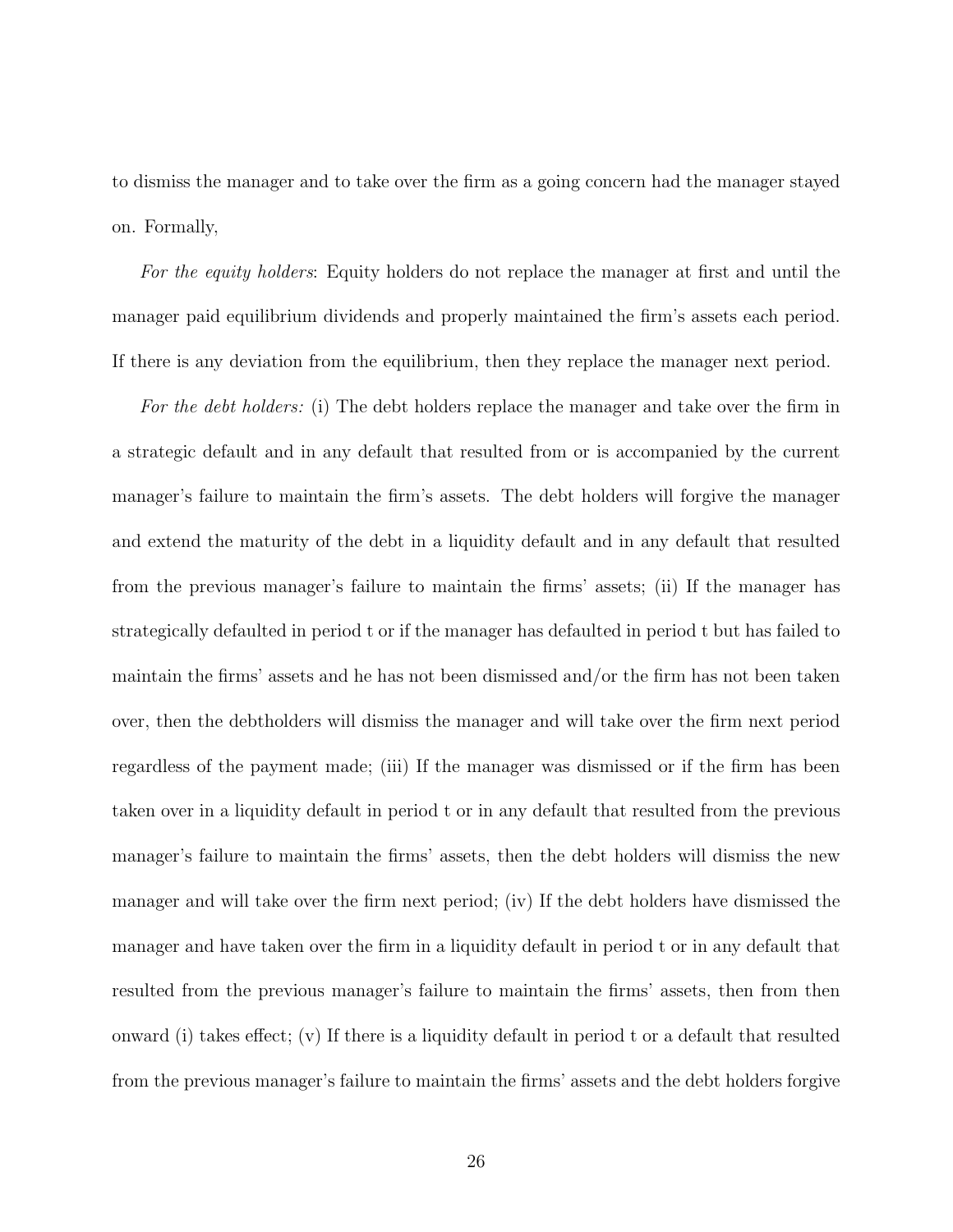but do not extend the maturity of the debt, then from then onward (i) takes effect.

For the manager and the new manager: (a) The (new) manager will pay equilibrium dividends and maintain the firm's assets at first; (b) If a (new) manager has paid equilibrium dividends and maintained the firm's assets each period and has not strategically defaulted until period t, then he will continue to pay equilibrium dividends, will maintain the firm's assets and will not strategically default in period t; (c) If there is any deviation by any party from the equilibrium, then the (new) manager will divert the cash flows for ever.  $\Box$ 

Interestingly, the corresponding incentive compatibility conditions for the debtholders will coincide with those for outside equity. In particular,  $(7)$  and  $(8)$  do not have to be satisfied for a large firm to obtain debt financing. This is so because, given the equilibrium strategies of the equityholders, the manager can no longer guarantee himself  $M_{v+x} + a + \delta v$ or  $M_{v-x} + a + \delta v$  when he plans a strategic default (he knows he will be replaced right after he diverts a). The most the manager can pocket in a strategic default is  $v$ , which is the same that he can guarantee himself of the-equilibrium-path in an all-equity  $firm$ . The incentive compatibility conditions associated with the equilibrium strategies above are presented in Appendix A4.

Thus, a key implication of Proposition 1 is that an ongoing firm can obtain debt financing for the same project that a startup cannot. Furthermore, the conditions investors set for the debt or outside equity financing of a firm's expansion project are identical. Hence when financing the firm's expansion project investors are indifferent between debt and equity, even though these same investors frequently prefer to hold outside equity over debt in startups.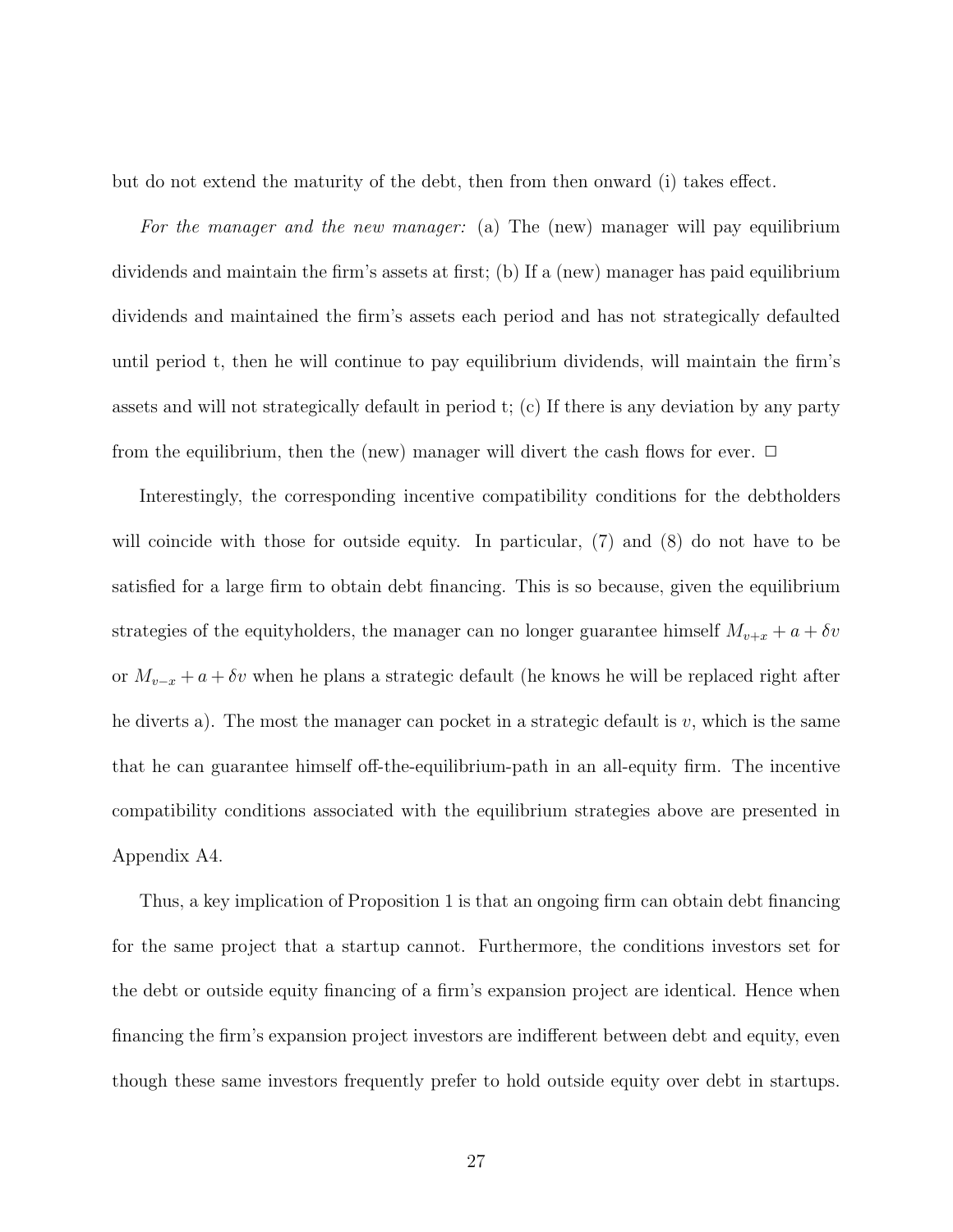This implies that despite the investors' inability to write complete financial contracts, the Modigliani and Miller (1958) result on the irrelevance of the financing choice *does* hold for ongoing firms in our model, but it fails to hold for entrepreneurial startups. The intuition lies in the interaction between the control rights of subsequent claim holders. Since the control rights of previous security holders represent a positive externality for subsequent claim holders, therefore the marginal decision of which security to issue next becomes irrelevant once a firm has sufficient contractual complexity in place.

It is important to emphasize that the debtholders' "collateral" (the value they can foreclose in default) does not even appear in the managerial incentive compatibility conditions (7) and (8). Hence it is not the increase in the value of the collateral that is driving the result (the increase in the value of the collateral appears only in the debtholders' incentive compatibility conditions of the-equilibrium path). Potential debtholders are more willing to finance ongoing companies because in these firms they can rely on the control rights of the firms' existing security holders.

It is worth to highlight that the second part of the proposition gives rise to an underinvestment problem that is closely related to Myers's debt overhang problem. In both scenarios equity holders choose to pass up valuable investment opportunities when all the benefits would accrue to debt holders. In Myers (1977) the manager (who himself is the equity holder) decides not to invest because returns from the investment will only benefit the debt holders. In the present model, because the manager would benefit from the investment but cannot commit to periodically renew the assets, some projects will fail to obtain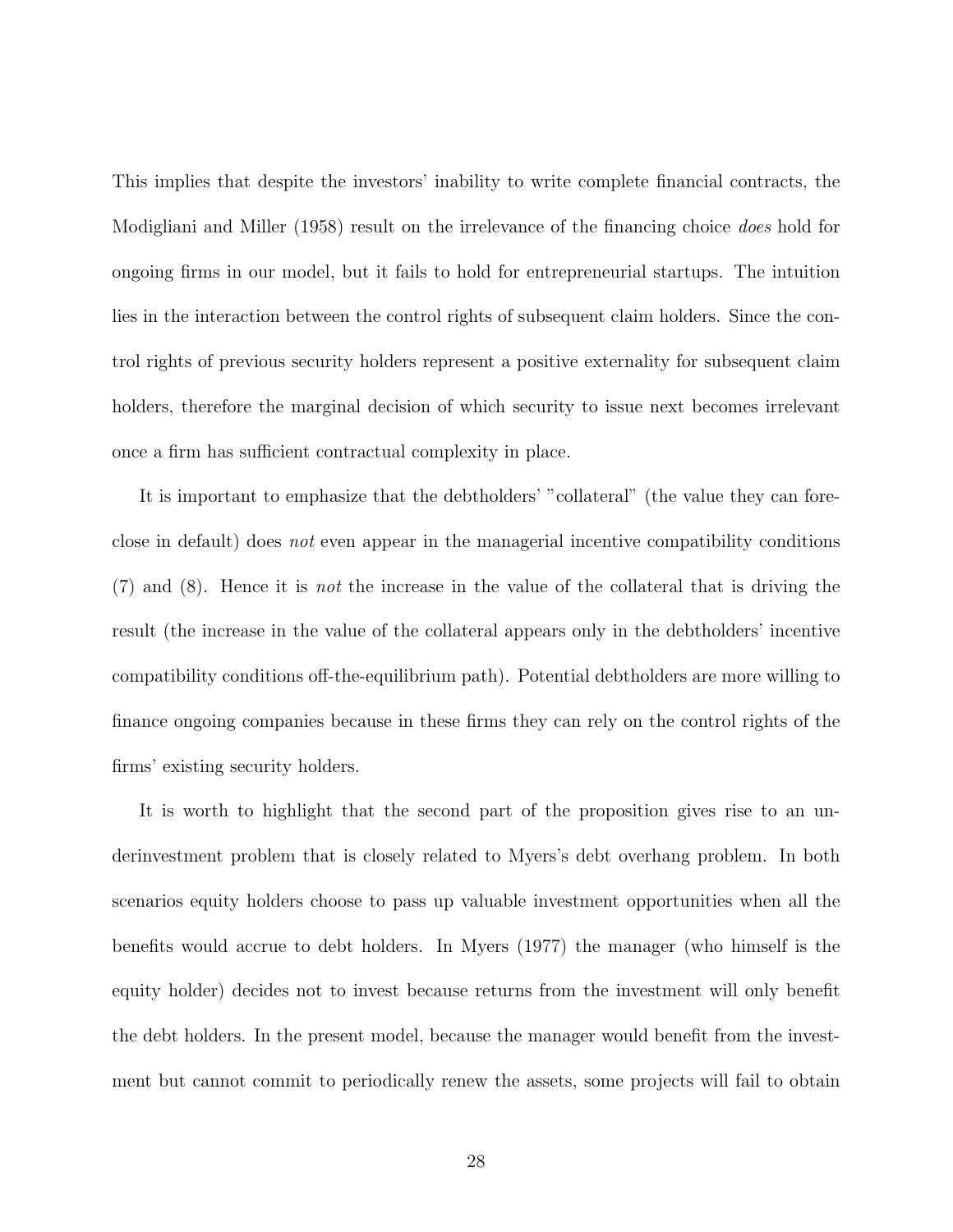financing. Equity holders are willing to induce management to properly maintain the new investment's assets but only if their interest coincides with those of the debt holders. When this is not the case, then debt holders will refuse the financing of project 2.

### 4.2 The set of equilibrium contracts

In this subsection we will show that ongoing firms can also sustain contracts that are *never* equilibrium contracts for startups. In particular, we will show that larger ongoing firms can issue longer-term debt by granting investors liquidation rights. Recall from Section 3.3 that these are off-equilibrium contracts for startups (Section 3.3). These contracts further strengthen our result on the irrelevance of the financing choice.

To see the intuition, suppose that the entrepreneur issues debt with maturity  $T > 2$  by promising investors the right to liquidate the firm's physical assets in default. It follows from our earlier discussion in Section 3.3 that for the financing of a startup firm investors would refuse to hold this contract. Since the value of the assets the debt holders can foreclose (and thereby the debt holders' bargaining position) depends on the manager's decision whether or not to maintain these assets, it is in the the manager's best interest to default in period 2 by depleting the firm's assets and leaving an empty shell. By doing so, the manager will take a in the first period and will divert the second period cash flows,  $v$ .

This conclusion, however, does not carry over to subsequent financing decisions. If the firm's second project is financed by debt and debt has priority (i.e. if debt holders have the right to liquidate both project 1's and project 2's assets up to the value of their claim), then the equity holders will discipline the manager as soon as the he skips the investment. The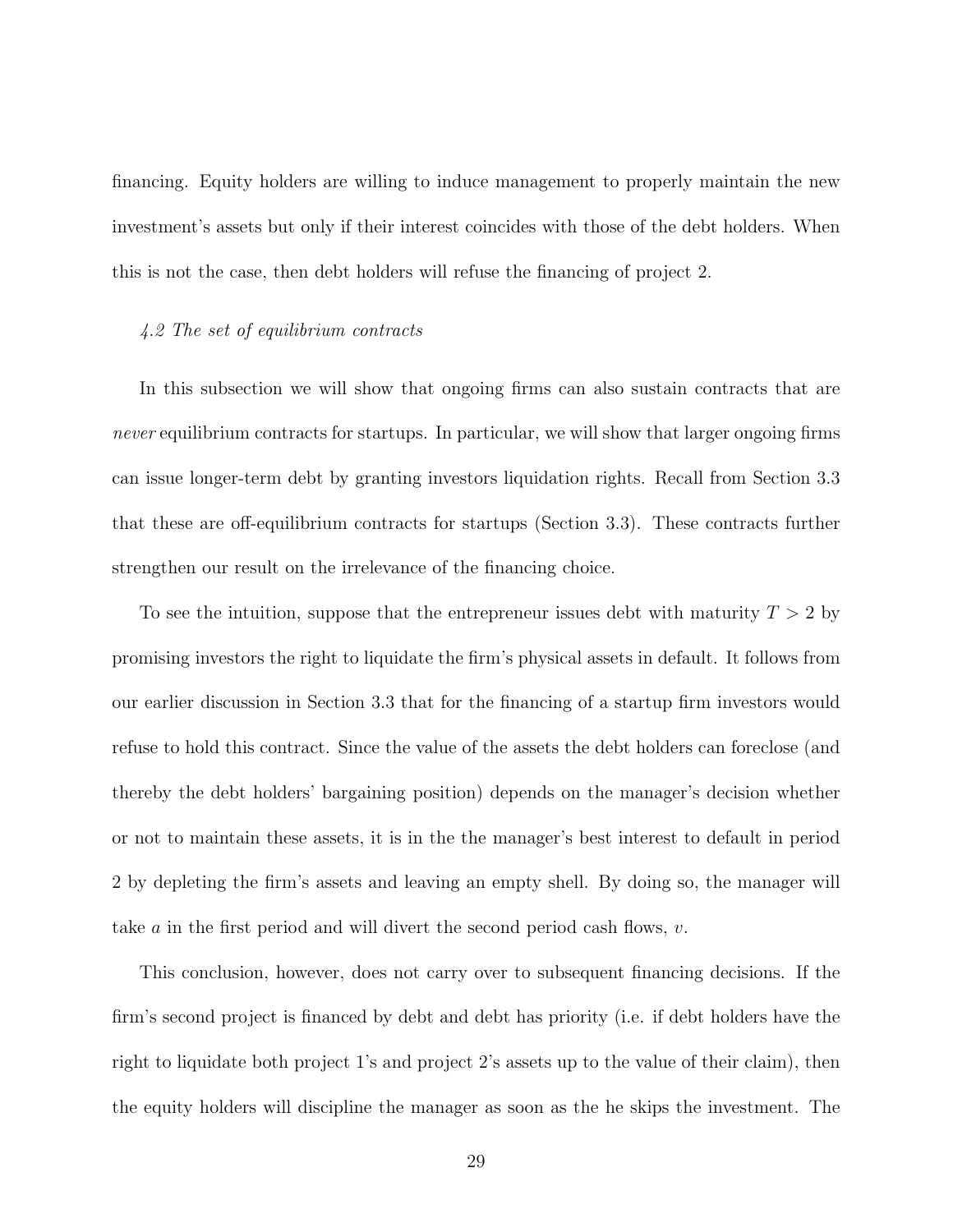equityholders would act to protect their own investment directly (project 1's assets) and indirectly by protecting the interest of the debt holders (project 2's assets). Since equity holders have residual control they can discipline the manager as soon as the manager skips the investment, so the manager will be replaced before he is able to deplete the firm's assets. Once a new manager is hired to run the company, the value of the old manager's outside option to start a replica of his old company will diminish. Thus, the maximum the manager can guarantee himself by strategically defaulting in the large company is the current cash flows of the firm. But since  $(2)$  and  $(3)$  are satisfied (by the very fact that the firm was able to raise outside equity in the first place), i.e.  $\forall v_t = v + x, v - x : M_{v_t} + \delta \frac{M}{1-\delta} \geq v_t$ , therefore, it is not profitable for the manager to strategically default if the most he can guarantee himself from default is  $v_t$ , the current cash flows of the firm. Proposition 2 summarizes this result.

**Proposition 2** Suppose that a firm successfully operates one project and finances it by outside equity. Suppose furthermore that the firm seeks to finance its second project by issuing debt. Then, if the debt holders are granted the right to liquidate both project 1's and project  $2$ 's assets in default (up to the value of their claim), then they would be willing to hold debt whenever  $c < a$  and (1), (2) and (3) hold for p. Alternatively, if the debt holders are granted the right to liquidate only project 2's assets in default and if the equity holders do not expect any cash flows from project  $2$  (i.e. all cash flows above the debt payments and depreciation  $\alpha$  accrue to the manager in equilibrium), then the debt holders will not finance the project unless condition (9) holds.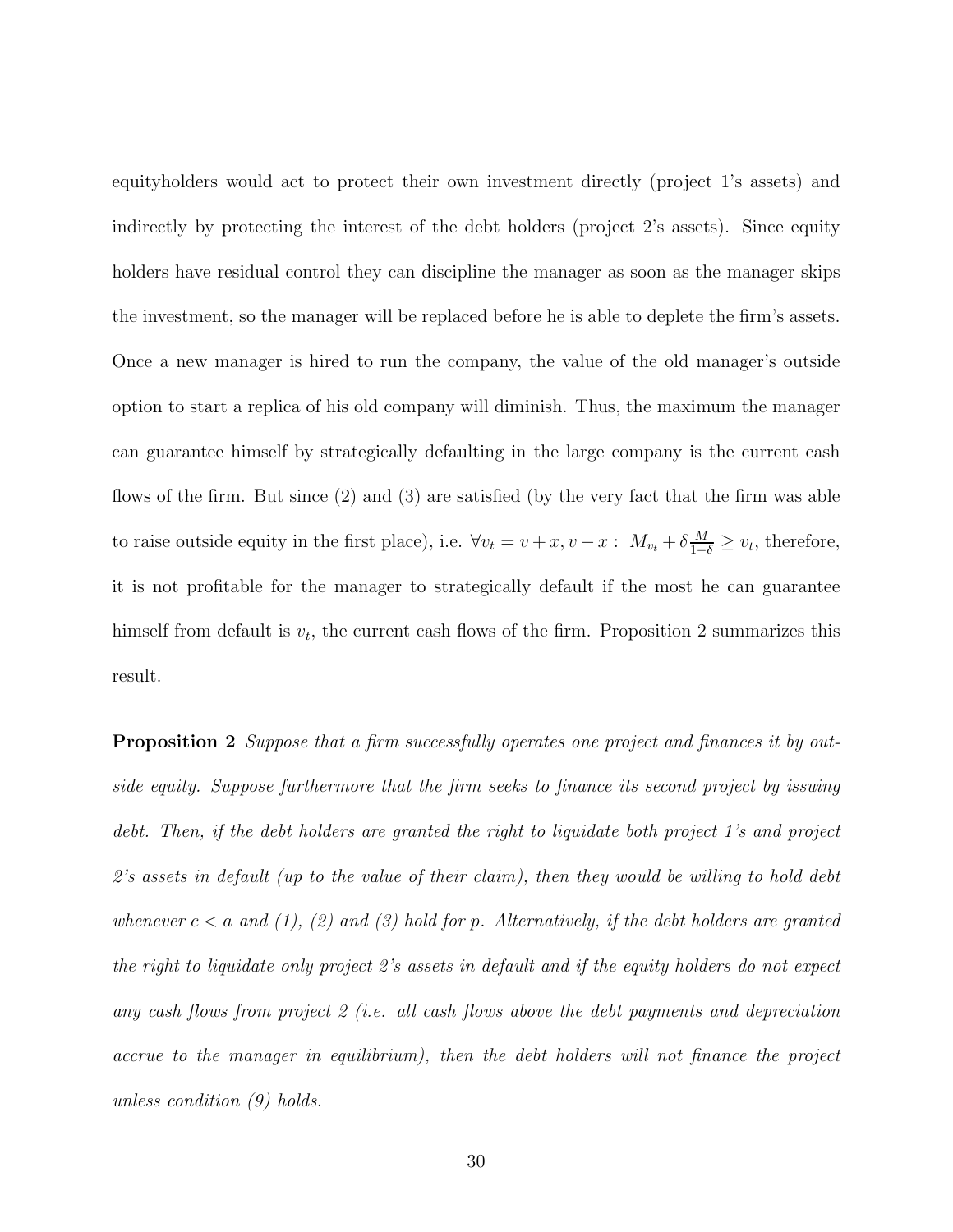The equilibrium strategies associated with Proposition 2 are presented below.

For the equity holders: Equity holders do not replace the manager at first and until the manager paid equilibrium dividends and properly maintained the firm's assets each period. If there is any deviation from the equilibrium, then the equityholders will replace the manager next period.

For the debt holders: (i) The debt holders will liquidate the firm's physical assets upon default (with the most valuable assets first, up to the value of their claim), if the manager has not been replaced in the period following (1) a strategic default; or (2) the manager's failure to renew any of the firm's physical assets. Otherwise, the debt holders will forgive the manager and extend the maturity of the debt in default; (ii) If the manager has not been dismissed in the period following (1) or (2) above and the debtholders have not liquidated, then the debtholders will liquidate the firm's assets next period regardless of the payment made; (iii) If the firm's assets were partially liquidated in default in period  $t$  and the debtholders still have outstanding claim, then the debt holders will liquidate the firm's assets next period regardless of payment made; (iv) If the equilibrium strategy specified the debt holders to forgive the manager and to extend the maturity of the debt and the debt holders forgave the manager, but did not extend the maturity of the debt, then next period onward (i) takes effect.

For the manager and the new manager: (a) The (new) manager pays equilibrium dividends and maintains the firm's assets at first; (b) If a (new) manager has paid equilibrium dividends and maintained the firm's assets each period and has not strategically defaulted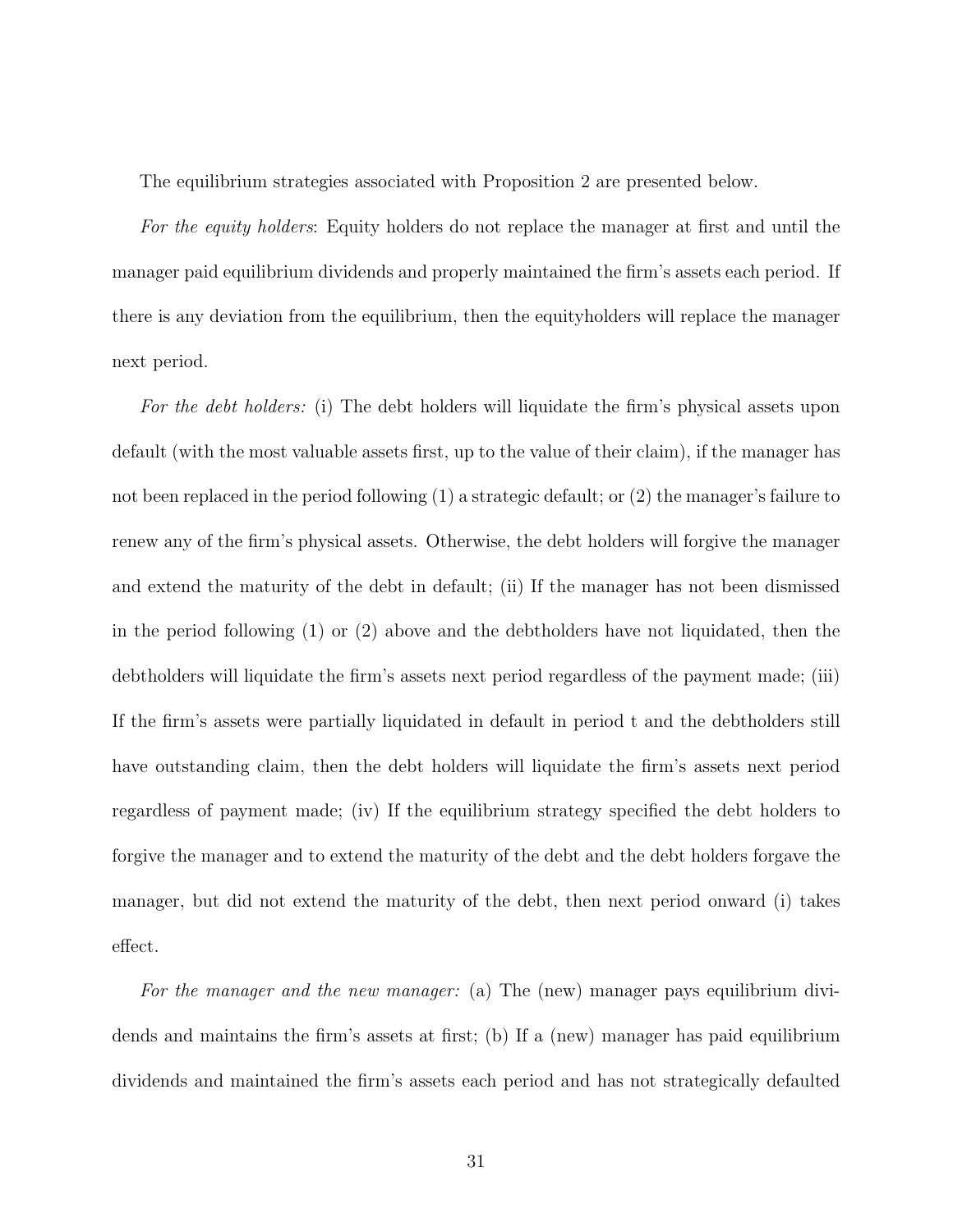until period t, then he will continue to pay equilibrium dividends, will maintain the firm's assets and will not strategically default in period t; (c) If there is any deviation by any party from the equilibrium, then the (new) manager will divert the cash flows for ever.  $\Box$ 

The incentive compatibility conditions associated with the equilibrium strategies are presented in Appendix A4. As it is shown there, the incentive compatibility conditions are the same whether the firm's expansion project is financed by debt or outside equity.

A key implication of Proposition 2 is that even the set of equilibrium contracts differs in different stages of a firm's life cycle: some contracts which are never sustainable at the initial financing stage become sustainable at a subsequent financing stage. The intuition is again the stage-dependency of the control rights of subsequent claim holders: in addition to their own rights, holders of subsequent security issues may also rely on the firm's existing investors to enforce their claims. Whether or not they can do so, depends on the priority structure of the claims.

Interestingly, however, the reverse of this statement is not true: If a contract can be sustained for the financing of a startup, it can always be sustained for the financing of an ongoing firm. Furthermore, since it follows from Proposition 2 that the debt and outside equity financing conditions are the same for ongoing firms (provided that the debt claim has priority over equity), investors are indifferent between financing the firm's expansion project with debt or equity. Thus the financing choice is irrelevant for ongoing firms, even though it is relevant for entrepreneurial startups. As a consequence, the simplest debt contract that the manager can issue for the financing of project  $2$  is a one-period debt that is periodically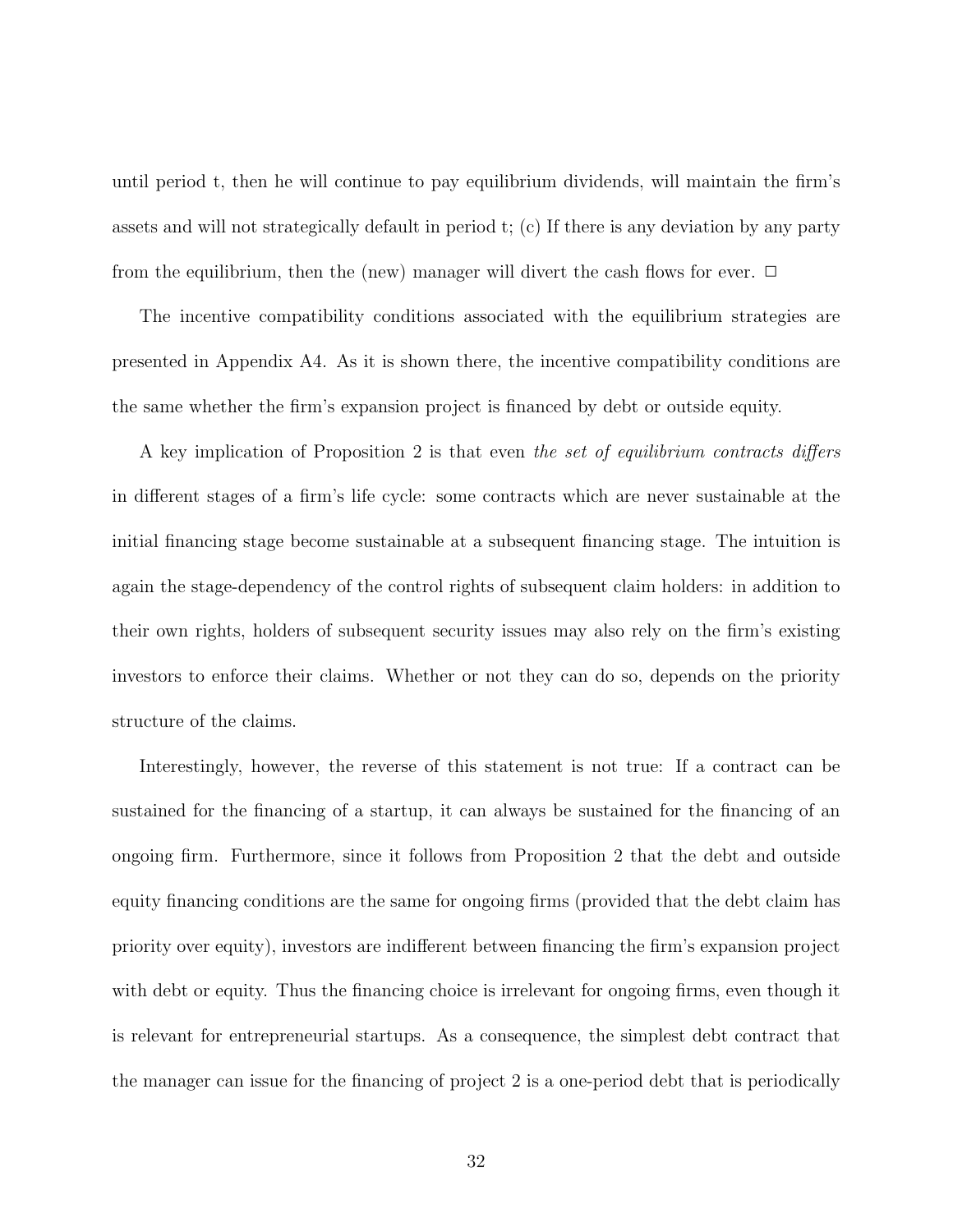rolled over. Even though this contract is not an equilibrium contract for startups, it becomes an equilibrium contract for ongoing firms.

# 5 Implications for a life-cycle theory of firm finance

One of the implications of our model is that investors set different profitability thresholds for the financing of firms' *initial* and *subsequent* projects. The presence of these different thresholds implies a life-cycle pattern of firm financing: firms can issue different securities at different stages of their life-cycles. In particular, our theory predicts that firms with significant growth options (and little assets-in-place) will issue outside equity or convertible debt first. These firms will then use their retained earnings, and finally will issue longerterm debt or outside equity to satisfy their subsequent financing needs. This prediction is consistent with Kaplan and Strömberg (1999) who documents on a sample of venture capital financed startups that these firms use finanical contracts that grant all the control to the investors at their initial financing stage.

Interestingly, the life-cycle pattern of financing that our theory predicts differs from the one implied by Myers's (1984) pecking order theory of finance in one important aspect: the initial financing choice of the firm. Myers predicts that firms will issue debt first and outside equity only later, whereas our theory suggests that firms will frequently use outside equity financing (such as venture capital or private equity) before they use any debt finance.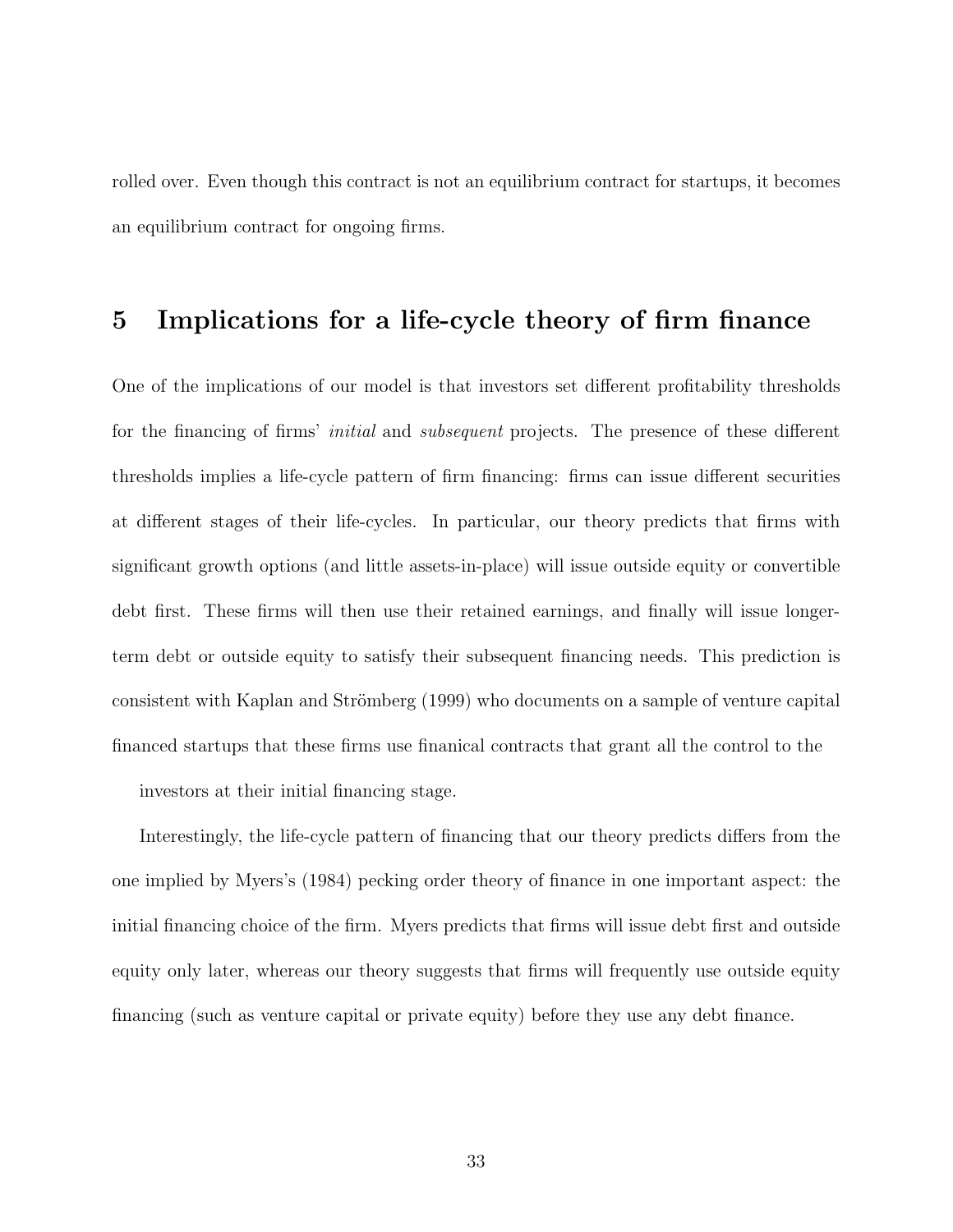# 6 Priority of the claims

So far we assumed that the subsequently issued financial claim has full priority over the previously issued claim. In this section we will show that subsequent claimholders can benefit from the control rights of the previous securityholders even if they share priority: i.e. if the initial claim has priority in some states of the world and the subsequent claim in other states of the world.

#### 6.1 Covenant Debt

The basic model focused on the subsequent financing decisions of firms whose initial financing is provided by private equity. The model can be extended to incorporate firms whose initial financing is private debt with extensive covenants. While private debt generally relies on a variety of covenants, most public debt issues lack any protective covenant in practice (Kahan and Tuckman (1996)).

A direct application of our Proposition 1 would suggest that if public debt holders' claim is senior to those of private debt holders then the public debt holders can rely on their private counterparts to protect their interest, but if it is strictly junior they cannot. In practice private debt is typically senior to public debt. However, violation of absolute priority is common in Chapter 11 and private debt restructurings in practice (see for example Kalay and Zender (1995)). If future violation of absolute priority is anticipated by private debt holders, they will be willing to act so as to protect the total value of the debt claims and thereby the interests of public bondholders. If this is the case, then our model predicts that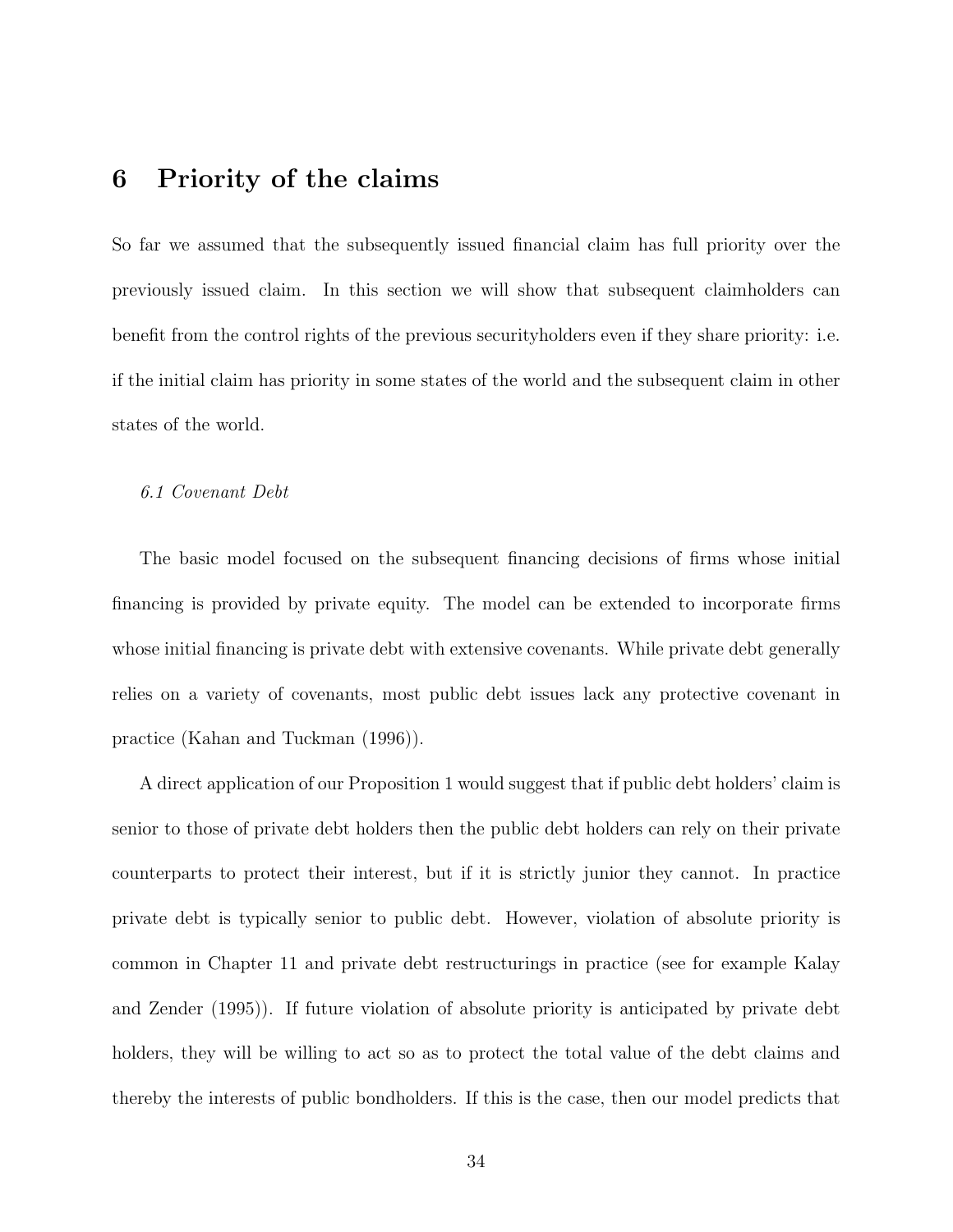bonds would be cheaper to issue in companies that have private debt outstanding than in those that do not.

# 6.2 IPOs

Until now we have assumed that the controlling equity holder stays with the firm when the next stage of financing approaches. Interestingly, this does not have to be the case. Our results hold even if the controlling equity holder sells his stake in an IPO to dispersed outside equity.

Evidence shows that even though dispersed outside equity holders have difficulty in coordinating their control challenge against the manager, they do succeed occasionally (Strickland et al. (1996)). Hence one way to model dispersed outside equity is as a group of investors who has difficulty to coordinate: They can succeed only with some probability  $p$  (Fluck (1999)). According to this view, dispersed outsiders can successfully challenge the manager but it may take them much longer to win. But since their right is unconditional, dispersed outside equity can potentially punish the manager for milking the firm's assets.

Our next step is to incorporate dispersed outside equity into our model. Suppose that the manager of a publicly held firm (with dispersed outside equity) issues debt for the financing of the firm's expansion project. Then the maximum the manager can guarantee himself by strategic default is  $M_{v+x} + a + (1-p)\delta v$ . This is more than what the manager can gain from defaulting if the project is financed by private equity  $(v_t)$  but less than what he can get if there is no outside equity issued  $(M_{v+x} + a + \delta v)$  as described in Section 3.2). This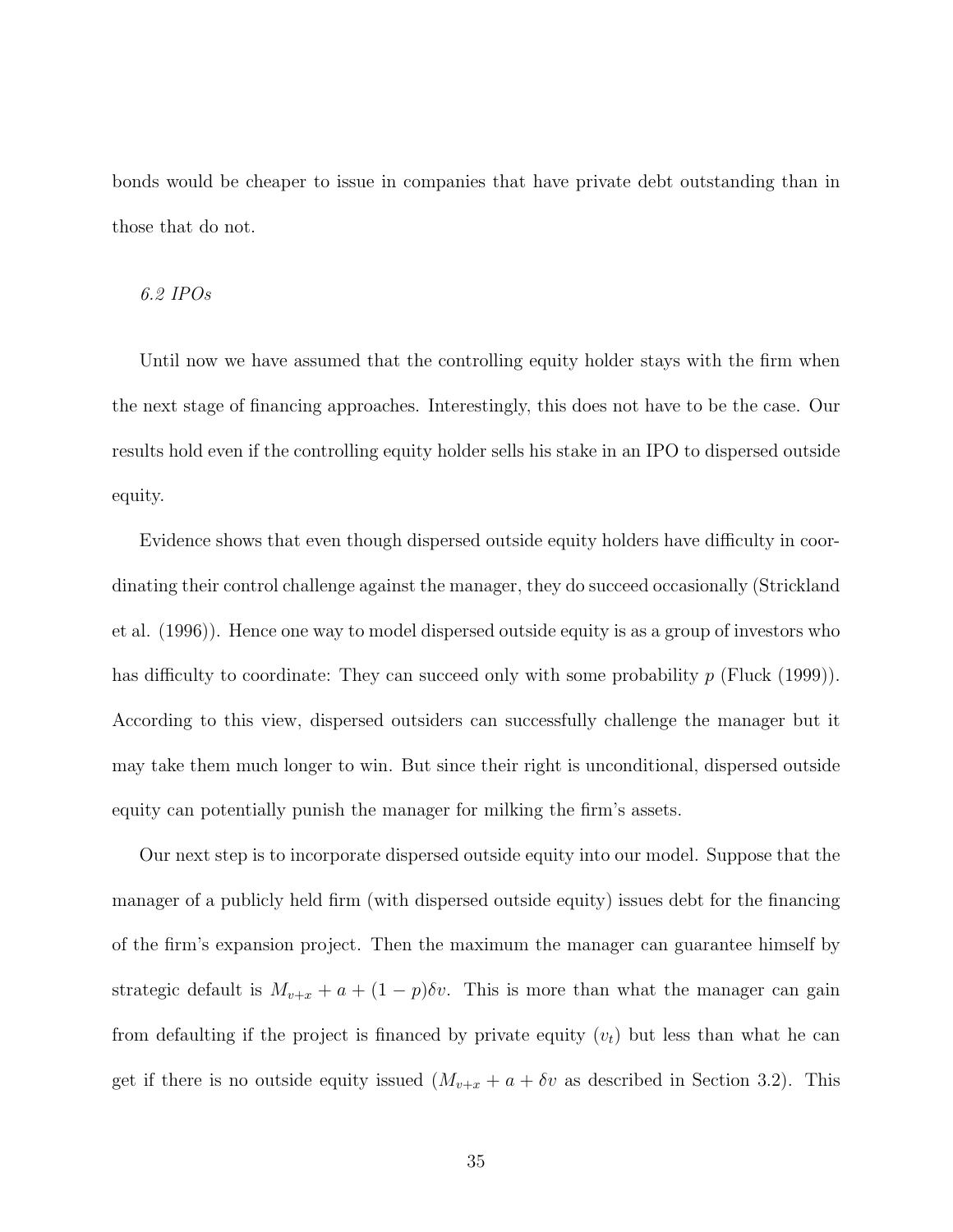implies that potential debt holders benefit from the presence of dispersed outside equity, since the latter reduces the expected profit the manager can make when he strategically defaults. Consequently, the incentive payments the manager has to be paid in equilibrium will be less than in the case of pure debt finance. Thus the presence of dispersed outside equity makes creditors more willing to provide subsequent financing in publicly held firms than to provide initial financing in otherwise identical startups.

# 7 A life-cycle theory of control

The prediction of our model is consistent with Kaplan and Strömberg (1999) who document that venture capital financed companies grant strong control to investors at their initial ¯nancing stage and as time goes on the investor will give up control in the good state but will take control in the bad state. In our model of a firm with substantial growth opportunities (and with little assets-in-place) the firm's initial project is financed by investors who are granted unconditional rights, so all the control is given to the investors at first. If these investors want to exit, they can do so if the firm is doing well. In this case they can sell out to dispersed outside equity and the rest of the firm's operation can be financed by debt. Consistent with Aghion and Blton (1992) and Dewatripont and Tirole (1994), the resulting ¯nancial structure will leave control with the manager in the good state and with the investor in the bad state.

For the venture capitalist to exit via an IPO, in our model it must be the case that the project is sufficiently profitable, i.e. the expected cash flows of the firm are substantially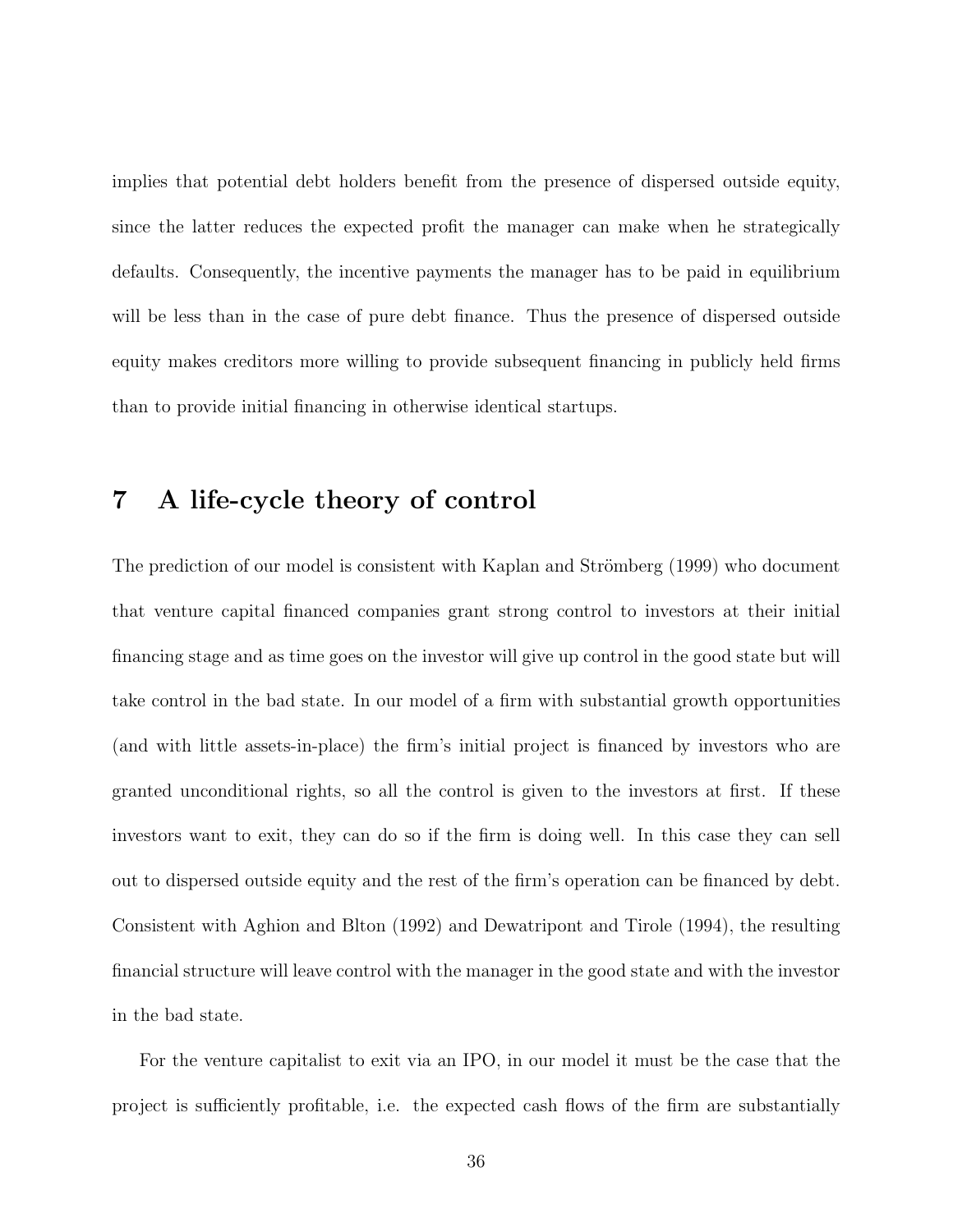higher than the venture capitalist's initial investment. If this is the case, the price dispersed outside equity holders (who can enforce less from management than private equity) are willing to pay would provide attractive return on the venture capitalist's investment. Even though the venture capitalist can enforce more from the manager than dispersed outside equity if he continues to stay with the firm, he would prefer to exit if his outside opportunities yield more than this value-differential.<sup>15</sup> This assumption on the profitability of ventures that go public is in line with empirical evidence reported in Gompers(1995). According to Gompers the only firms that VCs take public are those with attractive profitability prospects. If the project is not sufficiently profitable, then in our model the initial financier can only sell part of his stake and will keep part of the control.

This implication of the model also provides a rationale for firms to use both debt and (dispersed) outside equity financing. Equity is needed because debt relies on the positive externality that the control rights of dispersed outside equity represent and would not be willing to provide financing in the absence of equity finance. On the other hand, dispersed outside equity can enforce relatively little from the manager, therefore, they may not be willing to come up with the investment outlay that is needed for the expansion project, so some expansion projects with higher outlay will have to be partially financed by debt.

This theory also implies that in countries where the legal protection of shareholders is weak and dispersed investors can enforce very little from managers, companies will have difficulty to obtain outside equity financing from small investors (La Porta et al.  $(1997a,$ 

<sup>&</sup>lt;sup>15</sup>In practice, venture capitalists must exit the companies they finance within a few years. This is because the venture capital funds themselves have very short lives.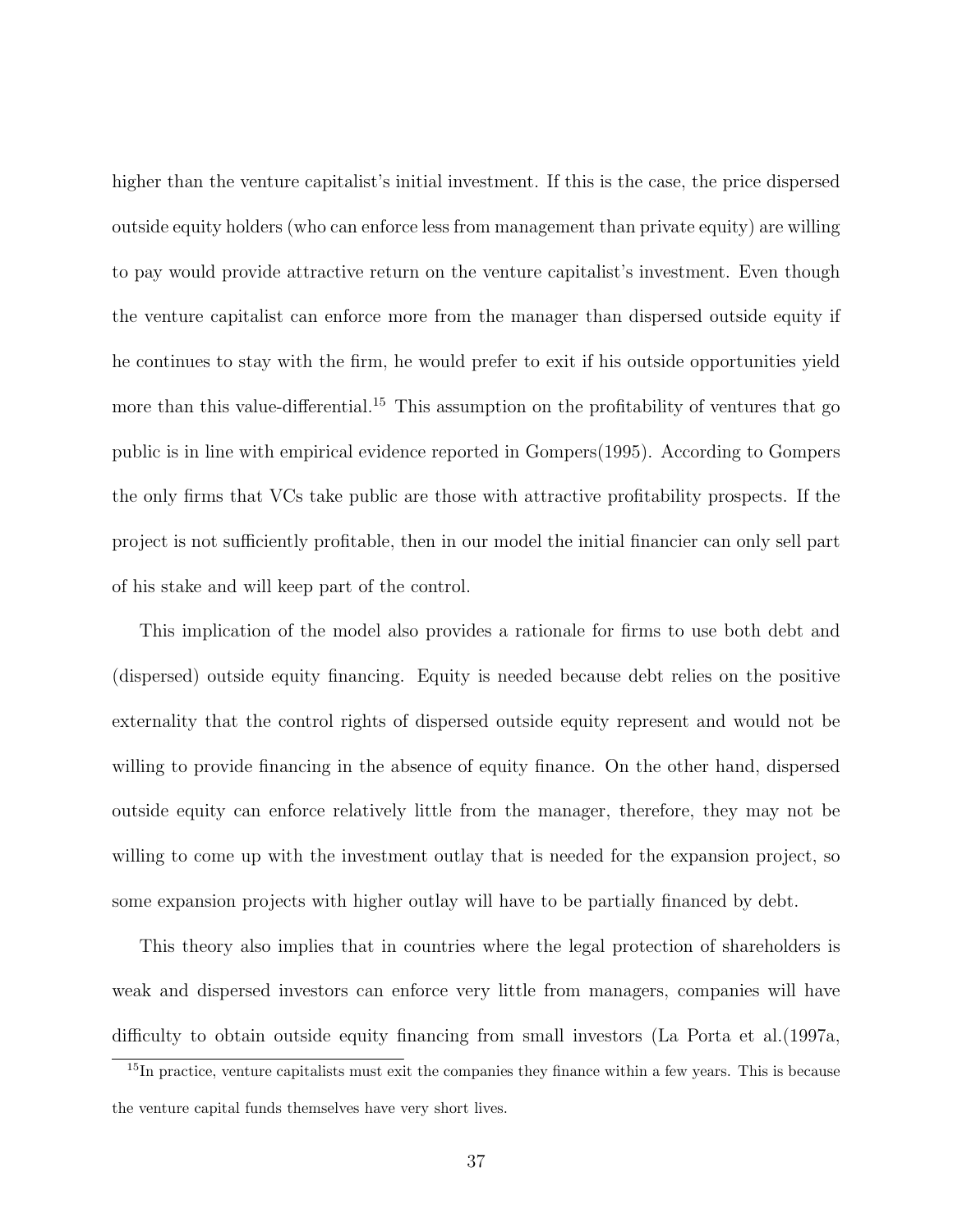1997b)). Our model suggests that this constraint will be most binding in the second stage of financing. At the initial financing stage entrepreneurs may obtain financing from wealthy individuals in exchange for a large stake in their companies, or by groups or by relatives and family members. But in countries where shareholders' legal protection is weak, there will be no way for these financiers to exit unless another wealthy individual or concentrated owner is willing to buy their stake in the firm. This implication is consistent with La Porta et al. (1997a, 1997b) who find a negative relationship between shareholders' legal protection and the number of IPOs across countries.

# 8 Asset substitution

It is worth to mention that in our model asset substitution by managers and equityholders is not a problem except for firms in distress. To see this, let us extend the model and suppose that the manager has two investment strategies one which produces higher NPV with lower variance and another which produces lower NPV and higher variance for the firm. In this model it is an equilibrium strategy for the debt holder to extend the maturity of the debt in liquidity default if investment 1 is implemented, but dismiss the manager and take over the firm as a going concern or dismiss the manager and liquidate the assets if investment 2 is implemented. As long as the manager's incentive compatibility conditions hold, the manager would prefer to stay away from investment 2 (and so would the equity holders). When the managerial incentive compatibility conditions fail to hold, then the firm can sustain neither debt nor equity and this is when the manager will switch to investment 2. This occurs only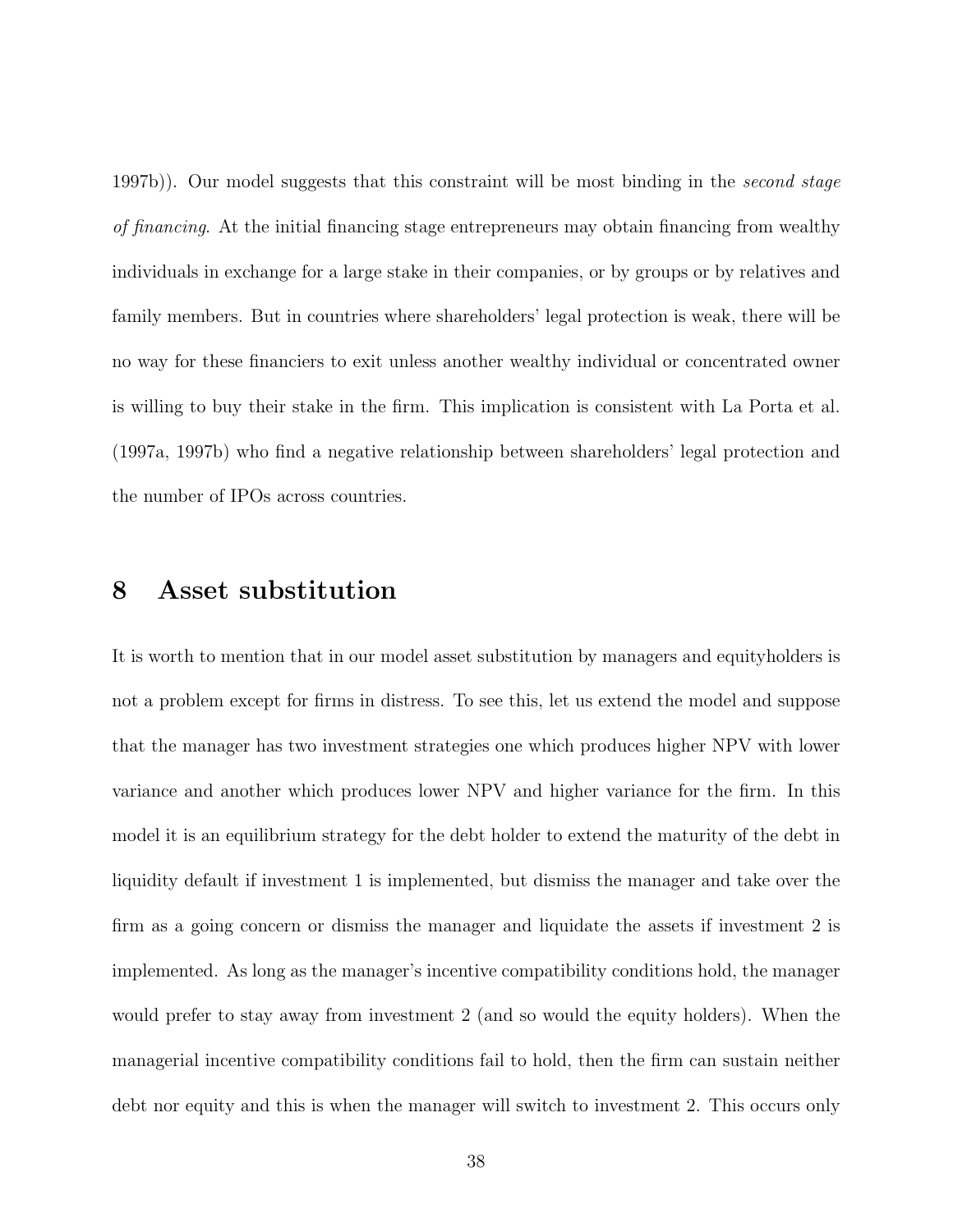when the firm is in distress. It is straightforward to see that the above described equilibrium weakly dominates all other equilibria in the sense of Gale and Hellwig (1985).

# 9 Conclusion

This paper develops a dynamic capital structure theory to explain why small firms have different capital structure from large firms. In a model of optimal financial contracting we show that the initial and subsequent financing decisions of the same firm will lead to different security choices.

The firm's financing decisions will differ in two respect. First, there will be equilibrium contracts that investors would reject for some small firm, but accept them for an otherwise identical large firm (i.e. when the two firms have identical projects). Secondly, even the set of the equilibrium financial contracts differs in different stages of the firm's life cycle: some contracts which are never sustainable as an initial contract for a small firm become sustainable for large firms. The reason is the *stage-dependency* of the control rights of subsequent claim holders: the control rights of previous security holders represent an externality for subsequent claim holders. In addition to their own rights, holders of subsequent security issues may also rely on the firm's existing investors to enforce their claims. Whether or not they can do so, depends on the priority structure of the claims.

# Appendix

### A1. The remaining incentive compatibility conditions for equity: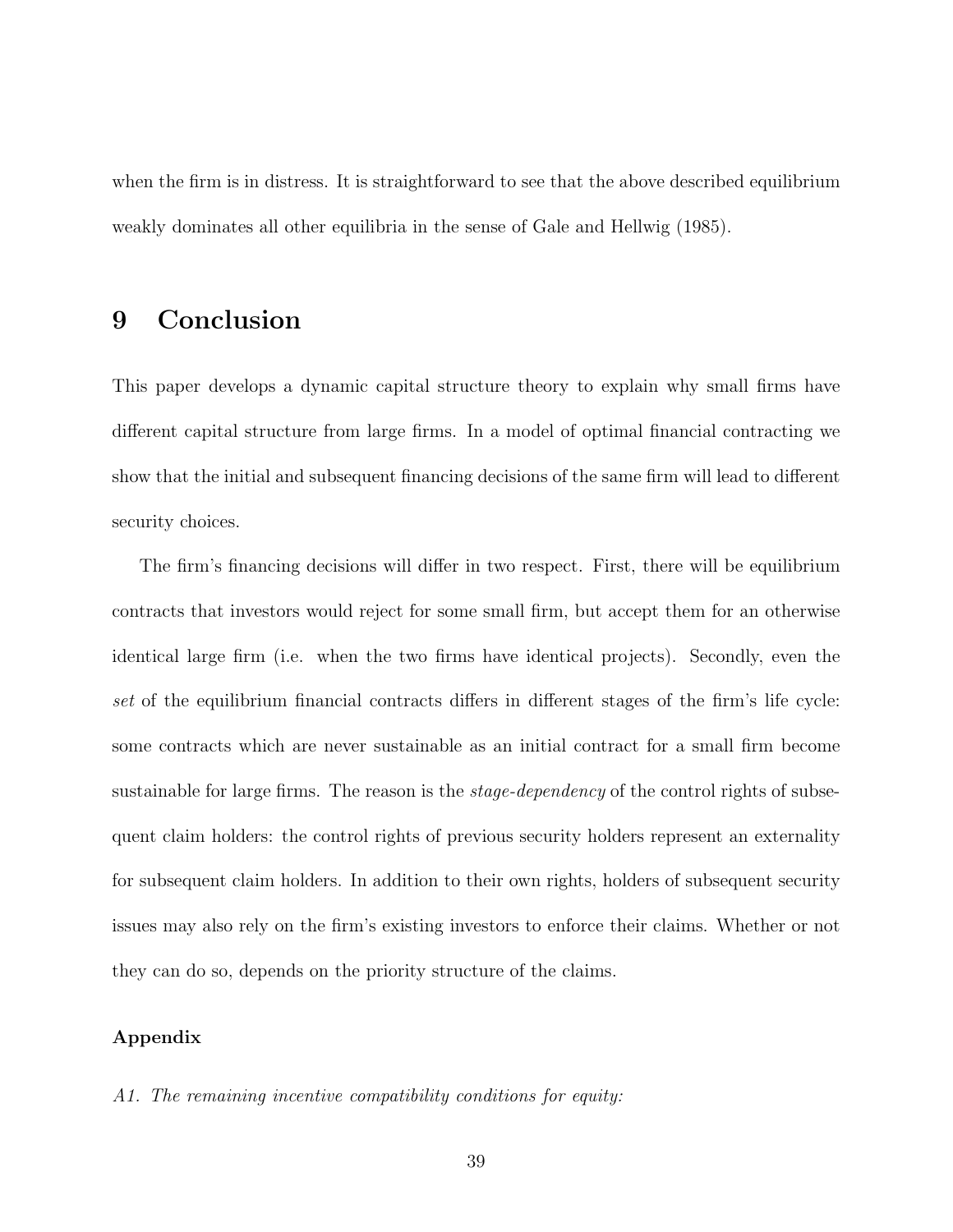Equityholders are better off repeating the project and replacing the manager following the manager's failure to pay equilibrium dividends and/or to renew the firm's assets than repeating the project and keeping the manager, that is,

$$
\hat{d}_{v+x} - c + \frac{\delta \hat{d}}{1 - \delta} - a \ge -a; \tag{14}
$$

$$
\hat{d}_{v-x} - c + \frac{\delta \hat{d}}{1 - \delta} - a \ge -a. \tag{15}
$$

Equityholders are better off repeating the project and replacing the manager following the manager's failure to pay equilibrium dividends and/or to renew the firm's assets than abandoning the project, that is,

$$
\hat{d}_{v+x} - c + \frac{\delta \hat{d}}{1 - \delta} - a \ge 0; \tag{16}
$$

$$
\hat{d}_{v-x} - c + \frac{\delta \hat{d}}{1 - \delta} - a \ge 0. \tag{17}
$$

Assuming that the new manager pays the same equilibrium dividends as his predecessor does, condition (1) is sufficient for conditions (14)–(17) to hold for every  $c < a$ .  $\Box$ 

A2. The remaining incentive compatibility conditions for debt when the debt holders are granted the right to dismiss management and take over the firm as a going concern in default:

The debt holders are willing to keep the manager and extend the maturity of the debt following a liquidity default rather than dismiss him and extend the maturity of the debt if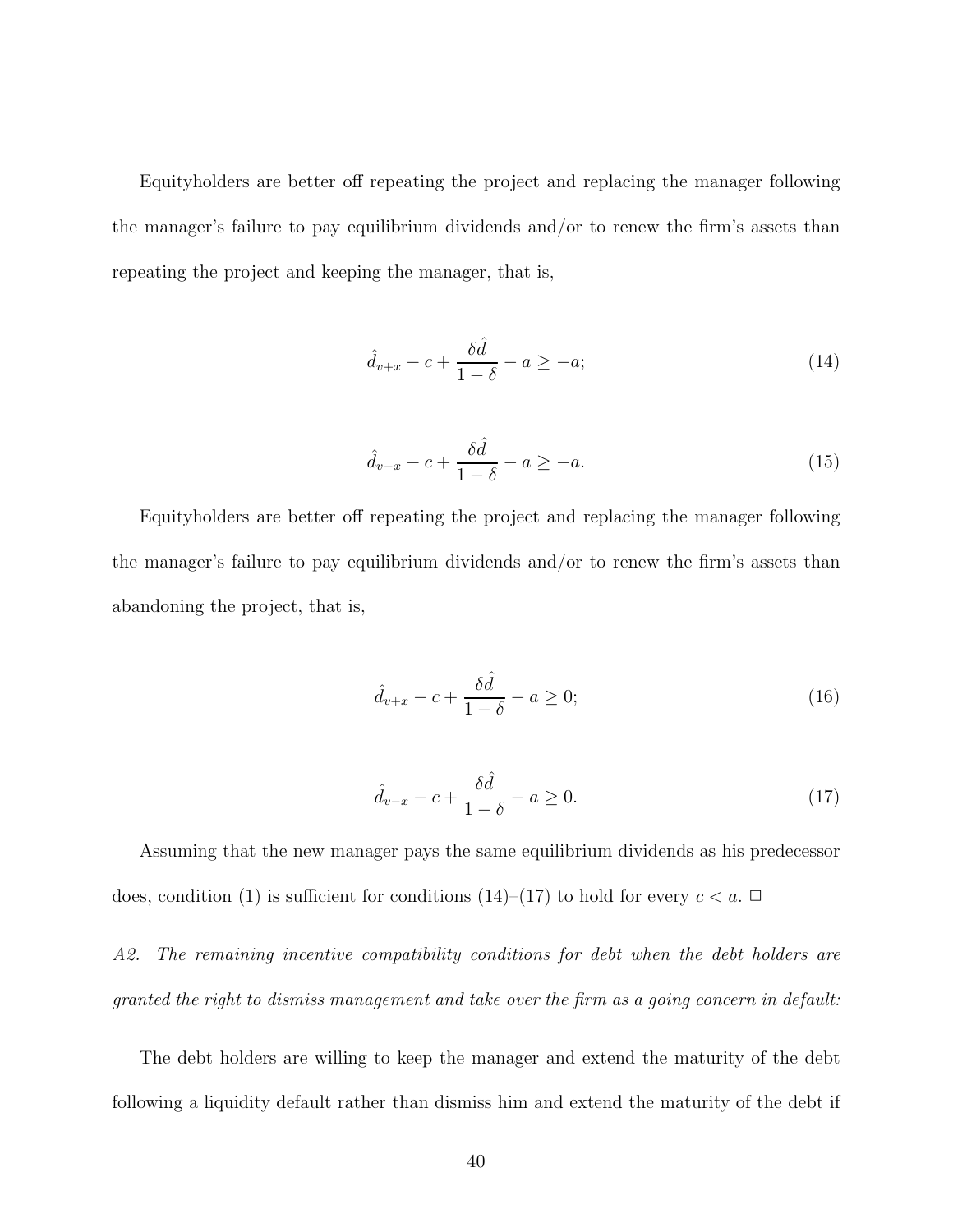$\forall 0 \leq \tau < T$ 

$$
\sum_{t=\tau+1}^{T+1} \delta^{t-\tau} p \ge -c + \sum_{t=\tau+1}^{T+1} \delta^t \hat{p}
$$
\n(18)

The debt holders will keep the manager and extend the maturity of the debt following a liquidity default rather than dismiss the manager and take over the company if  $\forall$   $0 \leq \tau < T$ 

$$
\sum_{t=\tau+1}^{T+1} \delta^{t-\tau} p \ge -c + \frac{E\hat{p}^+}{1-\delta}.\tag{19}
$$

The debt holders are willing to dismiss the manager, provide  $I$  and write a new debt contract for the renewal of the assets and take equity in exchange for their remaining claim following a strategic default at time  $\tau$ ,<sup>16</sup> rather than keep him and refinance the project or keep him and do nothing if  $\forall\ 0\leq \tau< T$ 

$$
-I + \sum_{t=\tau+1}^{T+\tau} \delta^{t-\tau} \hat{p} + \frac{E\hat{p}^+}{1-\delta} - c \ge -I; \tag{20}
$$

$$
-I + \sum_{t=\tau+1}^{T+\tau} \delta^{t-\tau} \hat{p} + \frac{E\hat{p}^{+}}{1-\delta} - c \ge 0.
$$
 (21)

The incoming manager is willing to make payments and to periodically renew the assets if the debt holders have taken over the company at the time of his arrival and if he has not strategically defaulted since, if

 $^{16}$ It is sufficient to consider only the two-step default strategy here, since this strategy makes the investors worst off.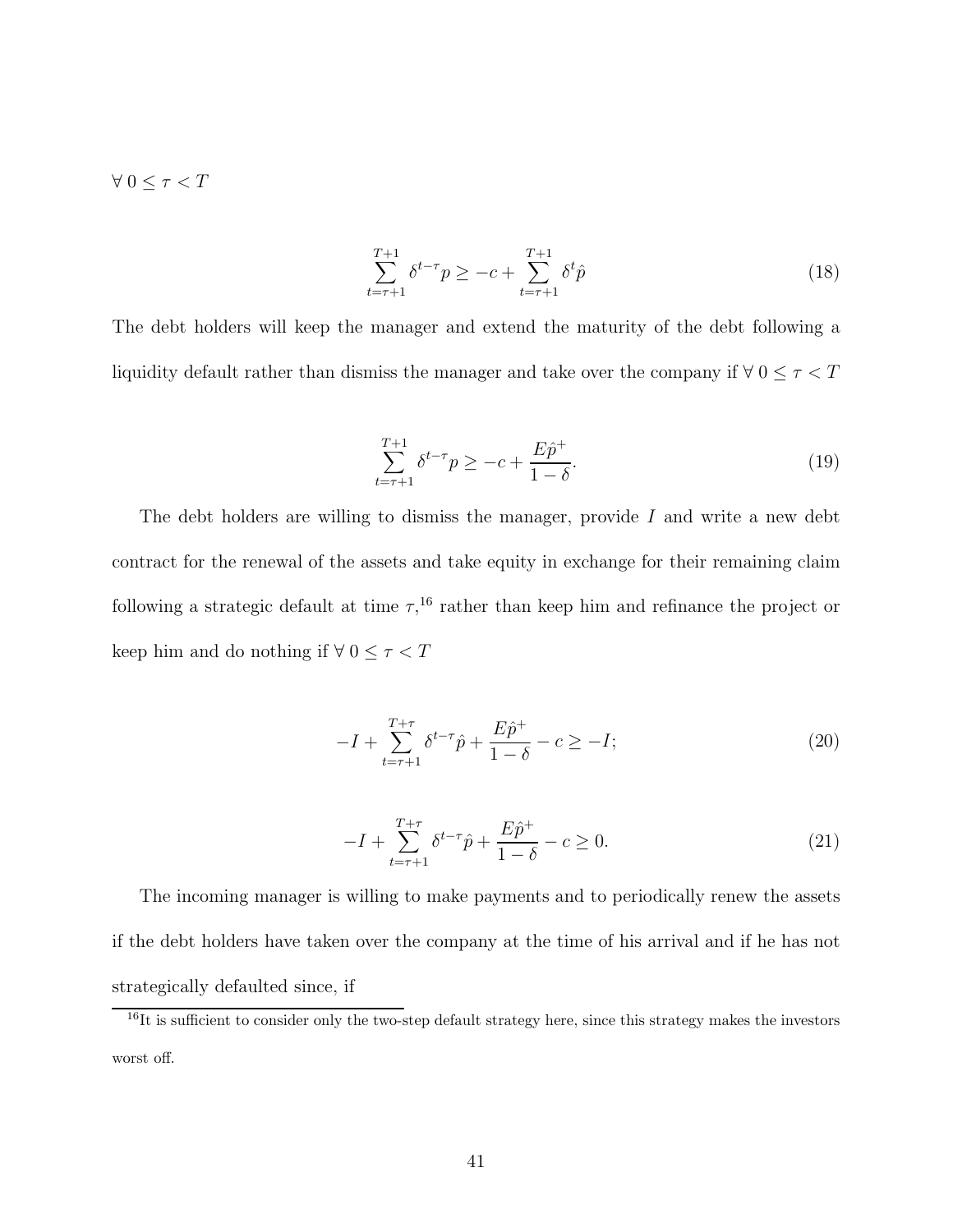$$
\hat{M}_{v+x} + \hat{M} \sum_{t=\tau+1}^{T} \delta^{t-\tau} + \delta^{T-\tau+1} \hat{M}^{\infty} \ge v+x \tag{22}
$$

$$
\hat{M}_{v-x} + \hat{M} \sum_{t=\tau+1}^{T} \delta^{t-\tau} + \delta^{T-\tau+1} \hat{M}^{\infty} \ge v - x \tag{23}
$$

$$
\hat{M}_{v+x} + \hat{M} \sum_{t=\tau+1}^{T} \delta^{t-\tau} + \delta^{T-\tau+1} \hat{M}^{\infty} \ge \hat{M}_{v+x} + a + \delta v \tag{24}
$$

$$
\hat{M}_{v-x} + \hat{M} \sum_{t=\tau+1}^{T} \delta^{t-\tau} + \delta^{T-\tau+1} \hat{M}^{\infty} \ge \hat{M}_{v+x} + a + \delta v.
$$
\n(25)

Given that the debt holders will dismiss the manager following a strategic default and will keep dismissing him thereafter, the manager will keep diverting the cash flows each period following a strategic default since  $v + x \ge M_{v+x}$ and $v - x \ge M_{v-x}$ .

Given that the debt holders will dismiss the manager if the firm has been taken over following a liquidity default, the manager will divert the cash flows next period since  $v + x \geq$  $M_{v+x}$  and  $v - x \ge M_{v-x}$ .

Given that investors will dismiss the new manager if the firm has not been taken over following a default, the new manager will divert the cash flows next period  $v + x \geq \hat{M}_{v+x}$ and  $v - x \geq \hat{M}_{v-x}$ .  $\Box$ 

### A3. Incentive compatibility conditions associated with Proposition 1:

The equity holders are willing to provide the financing of project  $1$  if  $(1)$  holds.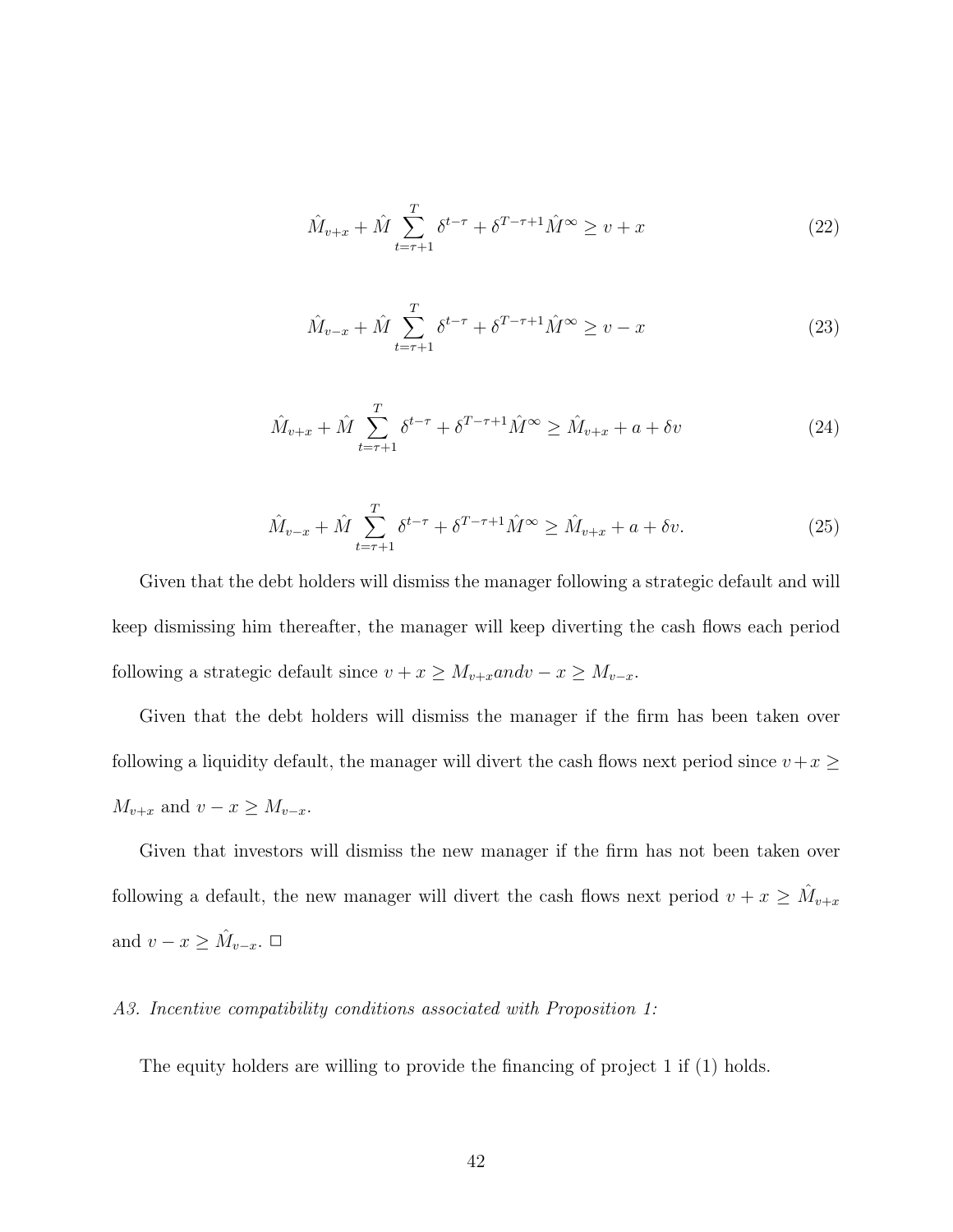The equityholders are willing to dismiss the manager following the manager's failure to pay equilibrium dividends and/or to renew project 1's assets if  $(14)-(17)$  hold.

The equityholders are willing to dismiss the manager following the manager's failure to renew project 2's assets, since

$$
\hat{d}_{v+x} - c + \frac{\delta \hat{d}}{1 - \delta} \ge 0; \tag{26}
$$

$$
\hat{d}_{v-x} - c + \frac{\delta \hat{d}}{1 - \delta} \ge 0.
$$
\n(27)

The equityholders are willing to dismiss the manager following the manager's failure to renew project 1's and project 2's assets, since

$$
\hat{d}_{v+x} - c - a + \frac{\delta \hat{d}}{1 - \delta} \ge 0; \tag{28}
$$

$$
\hat{d}_{v-x} - c - a + \frac{\delta \hat{d}}{1 - \delta} \ge 0.
$$
\n(29)

The debt holders are willing to provide financing for project 2 if  $(1)$  holds for p.

The debt holders are willing to extend the maturity of the debt in a liquidity default rather than dismiss the manager and take over the firm, since

$$
\sum_{t=\tau+1}^{T+1} \delta^{t-\tau} \hat{p} \ge \frac{\delta^2 E \hat{p}^+}{1-\delta} - \delta c - \delta a \tag{30}
$$

The debt holders are willing to extend the maturity of the debt in any default that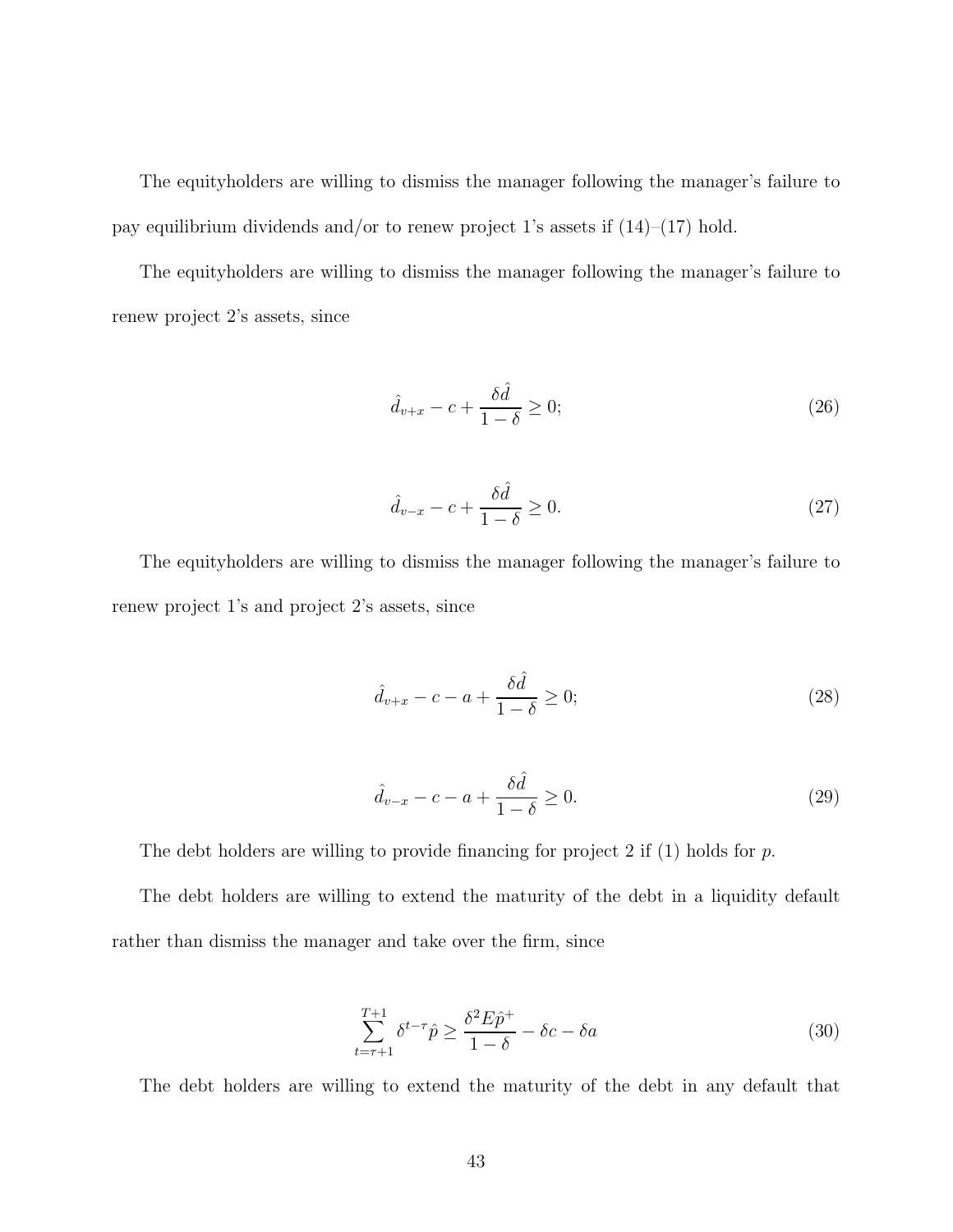resulted from the previous manager's failure to renew the firm's assets and/or taking the cash flows rather than take over the firm, since

$$
\sum_{t=\tau+1}^{\hat{T}} \delta^{t-\tau} \hat{p} - a \ge \frac{\delta^2 E \hat{p}^+}{1-\delta} - \delta c - \delta a \tag{31}
$$

where  $\hat{T}$  is such that  $\sum_{t=\tau+1}^{\hat{T}} \delta^{t-\tau} \hat{p} = \frac{\delta E \hat{p}^+}{1-\delta} + a$ .

In case of a default, the debt holders are willing to dismiss the manager and to take over the firm as a going concern (up to the value of their claim) if the manager has not been dismissed in the period following (1) a strategic default; or (2) the manager's failure to renew any of the firm's physical assets, since

$$
\frac{\delta E\hat{p}^+}{1-\delta} + a - c - a \ge 0
$$

The manager is willing to comply with debt and equity if

$$
M_{v+x} + M \sum_{t=\tau+1}^{T} \delta^{t-\tau+1} + \delta^{T+1-\tau} M^{\infty} \ge v+x;
$$
 (32)

and

$$
M_{v-x} + M \sum_{t=\tau+1}^{T} \delta^{t-\tau+1} + \delta^{T+1-\tau} M^{\infty} \ge v - x.
$$
 (33)

Given that the debt holders will dismiss the manager following a strategic default and will keep dismissing him thereafter, the manager will keep diverting the cash flows each period following a strategic default or the manager's failure to renew the firm's assets, since  $v + x \ge M_{v+x}$  and  $v - x \ge M_{v-x}$ .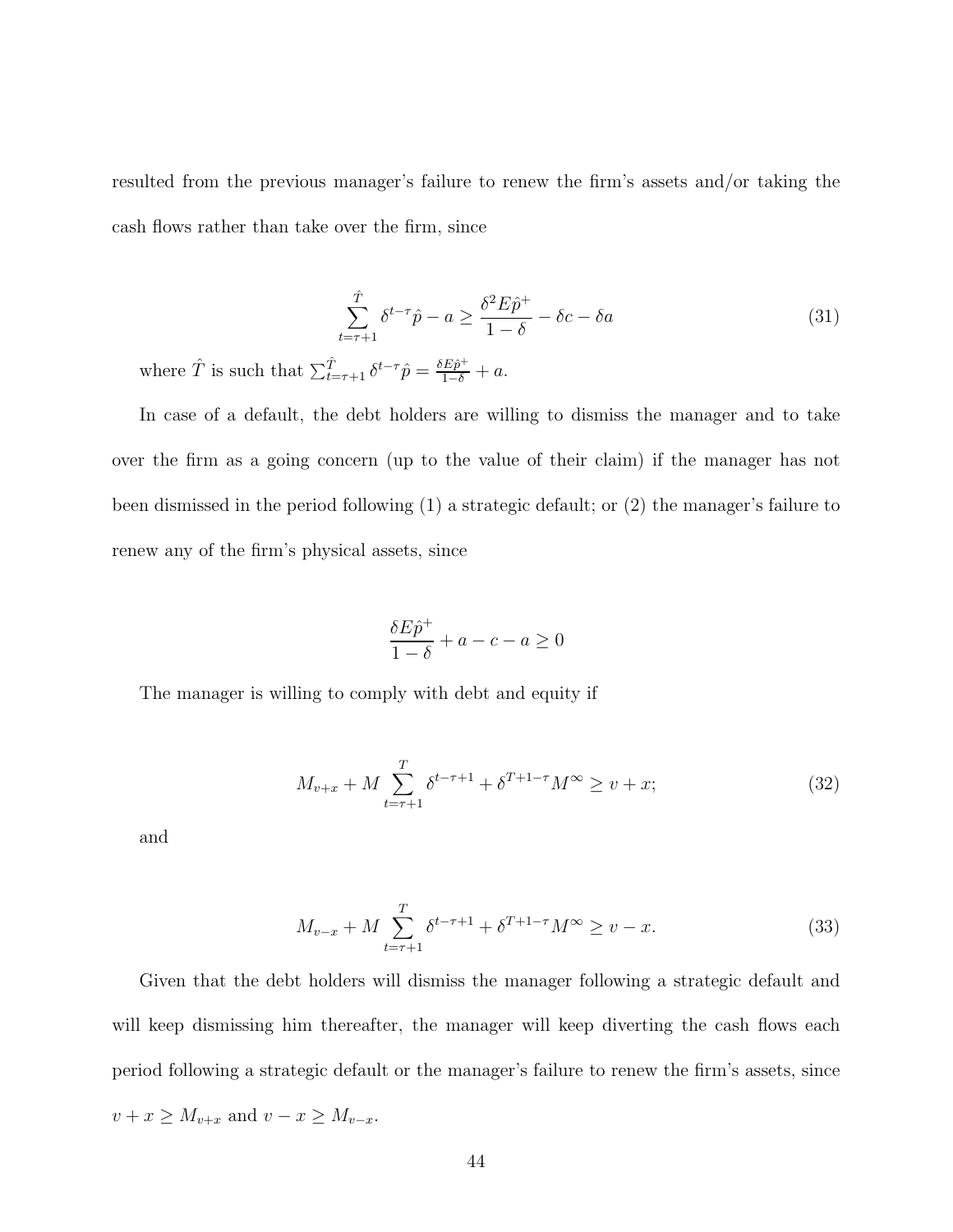It is straightforward to see that  $c < a$  and (1), (2) and (3) are sufficient for the rest of the conditions to hold. $\square$ 

### A4. Incentive compatibility conditions associated with Proposition 2:

The equity holders are willing to provide the financing of project 1 if  $(1)$  holds.

The equityholders are willing to dismiss the manager following the manager's failure to pay equilibrium dividends and/or to renew project 1's assets if  $(14)-(17)$  hold.

The equityholders are willing to dismiss the manager following the manager's failure to renew project 2's assets, since

$$
\hat{d}_{v+x} - c + \frac{\delta \hat{d}}{1 - \delta} \ge 0; \tag{34}
$$

$$
\hat{d}_{v-x} - c + \frac{\delta \hat{d}}{1 - \delta} \ge 0.
$$
\n(35)

The equityholders are willing to dismiss the manager following the manager's failure to renew project 1's and project 2's assets, since

$$
\hat{d}_{v+x} - c - a + \frac{\delta \hat{d}}{1 - \delta} \ge 0; \tag{36}
$$

$$
\hat{d}_{v-x} - c - a + \frac{\delta \hat{d}}{1 - \delta} \ge 0.
$$
\n(37)

The debt holders are willing to provide financing for project  $2$  if  $(1)$  holds.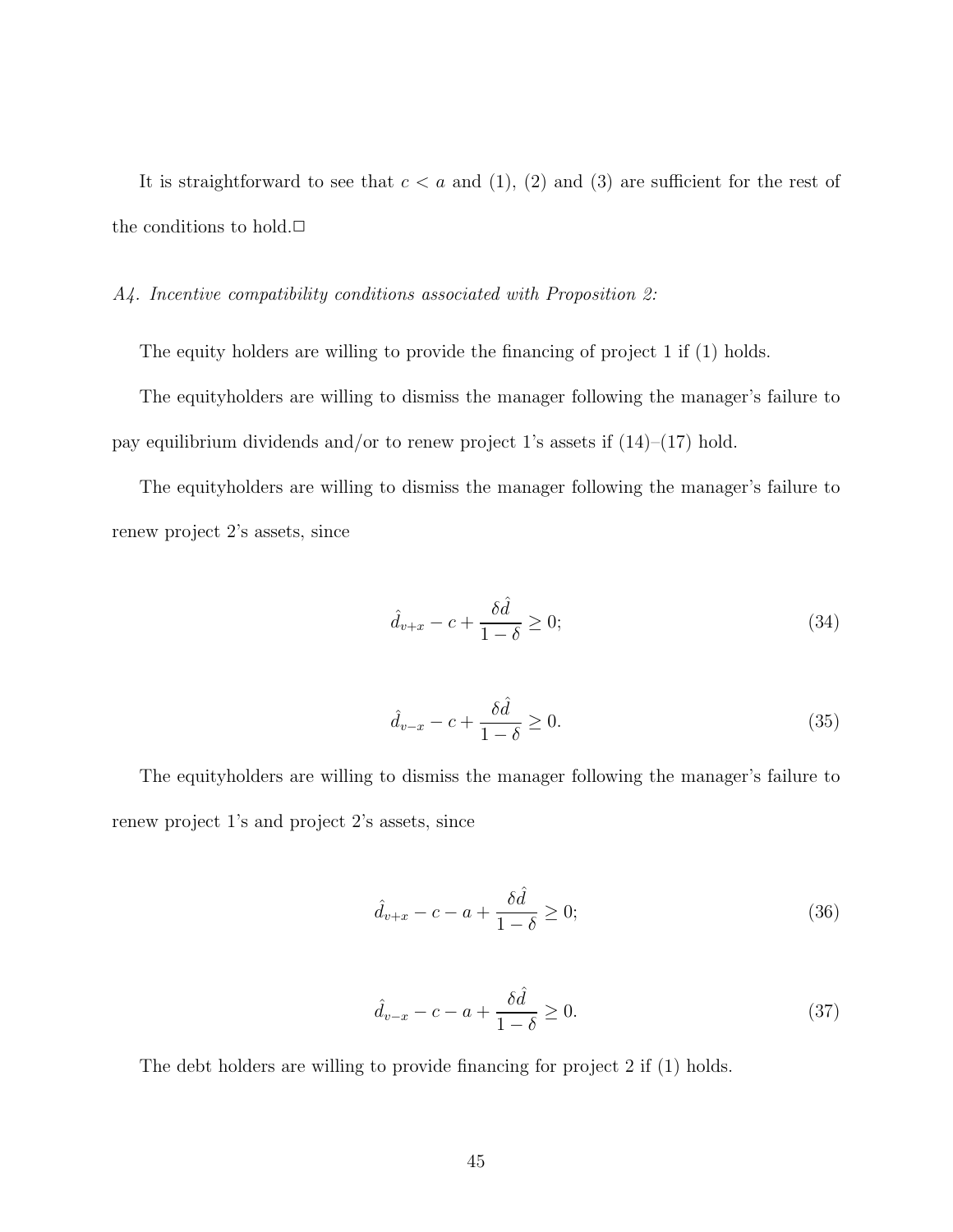The debt holders are willing to extend the maturity of the debt in a liquidity default rather than liquidate the firm's assets, since

$$
\sum_{t=\tau+1}^{T+1} \delta^{t-\tau} \hat{p} \ge \min\{\sum_{t=\tau+1}^{T+1} \delta^{t-\tau} p; 2L\}
$$
\n(38)

where  $L = L_1, L_2, L_2 + a$ .

The debt holders are willing to extend the maturity of the debt in any default that resulted from the previous manager's failure to renew the firm's assets and/or taking the cash flows rather than liquidate the firm's assets, since

$$
\sum_{t=\tau+1}^{T+1} \delta^{t-\tau} \hat{p} - a \ge \min\{\sum_{t=\tau+1}^{T+1} \delta^{t-\tau} p; 2L_2 \}
$$
\n(39)

In case of a default, the debt holders are willing to liquidate the firm's physical assets (with the most valuable assets first, up to the value of their claim) if the manager has not been dismissed in the period following (1) a strategic default; or (2) the manager's failure to renew any of the firm's physical assets, since  $L \geq 0$ .

The manager is willing to comply with debt and equity if

$$
M_{v+x} + M \sum_{t=\tau+1}^{T} \delta^{t-\tau+1} + \delta^{T+1-\tau} M^{\infty} \ge v+x;
$$
 (40)

and

$$
M_{v-x} + M \sum_{t=\tau+1}^{T} \delta^{t-\tau+1} + \delta^{T+1-\tau} M^{\infty} \ge v - x.
$$
 (41)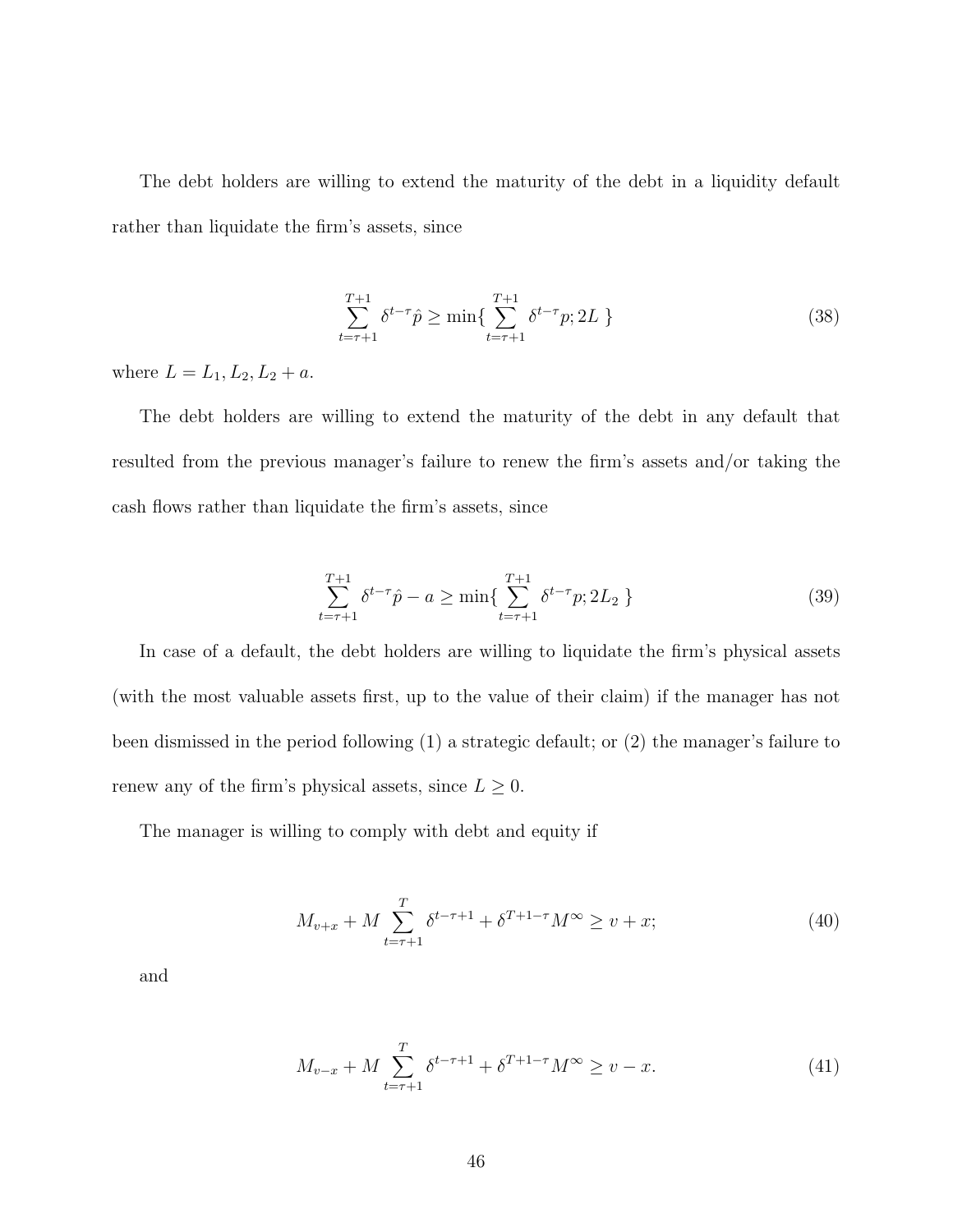Given that the debt holders will dismiss the manager following a strategic default and will keep dismissing him thereafter, the manager will keep diverting the cash flows each period following a strategic default or the manager's failure to renew the firm's assets, since  $v + x \ge M_{v+x}$  and  $v - x \ge M_{v-x}$ .

It is straightforward to see that  $c < a$  and (1), (2) and (3) are sufficient for the rest of the conditions to hold. $\square$ 

# References

- [1] Aghion, P. and P. Bolton, 1992, "An Incomplete Contract Approach to Financial Contracting," Review of Economic Studies, 59, 473-494.
- [2] Berglöf, E. and E. von Thadden, 1994, "Short-term versus Long-term Interests: Capital Structure with Multiple Investors," The Quarterly Journal of Economics, 109, 1055– 1084.
- [3] Berkovitch, E. and H. Kim, 1990, "Financial Contracting and Leverage Induced Overand Under-Investment Incentives", Journal of Finance, 45, 765-794.
- [4] Berkovitch, E. and R. Israel, 1996, "The Design of Internal Control and Capital Structure," Review of Financial Studies,  $9, 209-240$ .
- [5] Bolton, P. and D. Scharfstein, 1990, \A Theory of Predation Based on Agency Problems in Financial Contracting," American Economic Review, 80, 93-106.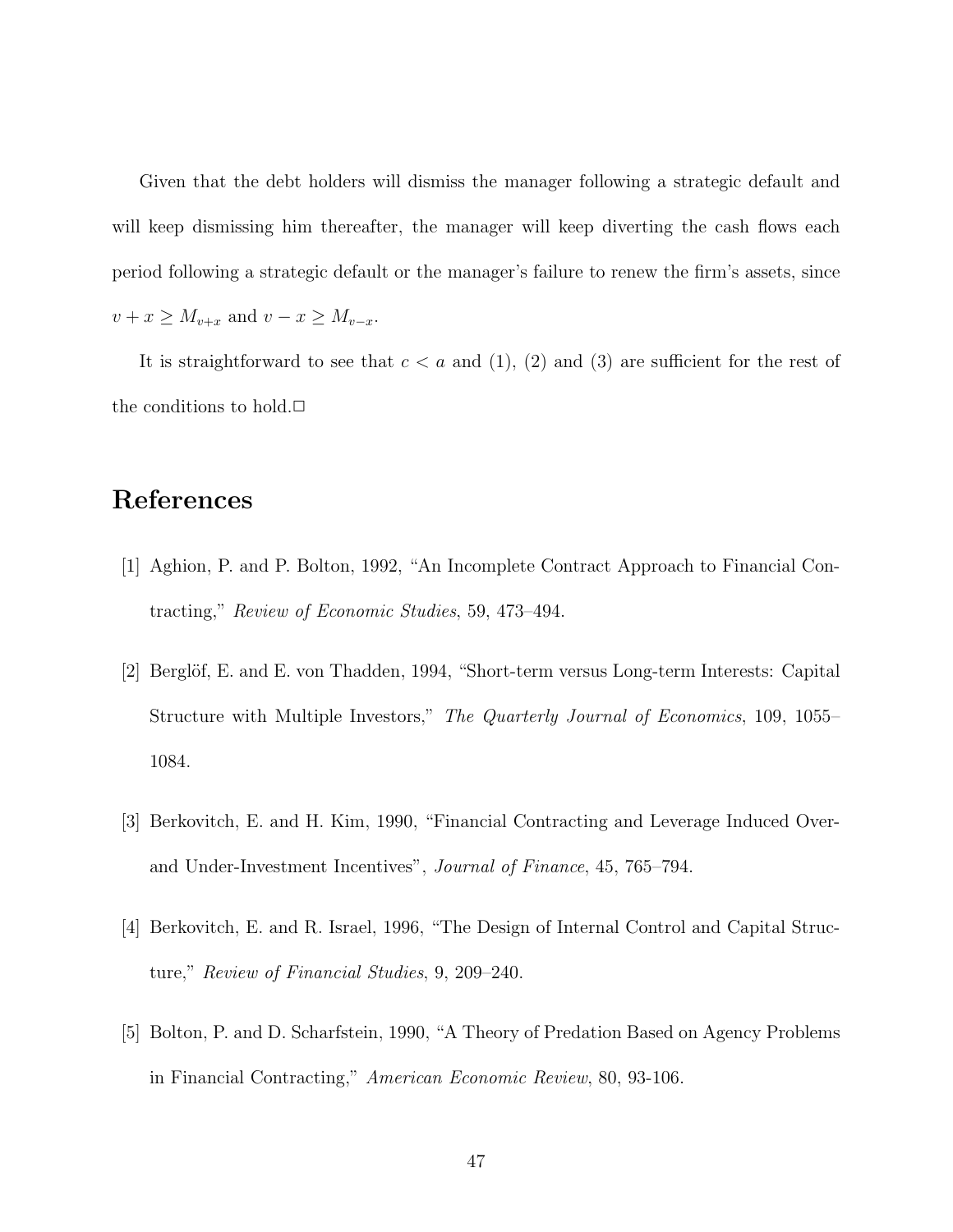- [6] Bolton, P. and von Thadden, E., 1998, "Blocks, Liquidity an Corporate Control", Journal of Finance, 53,  $1-25$ .
- [7] Carey, M., S. Prowse, J. Rea, and G. Udell, 1993, "The Economics of Private Placements: A New Look," Financial Markets, Institutions and Instruments, 2, 1–67.
- [8] Dewatripont, M. and J. Tirole, 1994, \A Theory of Debt and Equity: Diversity of Securities and Management-Shareholder Congruence," The Quarterly Journal of Economics,  $109, 1027 - 1054.$
- [9] Diamond, D., 1984, \Financial Intermediation and Delegated Monitoring," Review of  $Economic Studies, 51, 393–414.$
- [10] Diamond, D., 1991, "Debt Maturity Structure and Liquidity Risk," *Quarterly Journal* of Economics,  $106, 709-737$ .
- [11] Dybvig, P. and J. Zender, 1991, "Capital Structure and Dividend Irrelevance with Asymmetric Information, Review of Financial Studies, 4, 201-219.
- [12] Fenn, G., N. Liang, and S. Prowse, 1996, "The Economics of the Private Equity Market," 1997 Federal Reserve Bulletin, January.
- [13] Fluck, Z., 1998, "Optimal Financial Contracting: Debt versus Outside Equity," Review of Financial Studies, 11, 383-418.
- [14] Fluck, Z., 1999a, "The Dynamics of the Management Shareholder Conflict," Review of Financial Studies, 12, 379-404.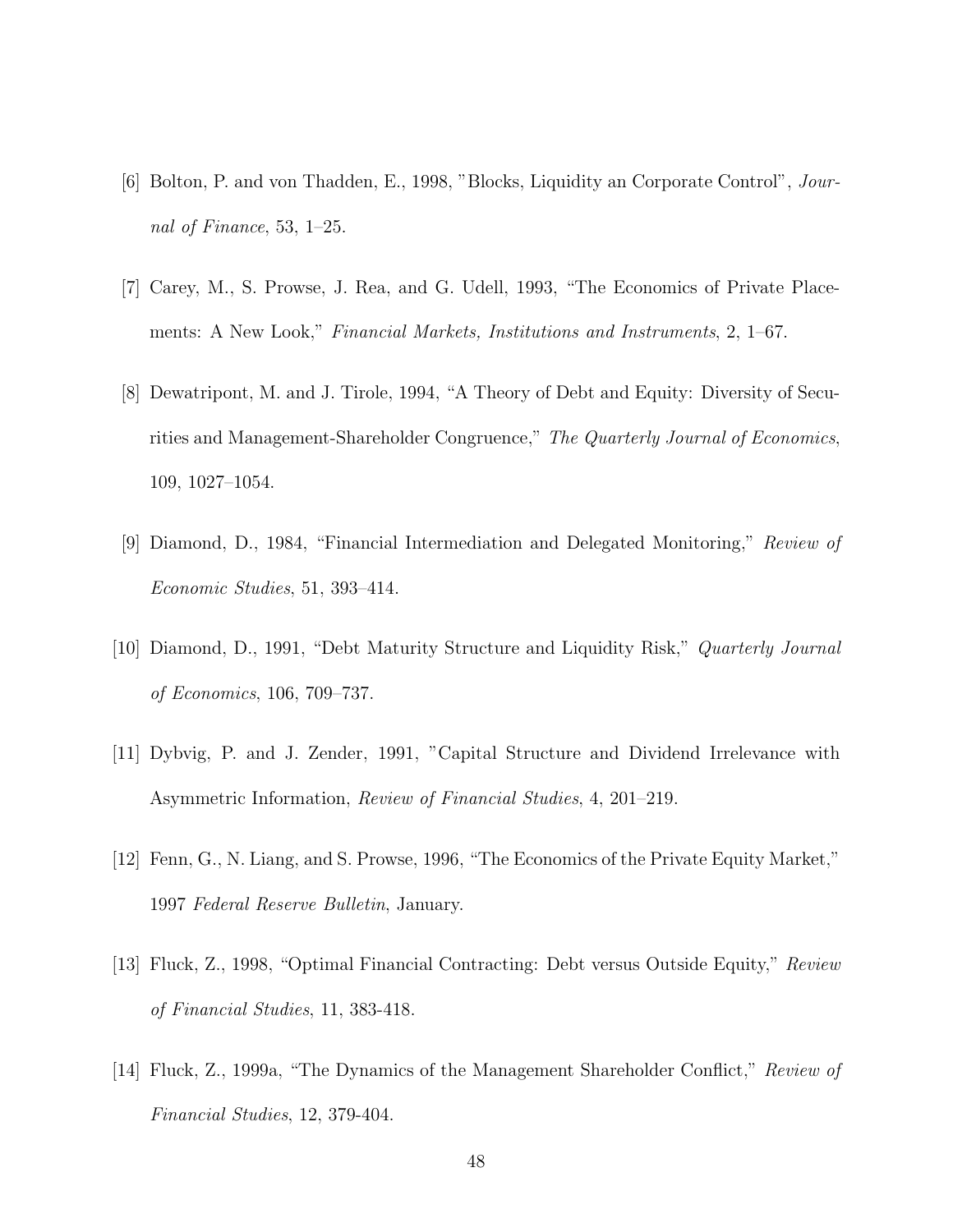- [15] Fluck, Z., 1999b, \Contingent Control Rights and Asset Substitution: The Design of Long-term Debt, working paper, New York University.
- [16] Gale, D. and M. Hellwig, 1985, \Incentive Compatible Debt Contracts: The One-Period Problem," Review of Economic Studies, 52, 647-663.
- [17] Gompers, 1995, "Optimal Investment, Monitoring and the Staging of Venture Capital", Journal of Finance, 50,  $1461-1490$ .
- [18] Grossman, S. and O. Hart, 1986, "The Costs and Benefits of Ownership: A Theory of Vertical Integration," Journal of Political Economy, 94, 691–719.
- [19] Habib, M. and Johnsen, B. 1998, Debt and Outside Equity as Information Revelation Mechanisms, working paper, London Business School.
- [20] Harris, M. and A. Raviv, 1989, "The Design of Securities," Journal of Financial Economics, 24, 255–287.
- [21] Hart, O. and J. H. Moore, 1989, "Default and Renegotiation: A Dynamic Model of Debt," mimeo, Massachussets Institute of Technology.
- [22] Hart, O. and J. H. Moore, 1994, \A Theory of Debt based on the Inalienability of Human Capital," The Quarterly Journal of Economics, 109, 841–880.
- [23] Hart, O. and J. H. Moore, 1995, "Debt and Seniority: An Analysis of Hard Claims in Constraining Management," American Economic Review, 85, 567–585.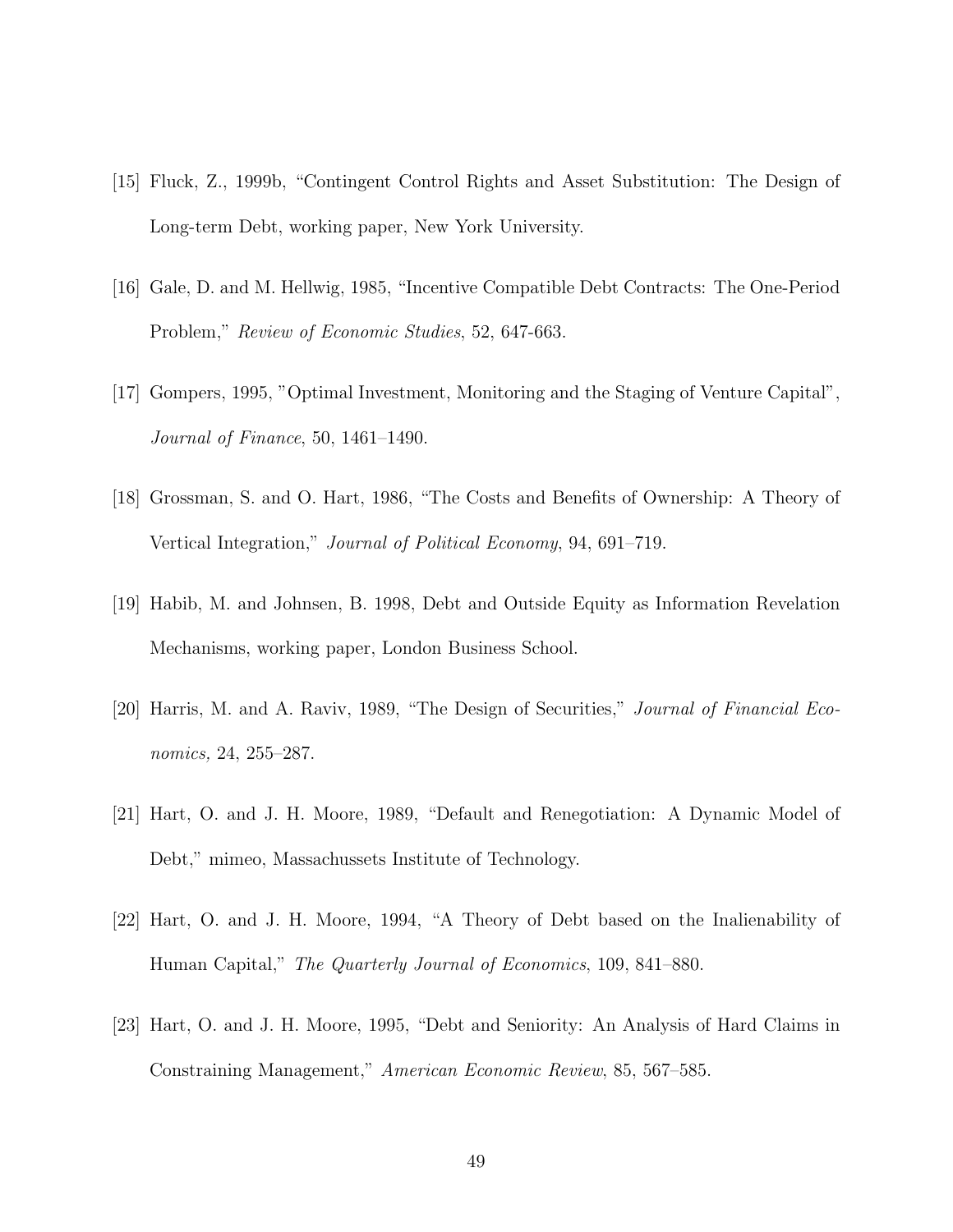- [24] Hellmann, T. and M. Puri, 2000, Venture Capital and the Professionalization of Start-up Firms: Empirical Evidence, Working Paper, Stanford University.
- [25] Helwege, J. and N. Liang, 1996, \Is There a Pecking Order? Evidence from a Panel of IPO firms", Journal of Financial Economics, 40, 429–458.
- [26] Jensen, M. C. and W. H. Meckling, 1976, \Theory of the Firm: Managerial Behavior, Agency Costs and Capital Structure," Journal of Financial Economics, 305-360.
- [27] Kaplan, S. and P. Strömberg, 1999, Financial Contracting Theory Meets the Real World: An Empirical Analysis of Venture Capital Contracts, working paper, University of Chicago.
- [28] Leland, H. E., 1999, Agency Costs, Risk Management, and Capital Structure, Working Paper, University of California, Berkeley.
- [29] Modigliani, F. and M. Miller, 1958, "The Cost of Capital, Corporation Finance, and the Theory of Investment," American Economic Review, 48, 261-297.
- [30] Myers, S., 1977, \The Determinants of Corporate Borrowing," Journal of Financial  $Economics, 147–176.$
- [31] Myers, S., 1984, "The Capital Structure Puzzle," *Journal of Finance*, 39, 575–592.
- [32] Myers, S. and N. Majluf, 1984, \Financing Decisions When Firms Have Information that Investors Do Not Have," Journal of Financial Economics,  $13, 187{-}221$ .